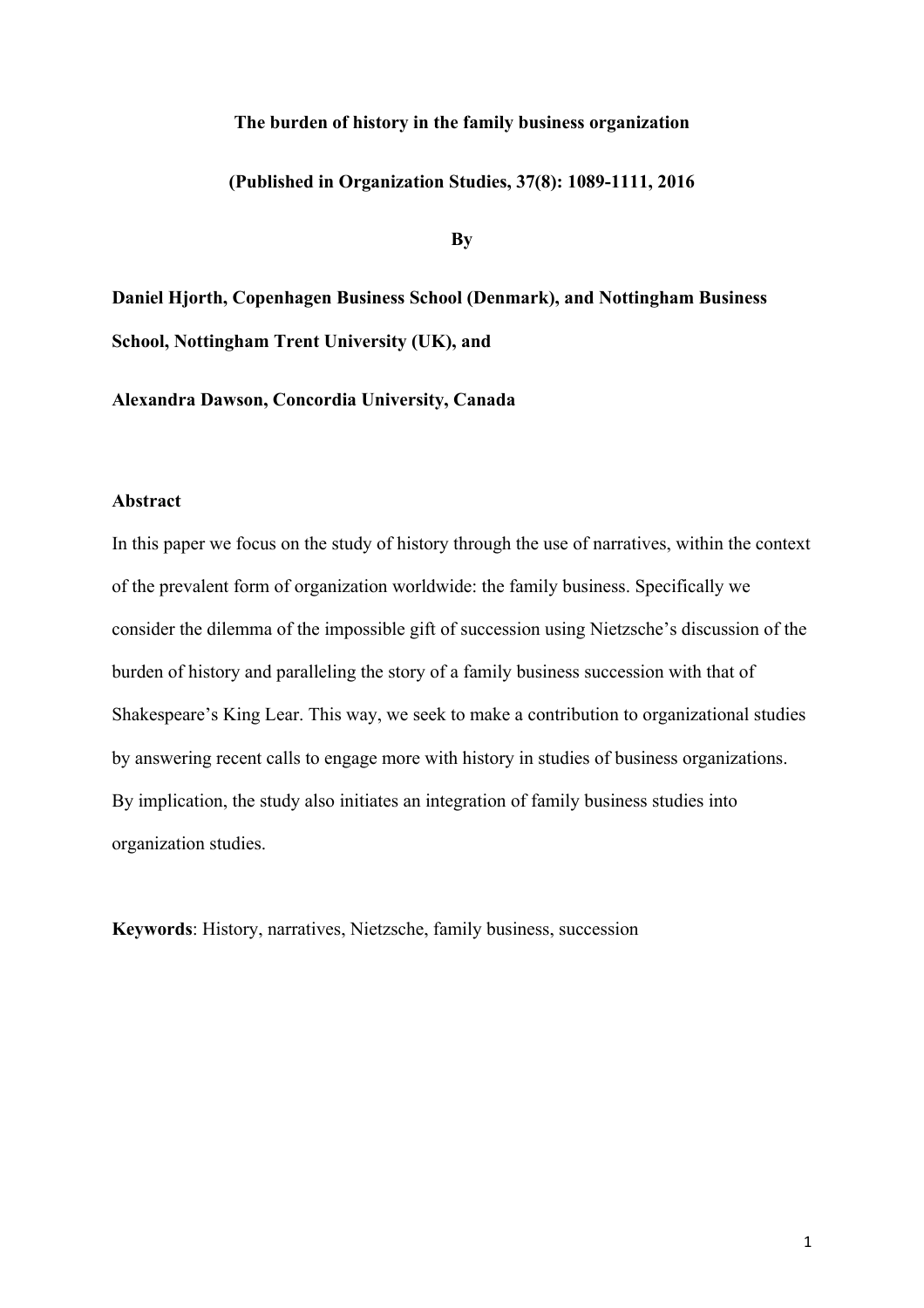#### **The burden of history in the family business organization**

#### **Introduction and framing**

There have been recent calls for organization studies (OS) scholars to engage more – and differently – with history (Clark & Rowlinson, 2004; Rowlinson, Booth, Clark, Delahaye, & Procter, 2010; Rowlinson & Procter, 1999). Some have referred to this as indicating a 'historic turn' (Clark & Rowlinson, 2004; Keulen & Kroeze, 2012) that includes humanities and social sciences more broadly (Gallagher and Greenblatt, 2000; McDonald, 1996; Sahlins, 2004). Indeed, several recent theoretical advances – such as resource dependence theory, new institutionalism, and governmentality studies – are also more historically oriented in their conceptualization of organizational problems. This could be seen in the context of the emergence of a new historicism (Gallagher  $&$  Greenblatt, 2000) that is as much a counterhistory – a practice of producing blows against '*grand récits*' but also to emphasize the daily, quotidian, or mundane (de Certeau, 1984) – as it is history from below (central in postcolonial and feminist research; Butler, 1988; Spivak, 1990).

Our ambition to analyse inheritance in family business (FB) organizations will include sensitizing us to how history has a grip on self-making and agency in the transfer of the organization to the next generation. However, to move beyond a more traditional analysis of this as simply a battle between parents and children (Lee, 2006) we include reflections on the theoretical implications of how we frame history in OS. Nietzsche's problematization of history is key to our framing, and we will therefore elaborate on what follows from a Nietzschean understanding of history. Nietzsche opens up to analyses that makes change as he 'import[s] the creative act within the writing of history' (Söder, 2003, p. 75). This became a central discussion when the status of narrative was focused on history as discipline (White, 1973). We will use a narrative analysis of two cases of FB transitions and we will argue that a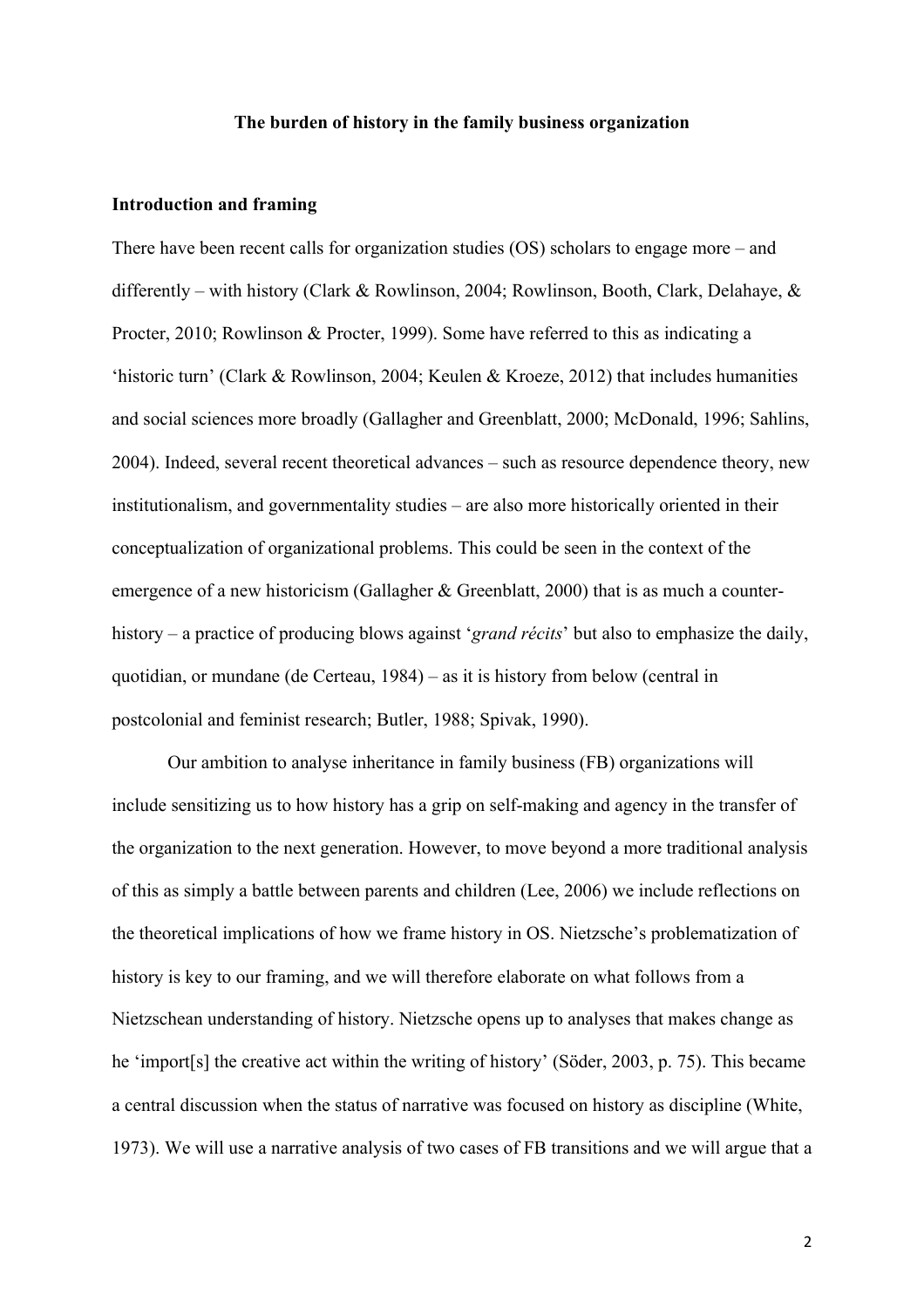Nietzschean understanding of history is also 'powering up' a narrative understanding and writing of history (White, 2005).

Although we have seen institutional theory (IT; as renewed by DiMaggio & Powell, 1983; Meyer & Rowan, 1977; Scott, 1987) attract increasing interest in OS (Heugens & Lander, 2009), it has not meant a great boost for an organizational history. It has rather had the effect of pushing back Foucauldian oriented analyses along with its greater concern for history (Kondra & Hinings, 1998; Philips, Lawrence & Hardy, 2004). IT, on the backdrop of Weber's theory of rationalization and bureaucratization, nuanced by the bounded rationality concept in the Carnegie school of decision making theory (Cyert and March, 1963), instead gives the environment a greater role. Asking why organizations converge to a similar form, IT scholars question whether Weber's argument – efficiency, predictability, and speed – explains it all. DiMaggio and Powell (1983; Powell & DiMaggio, 1991) suggest that such homogeneity is the result of institutional pressure. Organizations in the same field, part of the same population and sharing the same environmental constraints, will be subject to institutional isomorphism – similarity in structure and approach – for the purpose of obtaining legitimacy or pass as normal. Isomorphism (institutional theory's master concept) would certainly suggest that history is important, but institutional theory locates it beyond the realm of its analytical attention. Isomorphism can be understood as incorporating time whilst simultaneously preventing a historical perspective: it is, if you like, high on the social and allergic to the historical, preventing it also from analysing *processes* of institutionalization (DiMaggio, 1988; DiMaggio & Powell, 1991).

Foucauldian approaches and new institutional theory do not exhaust examples of where history comes (or could have come) into OS. However, given the discussion above, it would be safe to say there is a deficit in OS when it comes to historical analyses (Üsdiken & Kieser, 2004). We believe that a more constructive inter-disciplinary 'conversation' with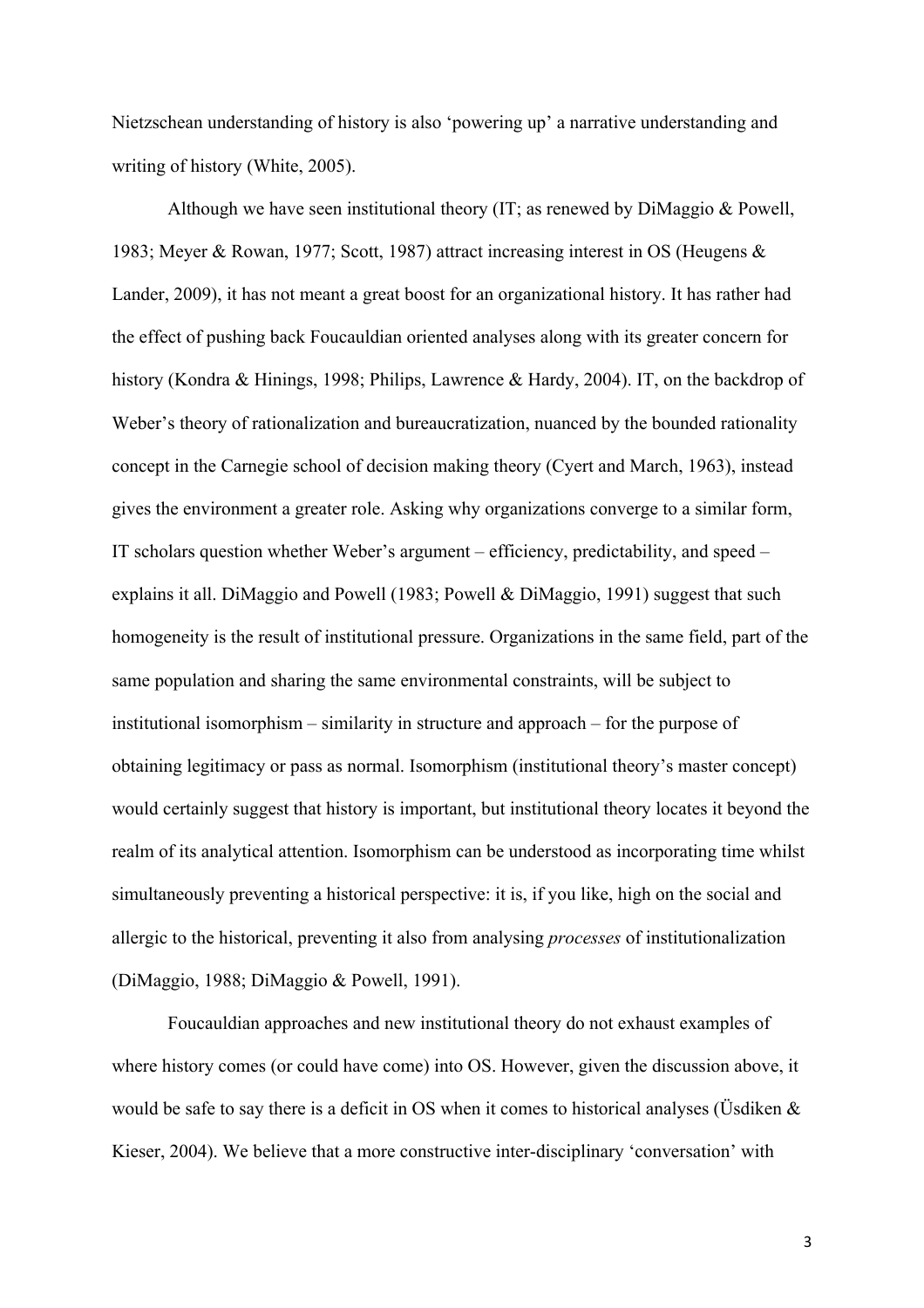business history could be found (Colli, 2012; O'Sullivan & Graham, 2010) from which OS scholars could learn more on how to do historically reflexive research (Booth & Rowlinson, 2006; Popp & Holt, 2013a; 2013b; Wadhwani & Bucheli, 2014).

Recently, Rowlinson, Hassard and Decker (2014) have contributed to strengthening and enriching this conversation (cf. Colli, 2012; Keulen & Kroeze, 2012; O'Sullivan & Graham, 2010). Rowlinson et al. (2014) have a particular focus on the question of representing the past, which they see as a discussion where we need greater reflexivity in order to understand how history matters for organization theory. However, guided by Ricoeur (2004) and Lorenz (2011), they target the more particular question of the *epistemological* problem of representing the past, understood as 'the status of narrative, the nature of evidence, and the treatment of time.' (Rowlinson et al., 2014, p. 4). Although this is slightly different from our study of inheritance in FB and the related problematization of the role of history in OS this spurs, where Nietzsche directs us to the question of narrative and the literary/creative in thinking and writing history, it is still highly relevant. Rowlinson et al. (2014) propose three epistemological dualisms (derived from historical theory) as different ways of knowing the past and differentiate historians from organization theorists: explanation, evidence, and temporality. They summarize accordingly (Rowlinson et al., 2014, p. 2):

(1) in the dualism of *explanation*, historians are preoccupied with narrative construction whereas organization theorists subordinate narrative to analysis; (2) in the dualism of *evidence* historians use verifiable documentary sources whereas organization theorists prefer constructed data; and (3) in the dualism of *temporality*, historians construct their own periodization whereas organization theorists treat time as constant for chronology."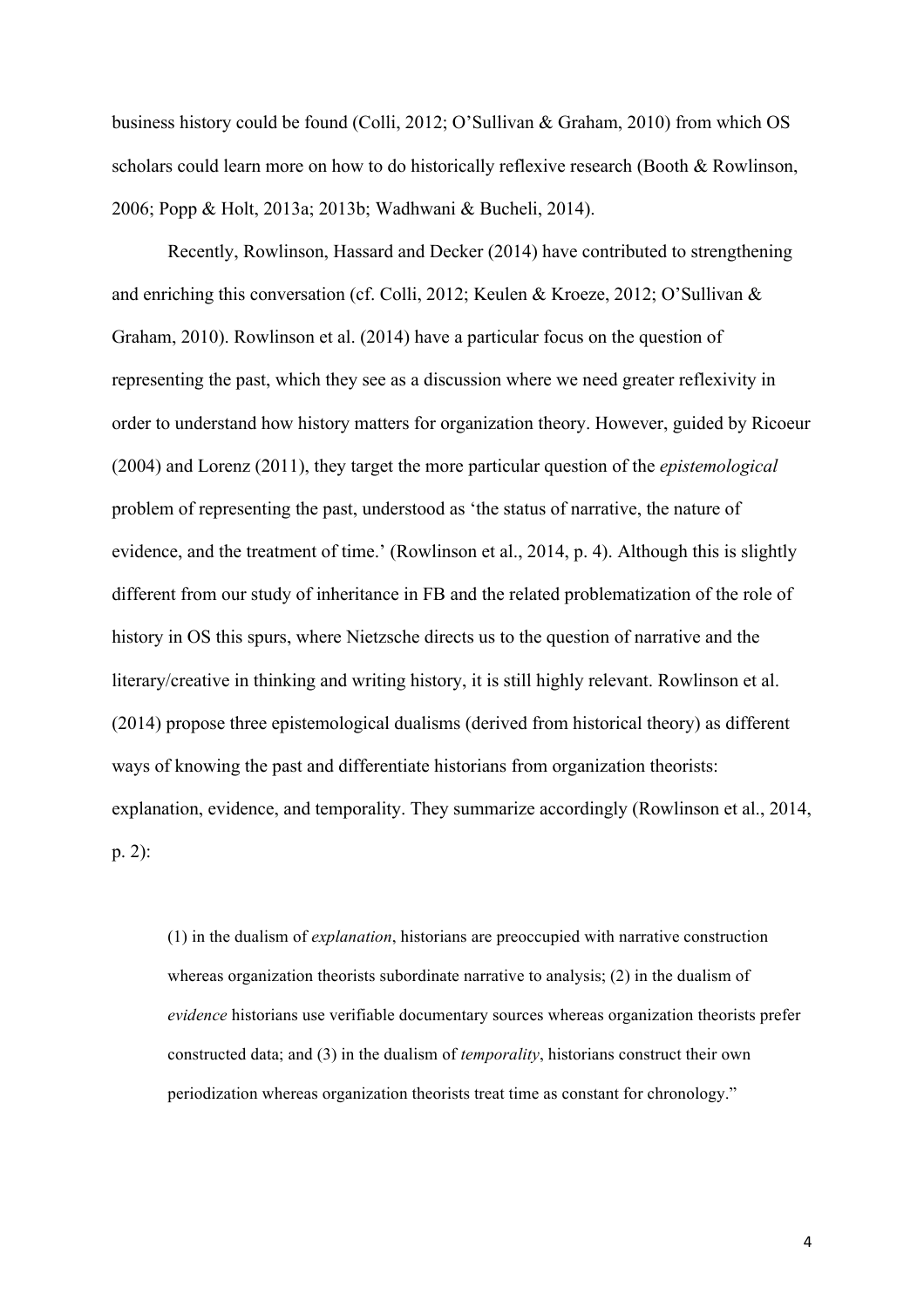What they do here is to think about the problem of history as an *epistemological* problem of representation, and to understand 'the status of narrative' in a Ricoeurian fashion by focusing on *explanation*. Our Nietzschean framing turns us towards other problems – not unrelated but different. With Nietzsche we move away from traditional epistemological concerns with representing and understanding past actions, to instead see inquiring, problematizing and narrating as the processes through which we can increase our capacity to create change, as analysts and writers 'of' this world (past and present) in flux (Deleuze, 2006; Rescher, 1996).

# **Focus, aim, contribution**

A call for a history-turn in OS, we suggest, can learn from being more attentive to a voice, seldom heard in this conversation: the prevalent form of organization worldwide, the FB. FBs account for around 90% of all firms worldwide (Aldrich & Cliff, 2003) and are ubiquitous in advanced and emerging economies alike (Gedajlovic, Carney, Chrisman, & Kellermanns, 2012). Although many family firms are small (and more than 99.5% of all firms in the EU are SMEs, Small and Medium Sized Enterprises), many are also medium and large (La Porta, Lopez-de-Silanes, & Shleifer, 1999). In fact, 44% of publicly listed firms in Europe are family controlled (Faccio & Lang, 2002), and 33% of S&P 500 firms in the USA are family controlled (Anderson & Reeb, 2003). We are thus problematizing the role of history in organizations by attending to FBs as its most evident empirical context.

Are there advantages of studying what history does in FBs? We understand FBs as battlegrounds for different and competing narratives of history, different and competing ways of making history narratively present, producing multiple world-views that constitute a source of tension and conflict between generations (Nava, Rania & Ramona, 2014). The FB typically struggles with succession (Handler, 1994), conflicting value systems (Denison, Lief & Ward, 2004), and inter-generational tensions (Grote, 2003), all attributing to history some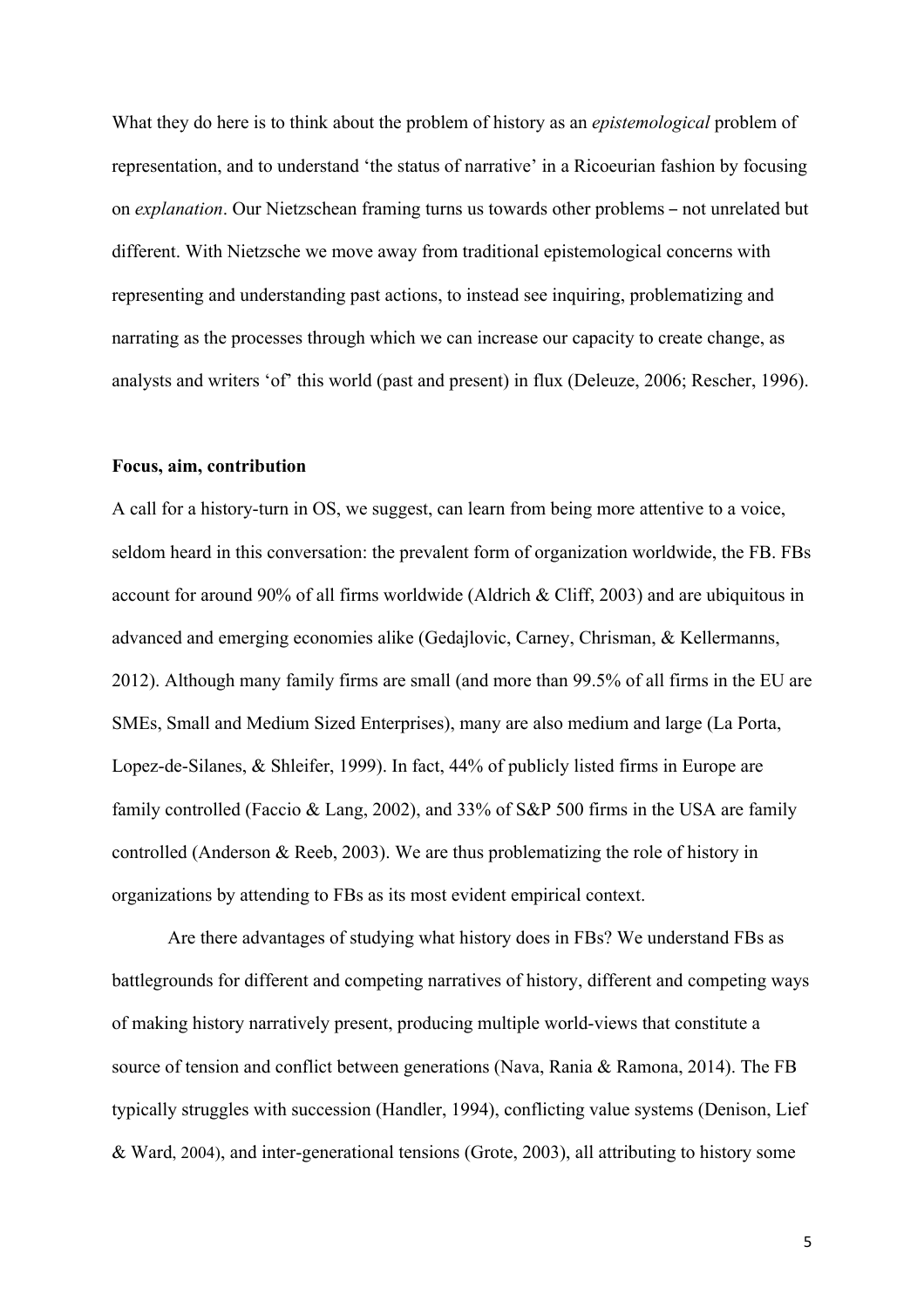form of agency in the present. We address history's agency in the present, and the question of remembering, below. Although powerful in their own ways, neither IT's tendency to focus on environmental pressure resulting in isomorphic production of similarity, nor Foucauldian focus on discourse, power and subjectivity help us to understand the issue of history in FBs. Foucault's concept of effective history, however, reminds us that social theory used in ahistorical analyses will only lead to a highly artificial relationship to the real. In this sense we are indeed guided by Foucault's more genealogical approach, into a narrative-dynamic understanding of history's effectiveness in the present. Effective history '…both refuses to use history to assure us of our own identity and the necessity of the present, and also problematizes the imposition of suprahistorical or global theory' (Dean, 2003, p. 18). An effective history '*…*deals with events in terms of their most unique characteristics.' (Foucault, 1977, p. 156). Foucault wants to upset the colonization of historical knowledge (via the transcendental and synthetic) to set humans free in their full creative capacity. The inspiration comes from Nietzsche who (in *Thus Spoke Zarathustra*) condemns our relationship to history as a 'black snake'; history that is root bound, and crawls down our throat to prevent us from speaking.

Given the relatively moderate dialogue between OS and FB research (Popp & Holt 2013a; Sharma, 2004), our contribution can be understood as intensifying such a dialogue through attention to history, while inviting OS scholars to consider FB as part of their concern. More precisely, our aim is to use effective history (guided by Nietzsche's problematization of history), in order to analyse the issue of FB 'transition' from one generation to the next. Nietzsche invites us to use history to invent life, which makes us writers rather than readers of history. We are placed in a literary relationship to history, with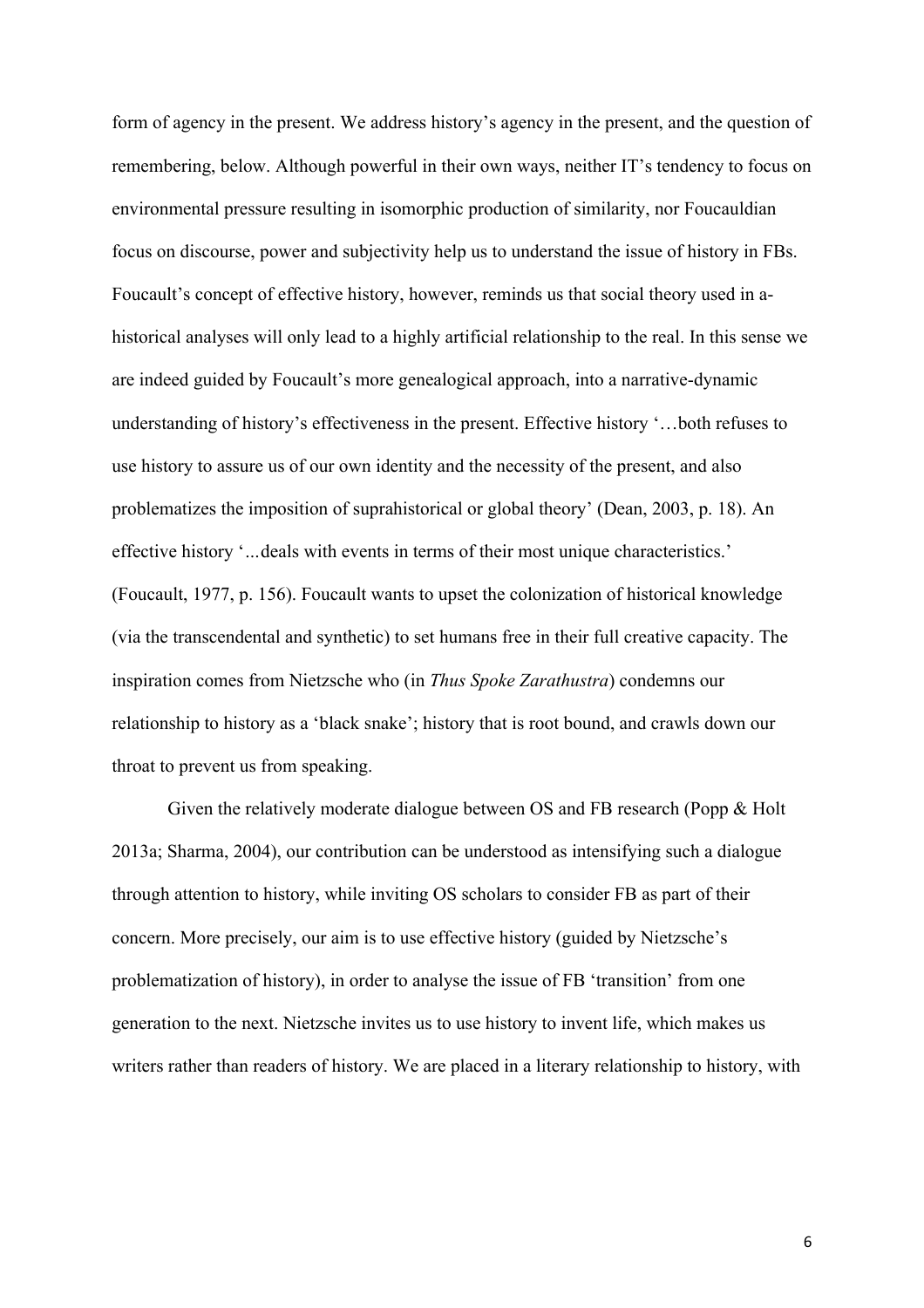agency as authors. We seek to nuance the analysis of the central issue of succession<sup>1</sup> in FB research (Chua, Chrisman, & Sharma, 2003; Lee, 2006; Nava et al., 2014; Sharma, Chrisman, & Chua, 1996), often focused on economic and juridical issues (Gersick, Davis, Hampton, & Lansberg, 1997), by moving our attention to the problem of history. In our use of the writings of history, a narrative analysis can help us learn how history matters, and articulate and analyse it in a particular FB case: the Berger family of entrepreneurs<sup>2</sup>. The case opens up the issue of history and the power of narrating the past so as to make space for creative movement into the future. Affirming the literary in all history, what it *does,* the way it is remembered, narrated, and used (Gallagher & Greenblatt, 2000), we read the case of the Bergers in the historical light of Shakespeare's King Lear – a story of 'family business' transition to the next generation. Literature here helps us focus on what has historical resonance and thus points beyond the particular case. The literary allows us to think history's poetic-narrative multiplicity with Nietzsche (Burke, 1989; O'Connor, 1995) and calls upon us as authors. We thus bite off the black snake's head (in Nietzsche's words), the total-rational singular history, which silences and pacifies us.

This paper seeks to make two contributions. First, we explore how a Nietzschean problematization of history can nuance and reveal new aspects of a key issue in a ubiquitous form of organization – succession in the case of FB. Second, given how history has thus been opened to us, we show how a literary-narrative analysis helps us identify the organizational drama of history-making as a narrative performance.

We will structure the paper in the following way: after a short elaboration of Nietzsche's problematization of history, framing history as present in FBs, we describe our

<u> 1989 - Jan Samuel Barbara, margaret e</u>

<sup>&</sup>lt;sup>1</sup> Succession is a crucial stage in the life of a FB (defined as a business governed and/or managed by members of the same family in a manner that is potentially sustainable across generations; Chua, Chrisman, & Sharma, 1999), involving changes in stakeholders in the family, management, and ownership systems (Brockhaus, 2004).

 $2^{2}$ As illustrated below, the Berger family of entrepreneurs had a family business in Italy, which was transferred from Berger sr. to Berger jr. in the 1990s.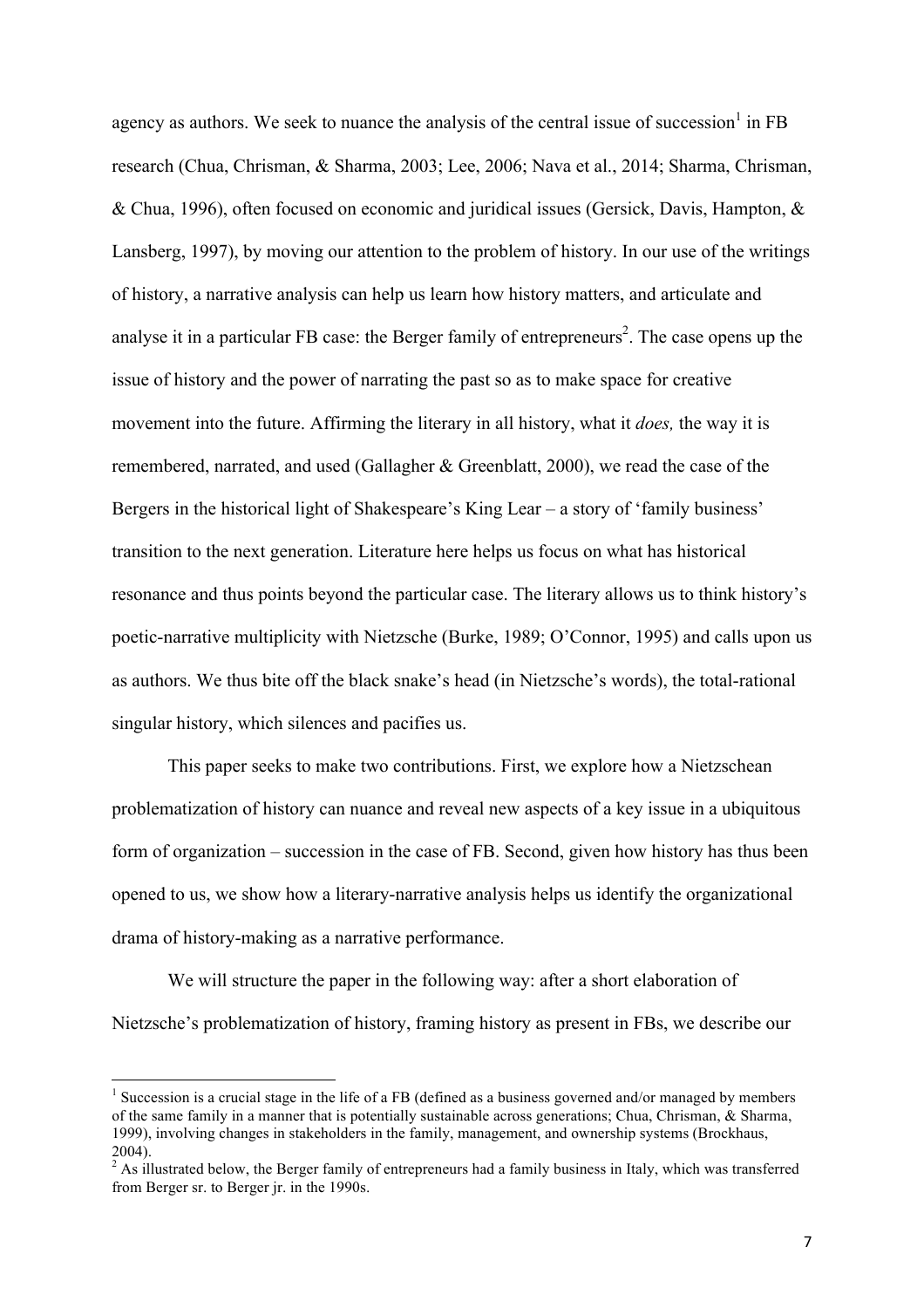narrative approach and analysis. We then address the issue of succession in  $FBs<sup>3</sup>$ . We analyse these organizations with particular emphasis on how the issue of history is manifest in the stories described by the cases of the Berger family of entrepreneurs and King Lear. We finish by discussing implications and offering concluding remarks for dealing with the problem of history in OS.

## **Nietzsche's problematization of history**

<u> 1989 - Jan Samuel Barbara, margaret e</u>

The context of Nietzsche's problematization of history included a worry, amongst both hermeneuticians and phenomenologists, that history invades thinking and prevents humans from anything but echoing the past. Both Nietzsche (1844-1900) and Heidegger (1889-1976) are strongly influenced by these developments. Heidegger (who appropriates Dilthey's work; Scharff, 1997) radicalized hermeneutics, made it into our being-in-the-world, into ontology, and not simply a methodology for understanding communication or texts. In his search for authentic historical awareness, Heidegger was inspired by Nietzsche's ideas that history has to free the human for the future (Congdon, 1973) and he focused on fate and repetition: fate as an awareness of one's limited possibilities and the significance of choice; and repetition as the handing down of possibilities of existence that makes choosing meaningful.

Nietzsche wanted to free us from an eschatological conception of history; the Judeo-Christian (Augustinian) understanding that history moves towards and end or goal. Nietzsche described also Hegel's move – after secularization had destroyed the eschatological – to make history itself into the great judge of all, as dangerous. 'For Hegel, only those actions or events which were "real" (i.e. necessary to the dialectical progress of the World-Spirit) were truly historical. Nietzsche argued that this submission to the "real" tyrannized the human spirit…' (Congdon, 1973, p. 212), subjecting human life to the *telos* of a metahistorical

<sup>&</sup>lt;sup>3</sup> We know generation (Mannheim, 1952; Pilcher, 1994) is a most complex and disputed concept that is often invoked much too lightly in FB research (e.g. Lee, 2006). In our case of FBs, when the business is to be 'transferred' from one *generation* to the next, the defining principle is that of kinship descent.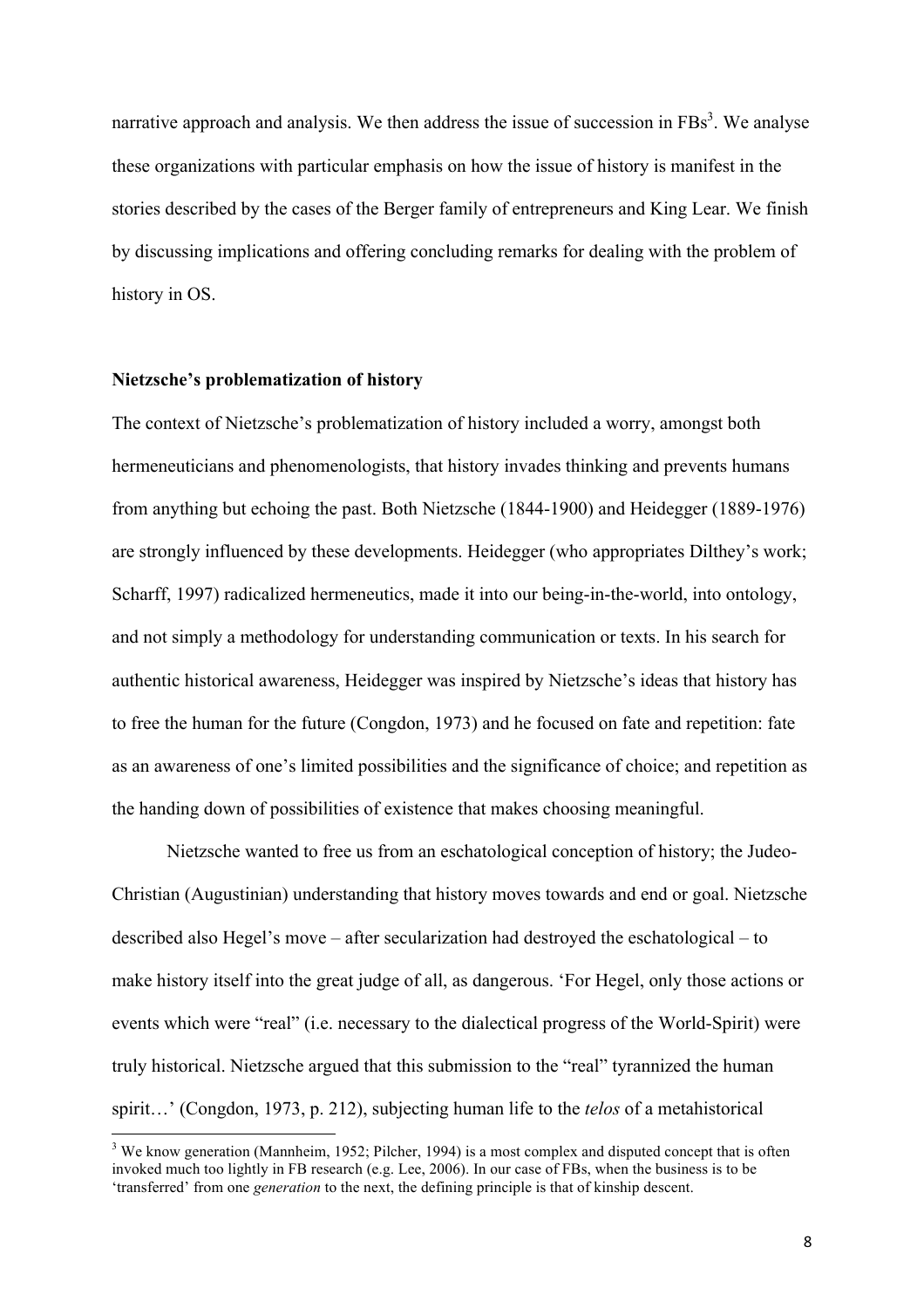purpose, meaning or end. He was also against the scientific understanding of history that characterized his time, when positivism's empiricism had won ground. For Nietzsche, history is a series of becomings, moving without end (in poetic multiplicity). This is anti-Hegelian. Becomings are achieved by forces (force is what *can*), but directed by will (to power): 'The will to power must be described as the genealogical element of force and of forces. Thus it is always through the will to power that one force prevails over others and dominates and commands them' (Deleuze, 2006, p. 51).

Nietzsche points us to the child that, 'having as yet nothing of the past to shake off, plays in blissful blindness between the hedges of past and future.' (1997, p.61), and asks how we can create the future by making use of history (Sinclair, 2004). Nietzsche says the child's play must be disturbed, and then 'it will learn to understand the phrase 'it was'…to remind him what his existence fundamentally is – an imperfect tense that can never become a perfect one.' ( Sinclair, 2004) The continuity of history must be questioned so the future opens up. On a grand scale we can imagine the French Revolution as one such opening. On a personal level, the up-coming succession in a FB would represent another case. The rupture or break represents a possibility to act – freed from the burden of history – while requiring an overcoming of one's self as 'delivered' by history (Ankersmit, 2001; Deleuze, 2006) in memory. Whether that moment is affirmed or negated makes all the difference. Nietzsche's problematization of history seeks to help us affirm (power of becoming active) so as to creatively become what we are not yet according to our history (cf. Foucault, 1977, p. 164).

## **History in the study of family businesses: on memory**

FB succession exemplifies the dilemma of the burden of history and the battle for future: that we can no longer extricate ourselves 'from the delicate net of [our] judiciousness and truth for a simple act of will and desire.' (Nietzsche, 1997, p. 63). The older generation often gets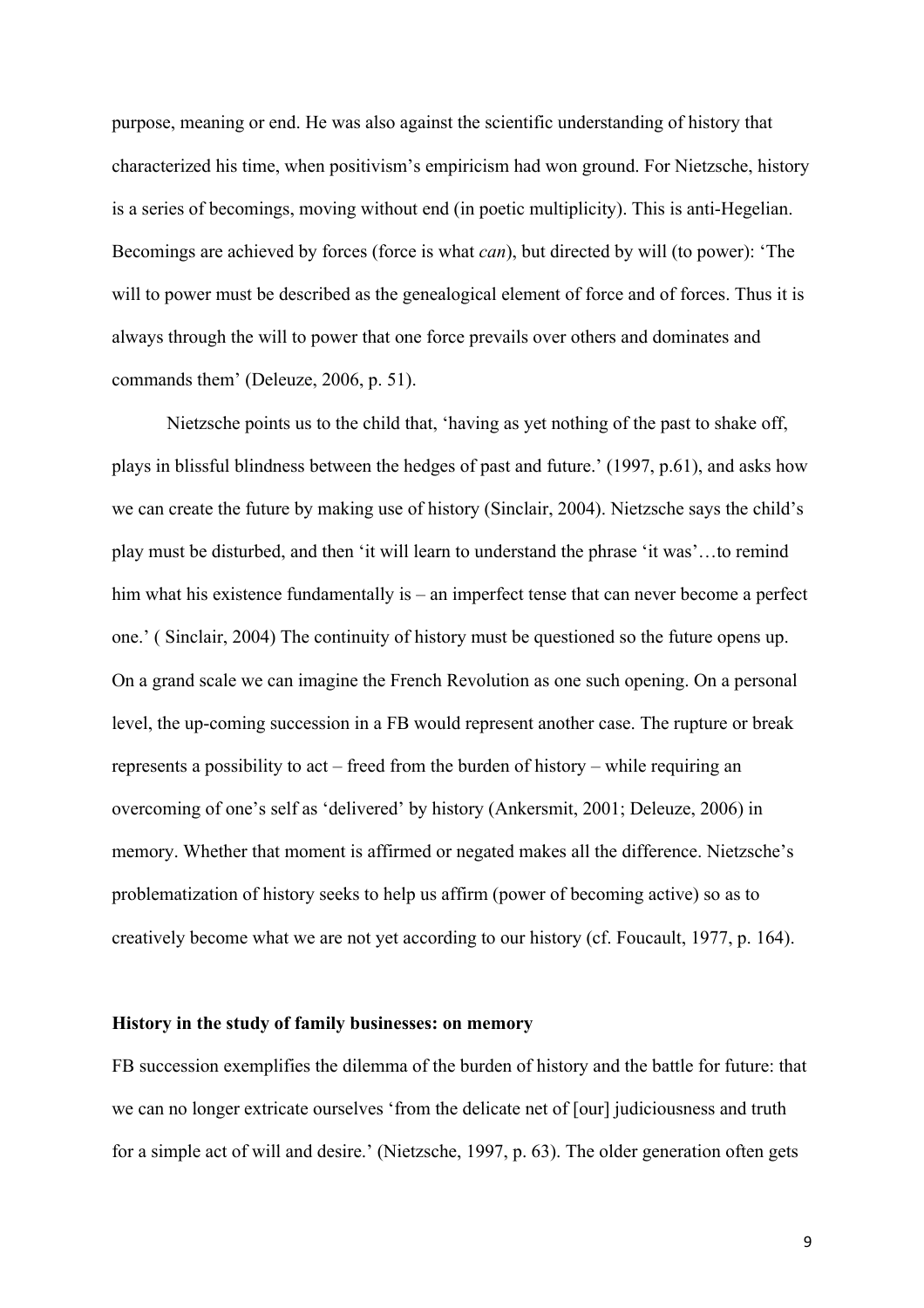to reproduce this delicate net of judiciousness and truth, the burden of history, and the new generation seeks to free their will and make room for their desire to begin their own time, to become vital, so that '…anything truly human, can grow.' (Nietzsche, 1997, p. 63). It is of course growth, renewal or innovation in some sense that the new generation of a FB often seeks to achieve. Few want to simply take care of what is transferred to them. The event of succession is discursive in the sense that the single, local event receives its 'eventness' from the historical coding of this as problematic or even traumatic. History invades the individual event and 'scripts' it as a particular drama (Czarniawska-Joerges & Jacobsson, 1995). This is clearer than ever in the King Lear drama, wherefore it is used in our study. Our point, resonant with Hayden White (1984; 2005; Söder, 2003), is that we need the literary-narrative to get to the real rather than simply the true. The real is always a multiplicity of meanings rather than a specificity of truth. Burke developed a 'dramatistic' method precisely so as to get to the poetic multiplicity of the real history (Burke, 1969; O'Connor, 1995).

### *Memory – narrating an open past*

Zerubavel (1996) discusses how the agency of history, and its presence in our lives, is very much a question of the social environments, social rules of remembrance, and how we are socialized into mnemonic communities. 'Indeed, being social presupposes the ability to experience events that had happened to groups and communities to which we belong long before we joined them as if they were part of our own past…' (Zerubavel, 1996, p. 290). How 'it objectively was' (Zerubavel, 1996, p. 296) is only of some importance, since we do not remember in the same way, and remembering seems more to be a question of which narratives of the past we tell and *how* the past gets narrated (Knapp, 1989). Knapp further brings us into a discussion of whether it actually matters – for historical authority – if the past actually happened the way it is told to have happened in historical narratives. For how can we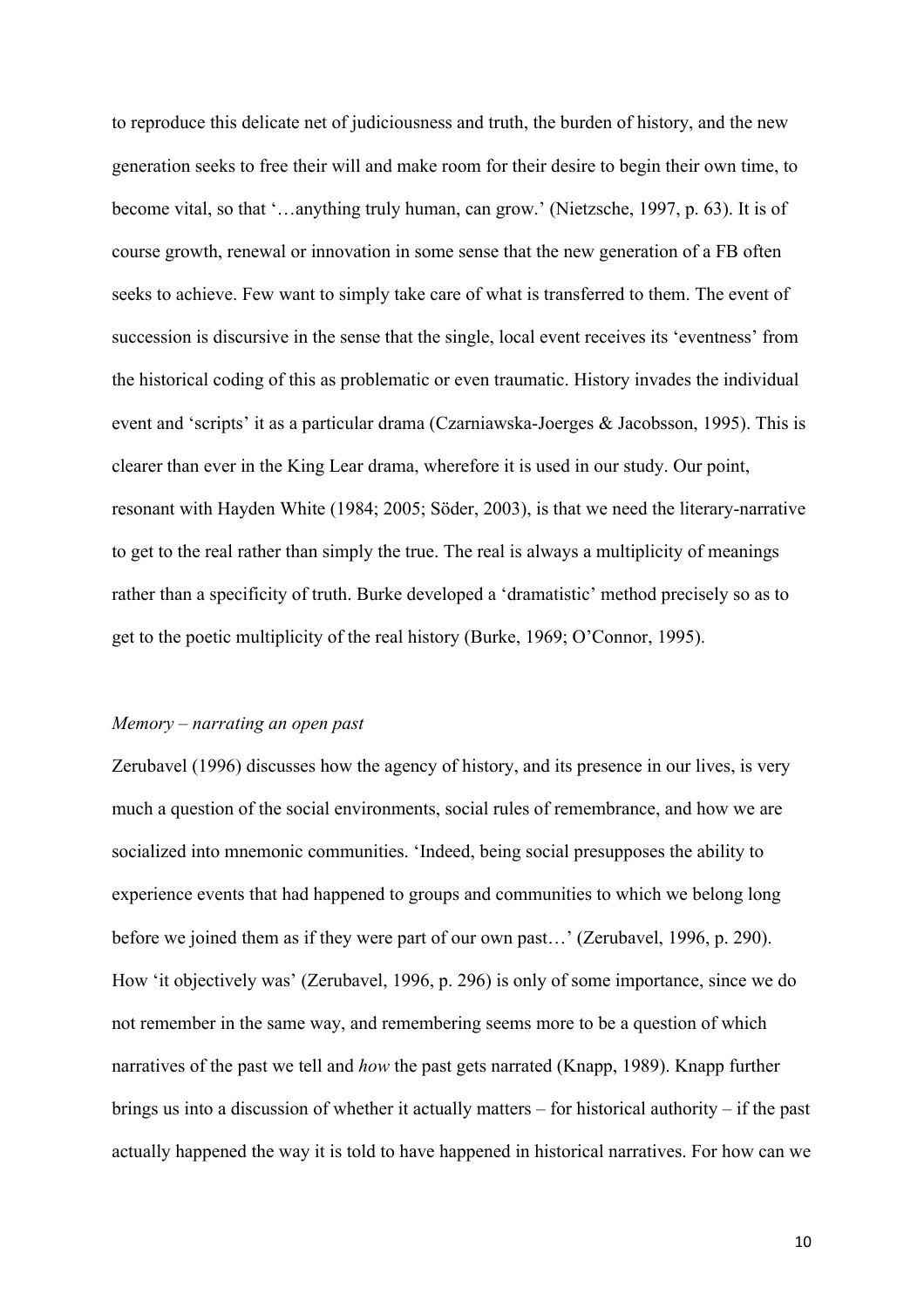know what the meaning of actions or words were at the time they were done/uttered? This takes us to the discussion of narratives and history, and David Carr's and Hayden White's work, where the latter states (already in 1974) that historical narratives are '…verbal fictions, the contents of which are as much *invented* as *found* and the forms of which have more in common with their counterparts in literature than they have with those in the sciences' (White, 1974/1978, p. 82, emphasis in original). Massumi (2011, p. 242) further distances us from the idea of the self-grounded subject that registers data with her/his senses by noting that '[a]ll experience becomes personal socially' and that 'all facts are born factoid.' What actually happened is thus never present outside narrations thereof, since what is 'found' in White's description is a factoid, the experience of which becomes personal socially, and what is invented – in social, mnemonic, storytelling communities – is thus what we have come to name 'the fact' (Latour, 1987; Stengers, 2000; White, 1978).

Nietzsche would be the central thinker also in this understanding of history, and indeed of life, as livable, 'tellable,' and possible to make sense of as a literary adventure of overcoming who we are in a continuous creation of our next selves (Shapiro, 1989; White, 2005). History, Nietzsche (1989) said, should serve life. He contrasted history as a lifeopposing science, a will-to-truth with stipulations of an ascetic life, against history in service of life as a creative becoming (Owen, 2007). The child is not only this human that has yet nothing of the past to shake off (an image from the Untimely Meditations), but is also the final stage in the metamorphosis (from *Thus Spoke Zarathustra*) where Nietzsche continues to contrast the burden of history with the free spirit of the child. The camel (or the ass, which he sometimes used as image instead) is the one burdened by history and historical knowledge and carries all, cannot say no, but only 'ye-a' (like the ass; Deleuze, 2006, p. 178). The first metamorphosis is from Camel/Ass into Lion, which is the critical distancing, the 'holy no' of the one who wants to overcome but who has no 'holy yes' or unhistorical power to become-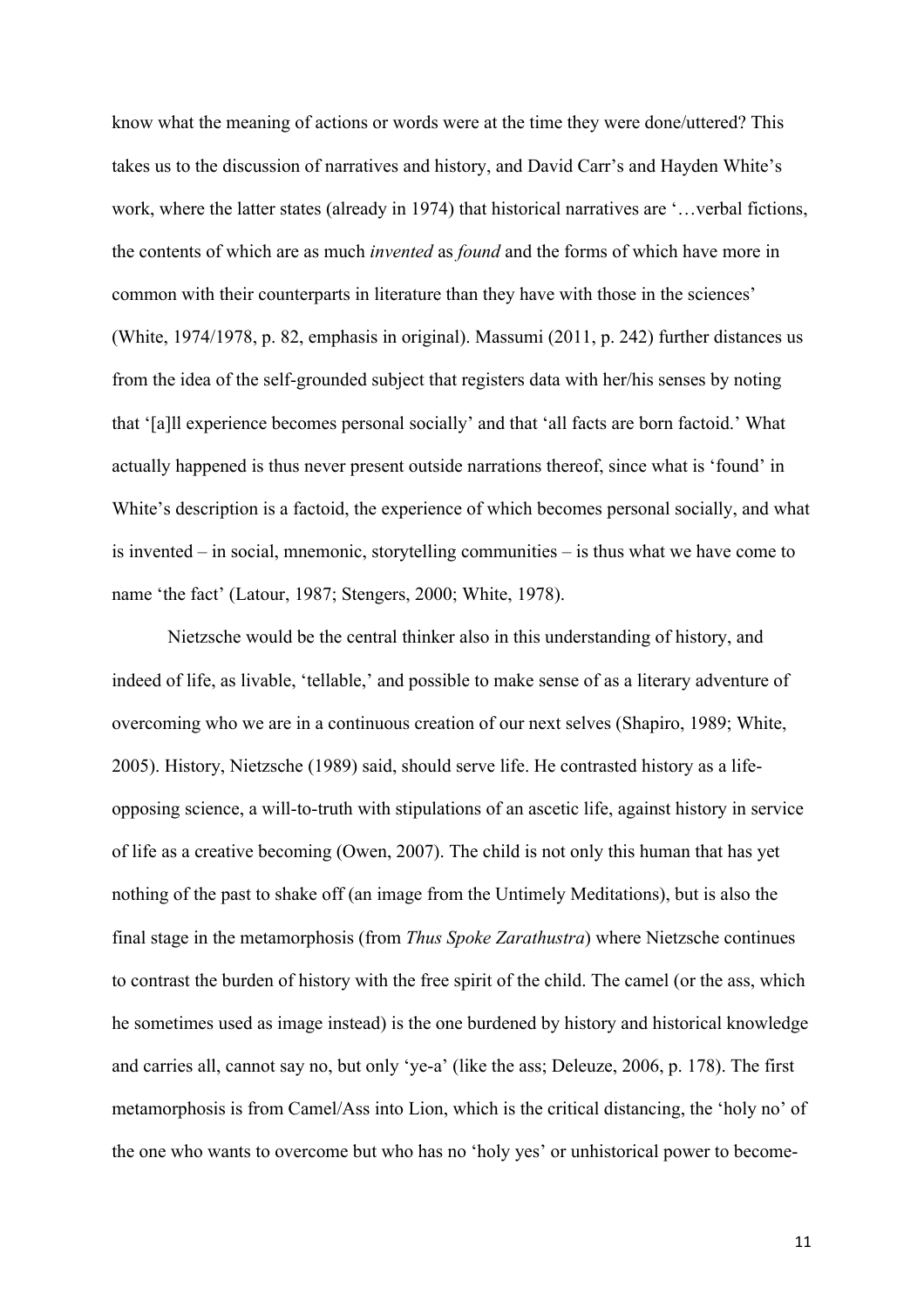active, to affirm her overcoming, to become a child (Deleuze, 2006, p. 177-178). Here Nietzsche finds the capacity to begin, to create, which we have commented above is snatched away from the heir in the FB. 'Taking over' the business is rather a becoming-camel than a becoming-child.

#### **A narrative approach and analysis**

### *A narrative approach*

FBs represent a special empirical context allowing us to affirm the importance of history and to study how it matters in organizational life. Through a narrative approach and analysis, we can include temporality in what we call the empirical, keep life in language, and grasp the 'eventness' of events. We have turned to Nietzsche as a thinker that trusted in the power of the narrative-literary to convey images and generate affect to make our stories more real.

OS has proven to be receptive to social theory, philosophy and literature studies during the last two to three decades. Following the methodological debates in the 1970s and 1980s (spurred not the least by mis/readings of The Frankfurt School; Berger & Luckmann, 1966; Kuhn, 1962; Winch, 1958), made into paradigmatic differences by Burrell and Morgan (1979), OS seems irreversibly open to such influences. The wave of organizational culture in the 1980s (e.g. Frost, 1985; Smircich, 1983; Smircich & Morgan, 1982) and its centring on 'meaning' as key to understanding (rather than explaining) organizational everyday life opened OS to the problems of language and language-use (Winch, 1958, had drawn on 'the later' Wittgenstein to problematize language/use in social sciences). Critical frameworks for organizational analysis (Alvesson, 1985; Willmott, 1984), often supported by Foucault's works, added to a certain reflexivity (sometimes only regarding the other) for which the role of not only language but also knowledge and power are understood as genealogically intimate and productive in complex ways. OS's connective capacity (i.e., openness) vis-à-vis social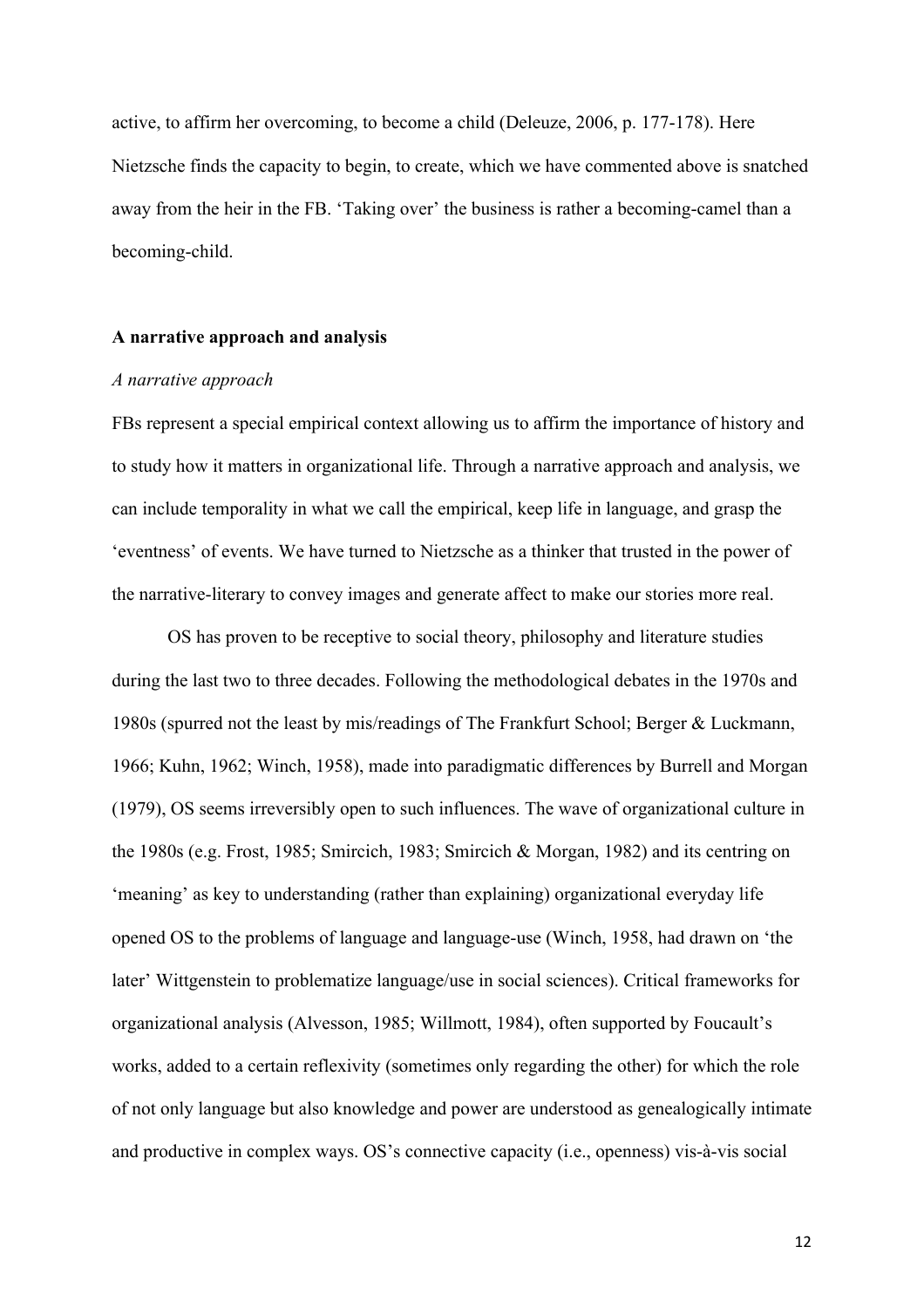sciences and humanities was thereby confirmed in what had become a more heterogeneous discipline in the process (e.g. Clegg, Hardy, Lawrence, & Nord, 2006).

Narratives, just like successions, are relational rather than individual-subjective realities (Hosking & Hjorth, 2004). The narrative-literary approach we have prepared above is not reducible to interpretivism as a methodological perspective (Alvesson & Sköldberg, 2000; Burrell & Morgan, 1979; Denzin & Lincoln, 1994; Leitch, Hill, & Harrison, 2010). Interpretivism focuses on the various forms of contextualized language-use, trying to understand human behaviour and the complex, dynamic and relational quality of social interactions (Cope, 2005; Leitch et al., 2010). We cannot look for the specificity of that which is 'standing under', which would support a truthful explanation. This would be a narrative approach haunted by the scientific love of 'univocity'. Deleuze & Guattari (1987) called this 'interpretosis', describing how we loose the real by fixating on one-voiced truth. This makes us passive; discover what there is, receive its meaning, depend on institutions that guard this truth/meaning, and this turns us away from creating (concepts). Nietzsche instead directs us to the problem of freedom and creativity and offers a philosophy with the purpose of serving the becoming-active of humans. Nietzsche describes what is also the heir's dilemma in the FB: '"It was": that is the will's gnashing teeth and loneliest sorrow. Powerless with respect to what has been done – it is an angry spectator of all that is past.' (Nietzsche, 2005, p. 158).

A narrative approach is well suited for telling the stories that acknowledge the importance of time without imposing the artifice of (scientific) linearity. For, '[w]hat is found at the historical beginning of things is not the inviolable identity of their origin; it is the dissension of other things. It is disparity.' (Foucault, 1977, p. 142). The issue of succession is related to this history of training the next generation to remember, this cultivation of desire to receive that poses the problem of freedom for the heir. Succession becomes an event of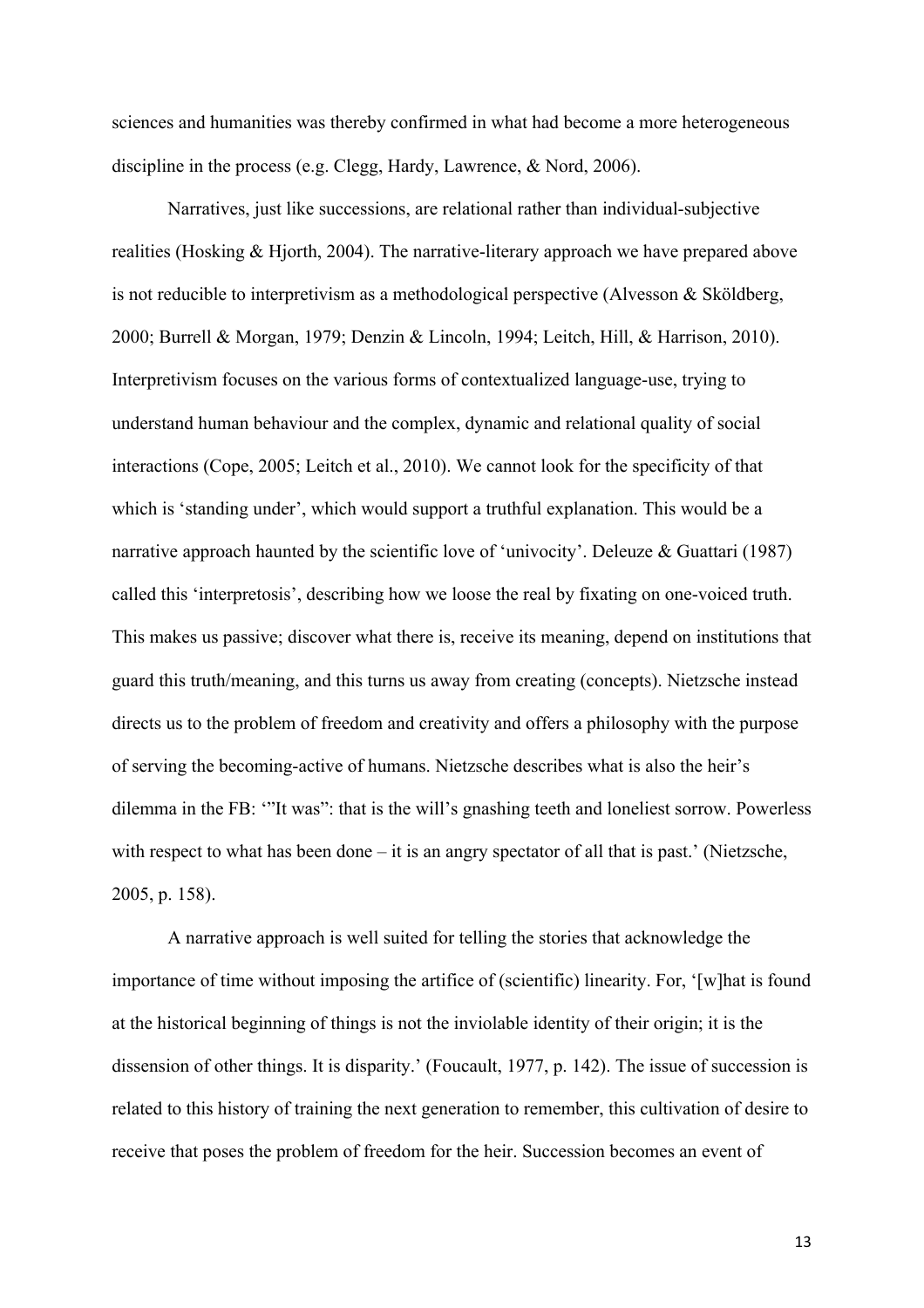reception, a pacifying ceremony, securing continuity while simultaneously preventing the new from surviving under the suffocating univocity of history.

A narrative approach shares the ambition with anthropologists to acquaint oneself with the imaginative universe within which the locals' acts are signs (have specific meaning), as Geertz (1973) once put it. Against the homology of the experts – the generation running the business – stands the paralogy of the heirs (in Lyotardian language, Lyotard, 1984, p. xxv). Against the homogeneity of a consensus regarding how to relate history and future stands the heterogeneity of multiple language games, *petits réceits*, welcoming poetic multiplicity (de Certeau, 1997; White, 2005). We find both our cases, the Bergers' FB as well as Shakespeare's 'FB', to inform our analysis of the problem of history in organizations. There are possibilities to generalize this problematic: talk about path-dependence (Editors, 2010; Schreyögg and Sydow, 2011), the paradox of learning (e.g. Paavola & Hakkarainen, 2005), or how institutions contextualize creativity (Hargadon & Douglas, 2001). Our aim, however, is to conduct a more nuanced problematization of history in the case of FB succession. Juxtaposing two literary-narrative texts, Bergers' auto/biographical and Shakespeare's theatre, we get closer to the real problem: the openness of history offers heirs a potential freedom that the imposed univocity of their parents' historiography threatens to deny.

'Practice is a set of relays from one theoretical point to another, and theory is a relay from one practice to another.' (Foucault & Deleuze, 1972/1977, p. 206). Thus, narratives can contribute to theory development through the richness of their contextualized accounts and the level of precision in their descriptions (Colquitt  $&$  Zapata-Phelan, 2007). Theory is this way built/developed not by absolute generalization (axioms, laws), nor by statistical generalization (sample to population), but through patterns of meanings and conceptual bridges (resonance in life worlds; Greenblatt, 1990; Schutz, 1964) following an analytical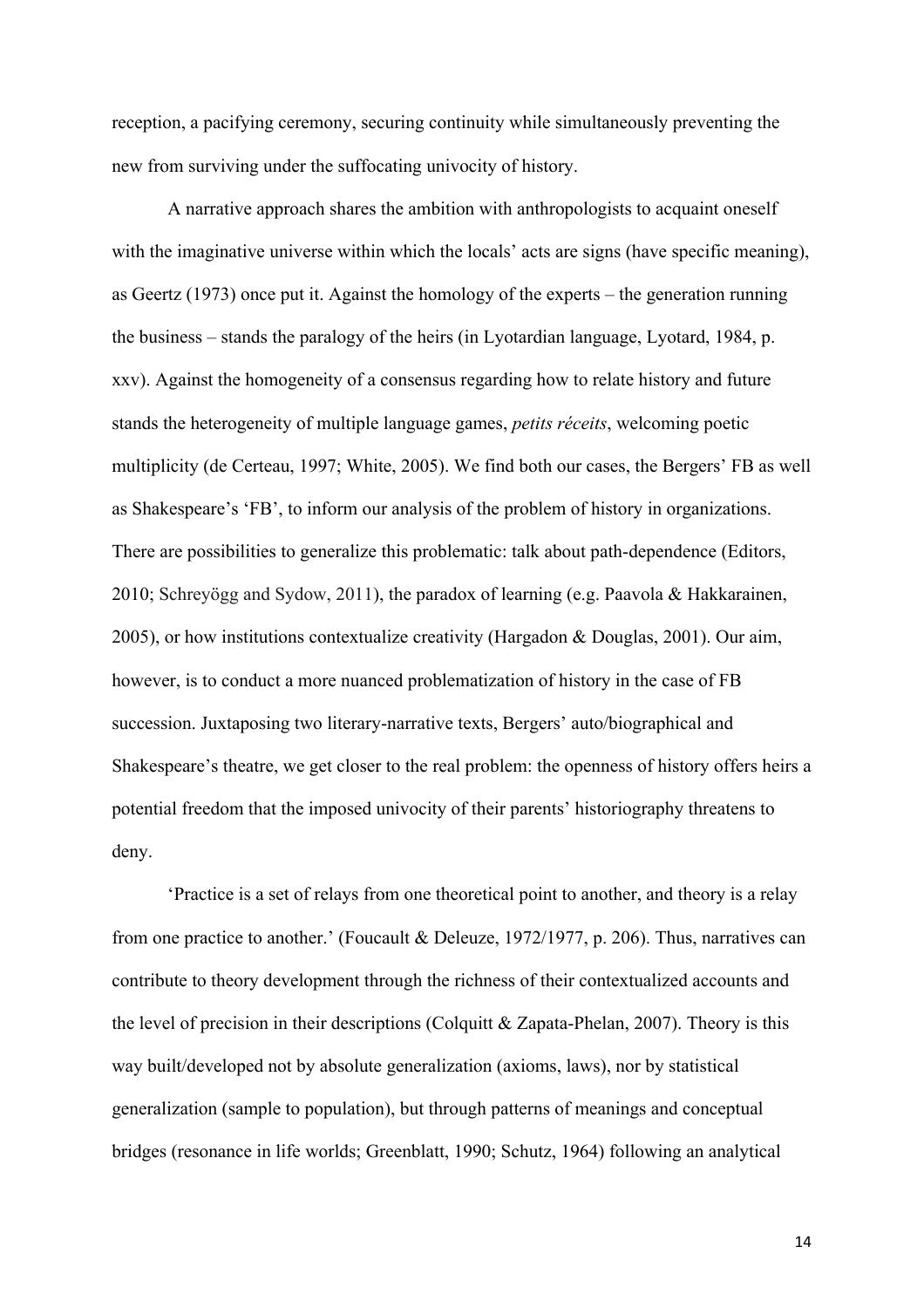induction (Williams, 2000). History, thought with Nietzsche and de Certeau, locates our analysis to "…the juncture of scientific discourse and ordinary language, in the same place where the past is conjugated in the present, and where questions that are not amenable to a technical approach reappear in the form of narrative metaphors." (de Certeau, 1997: 215). To us, succession in the FB is one such question.

The narrative approach is well developed in sociology (e.g., Abell, 1987; 2004; Franzosi, 1998; Polkinghorne, 1988), OS (Czarniawska, 1997; 1998), and entrepreneurship/FB research (e.g., Dawson & Hjorth, 2012; Gartner, 2007; Hjorth & Steyaert, 2004; Jennings, Perren, & Carter, 2005). This approach can help address FB problems in a way that goes beyond calculation and strategic decision making, by encompassing the lively, moving, creative, and dramatic characteristics of family relationships (Hjorth, 2007).

Paralleling the case of the Berger family with that of Shakespeare's King Lear is a way to guide our analysis by having the resonance between the cases highlight what is central to us: the issue of history in the FB is more accurately available to us in the literary-narrative language. The use of parallel autobiographical and literary stories on this topic highlights the dynamic relationship between 'life and literature'. This is a Harold Bloom (1998) thesis wherein he suggests that Shakespeare invented the human: life and literature form a continuous (edifying) companionship. Shakespeare, as a dramatist, intensifies the unstable boundary between the literary and the non-literary, which constantly informs human imagination (Greenblatt, 1984) and discloses history's openness to potential life.

# *Narrative analysis*

Narrative analysis can be approached in several different ways, but they obviously all focus on narrative forms of knowledge: this is how people become knowledgeable, show that they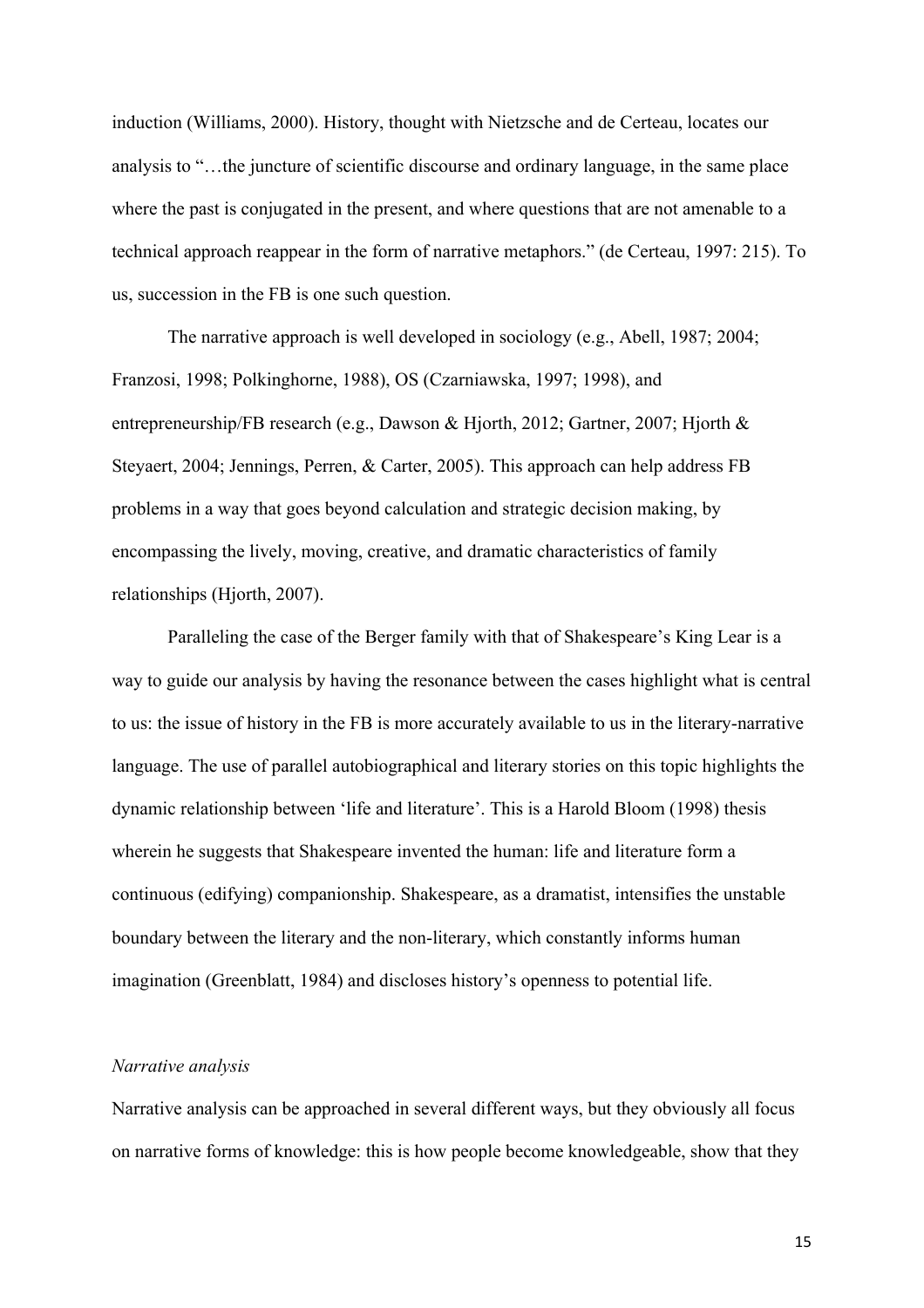know, and transfer knowledge, by narrating (Lyotard, 1984). In this paper, we draw primarily on the work of Barbara Czarniawska's (e.g. 1999; 2010) and argue for applying Burke's (1968) pentad as a structural framework to analyse the socially constructive dynamics of narratives (Czarniawska-Joerges & Jacobsson, 1995; O'Connor, 1995; 2004).

Narratives keep life in language, and are defined as the result of a structuring process of making a 'story' or 'tale' by means of chronology and plot (Czarniawska, 2004). The plot explains how we go from one state to another. Through a narrative approach, we can analyse an individual's personal or autobiographical story and investigate how such a story occurs in relation to other stories (Fletcher, 2007; Hosking & Hjorth, 2004). In a genealogical-narrative approach (Hjorth, 2004), in addition, we attend in particular to the dynamics of stories' becomings, how facts are born factoid, and the tension between stories as performative acts and their relationship to a history that seeks to totalize and homogenize.

Analysing a story requires contextualization, a sense of the time of the plot, and identification of rhetorical devices used by the narrator in crafting the story. Thus events, which are arranged in a chronological but also logical sequence, form the basic building blocks of a narrative. By describing a journey from one situation to another, caused by some event in a story that disrupts an initial state of order and sets in motion a reversal of fortunes, we provide a plot (Franzosi, 1998). When drama, affect and the multiplicity of language are important to our analysis, Burke's (1968) pentad provides a structural framework to analyse the socially dynamic force of narratives (Feldman, Sköldberg, Brown, & Horner, 2004; O'Connor, 1995). Burke places emphasis on poetic rather than semantic meaning, stressing that the '…poetic plays with multiplicity, not specificity.' (O'Connor, 1996, 788).

For this, phenomenology is too concerned with the structure of consciousness and still too centred on the subject; discourse analysis may lure you into a too close reading of the written texts only; and hermeneutic depth-understanding, as pointed out above, is drawn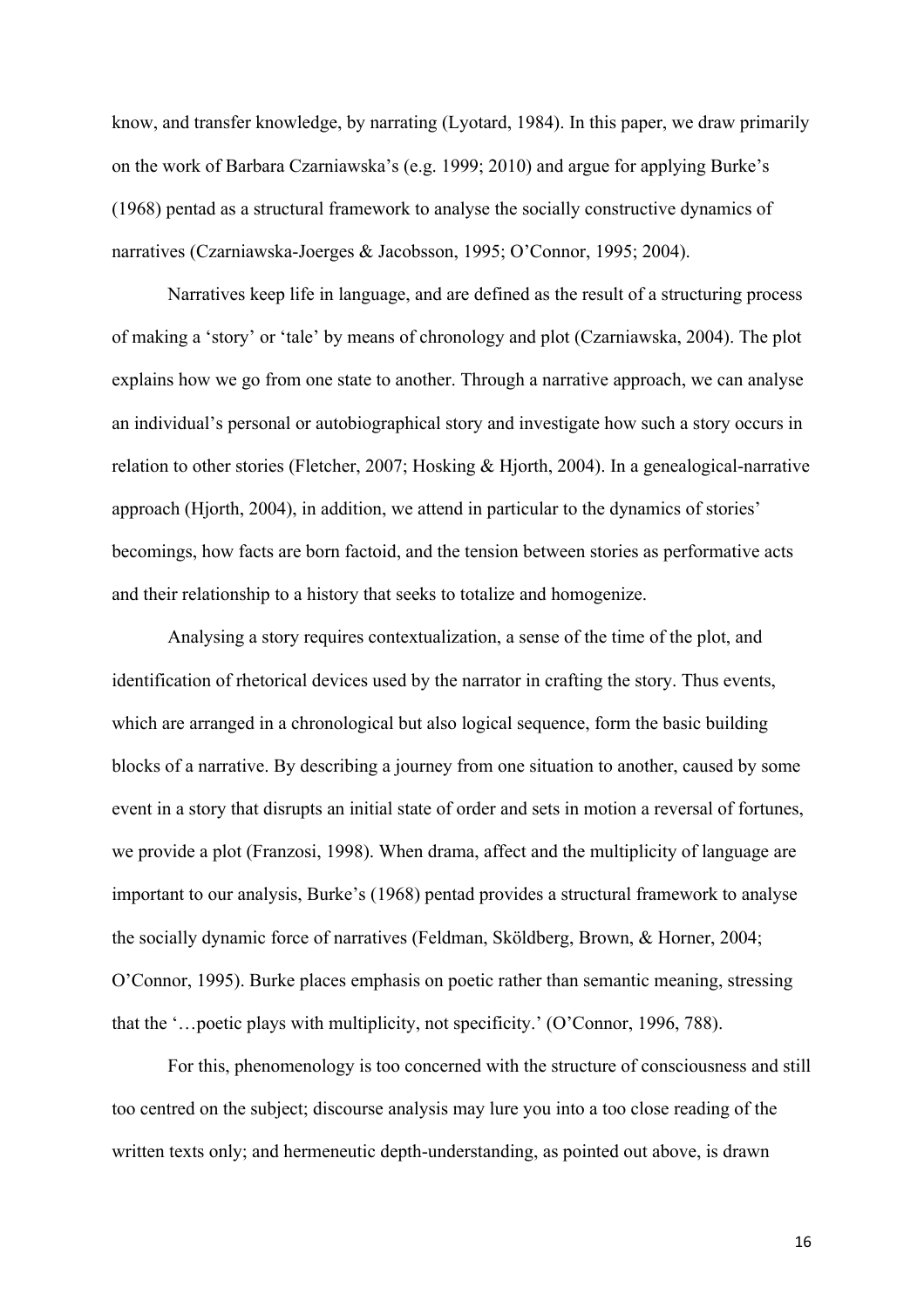towards a foundation; Garfinkel's and Goffman's ethnomethodological interpretivism better fits ethnographic material from live observation, but also shares the problem of interpretosis. Instead, Burke's pentad, helping us reveal the drama of stories, is more apt for narrativeliterary analyses (O'Connor, 2004). The pentad holds together the following five elements: act (What takes place? What is done?); agent (Who acts?); agency (How is the act carried out? What means are used?); scene (Where does the act take place? What is the background/context?); and purpose (Why does the agent act?). This 'dramatistic' method of inquiry (O'Connor, 1996) helps us reveal what what people say does, and how history gets in their ways by offering itself as a gift.

# **Presentation and analysis of cases of FB succession**

The presence of history in the FB can be seen in some of the crucial topics that are often studied in FB research, such as leadership succession, knowledge transmission, and corporate culture (Lee, 2006; Litz, Pearson, & Litchfield, 2012), all of which are, by their nature, about the 'long run' (Colli, 2012). Families share history and accumulate experiences, which are subject to different interpretations by different family members, and FBs can gain great strength from their shared history, identity and language (Gersick et al., 1997). At the same time, families have personal stakes that are deeply rooted in generations of family and business history (Carlock & Ward, 2001) and conflict among family members can endanger this. Often FBs have a hard time mapping and creating their future because they overlook their history and take it for granted (Hubler, 1999).

A 'lifelong common history' can have advantages and disadvantages (Tagiuri & Davis, 1996). Members of the same family have shared experiences and probably different narrative recollections of those. Family history is impossible to separate from the FB history, and Tagiuri and Davis (1996) also noted that early disappointments can have negative effects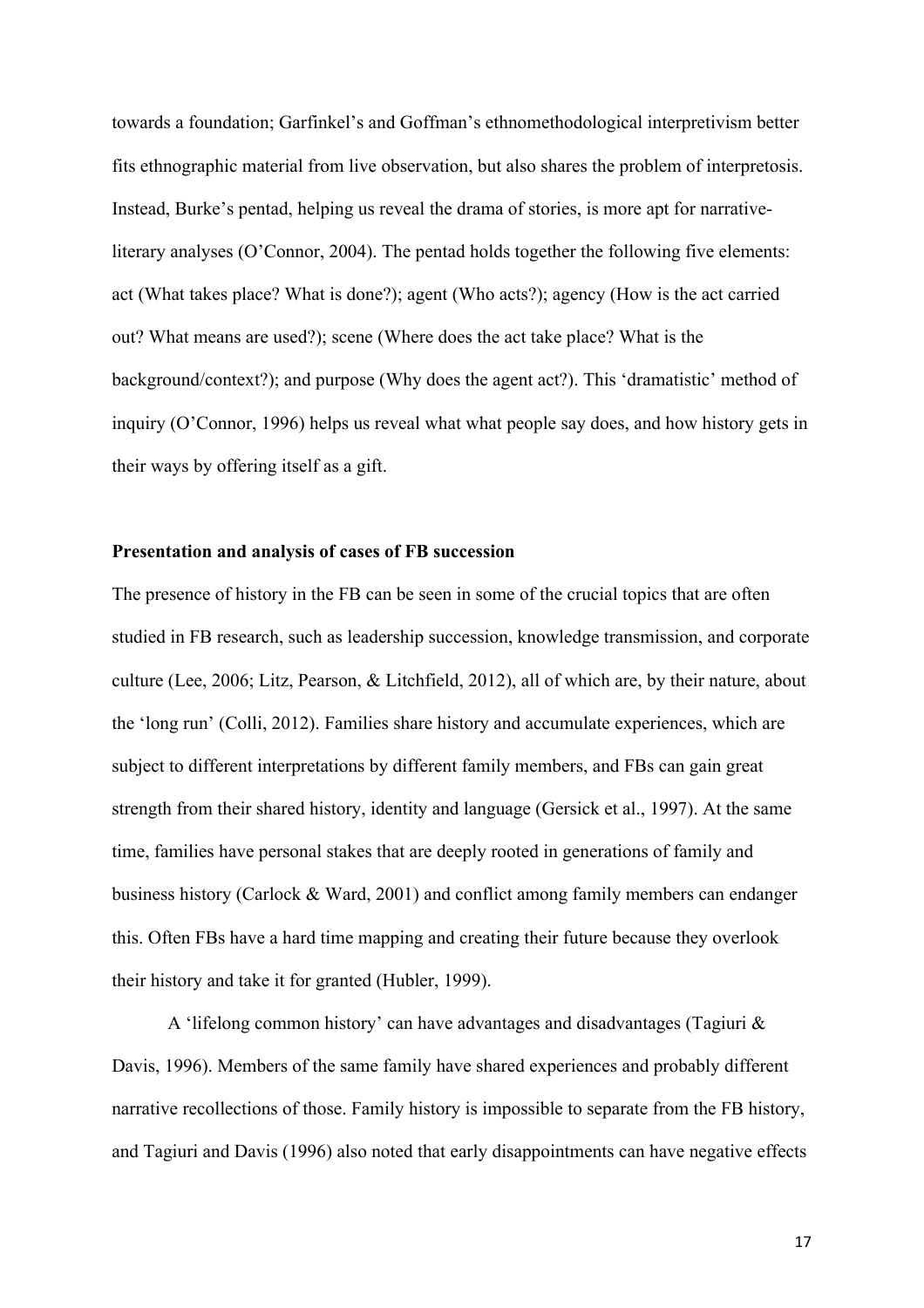on trust and may lead individuals to avoid work situations with other family members for fear of being disappointed again. Disappointment, living up to expectations, handle trust: everyday FB life.

Generational succession is a constant theme in FB research. De Massis, Chua, & Chrisman (2008) provide an overview of the problems involved as they construct a model of what prevents intra-family succession (cf. Nava et al., 2014). Cadieux (2007) provides a typology of roles predecessors take during and after instatement of successor. This is when the 'hawk-syndrome' typically needs to be avoided (predecessor hovering above the successor). Research further shows that it is often the predecessor that initiates the process and suggests to the successor-candidate that s/he indeed should become one. Predecessors take on two types of roles in the withdrawal phase: roles related to the organization and roles related to the successor (cf. Lam, 2011). The key is that predecessors step back from governance of the firm. However, they may remain involved in other forms such as mentoring (Lam, 2011). Tatoglu, Kula, & Glaister (2008) have shown that the complexity of FB succession process is not the least referable to the fact that only around 40% of predecessors select successors. That succession is difficult is probably also reflected in the statistics of firm-survival. Only 30% make it to the second generation, and only 12% persist to the third (Family Firm Institute, 2013). Several other factors obviously play a role in this, but succession difficulties are surely amongst them. Fox, Nilakant, and Hamilton (1996) suggest that the succession process should be managed or facilitated by a third party, to professionalize the process and subject it to managerial expertise.

Our empirical analysis focuses on paralleling the autobiography of an entrepreneur, Tommy Berger (Berger, 2007) and re-storying of the history by his son, Roberto Berger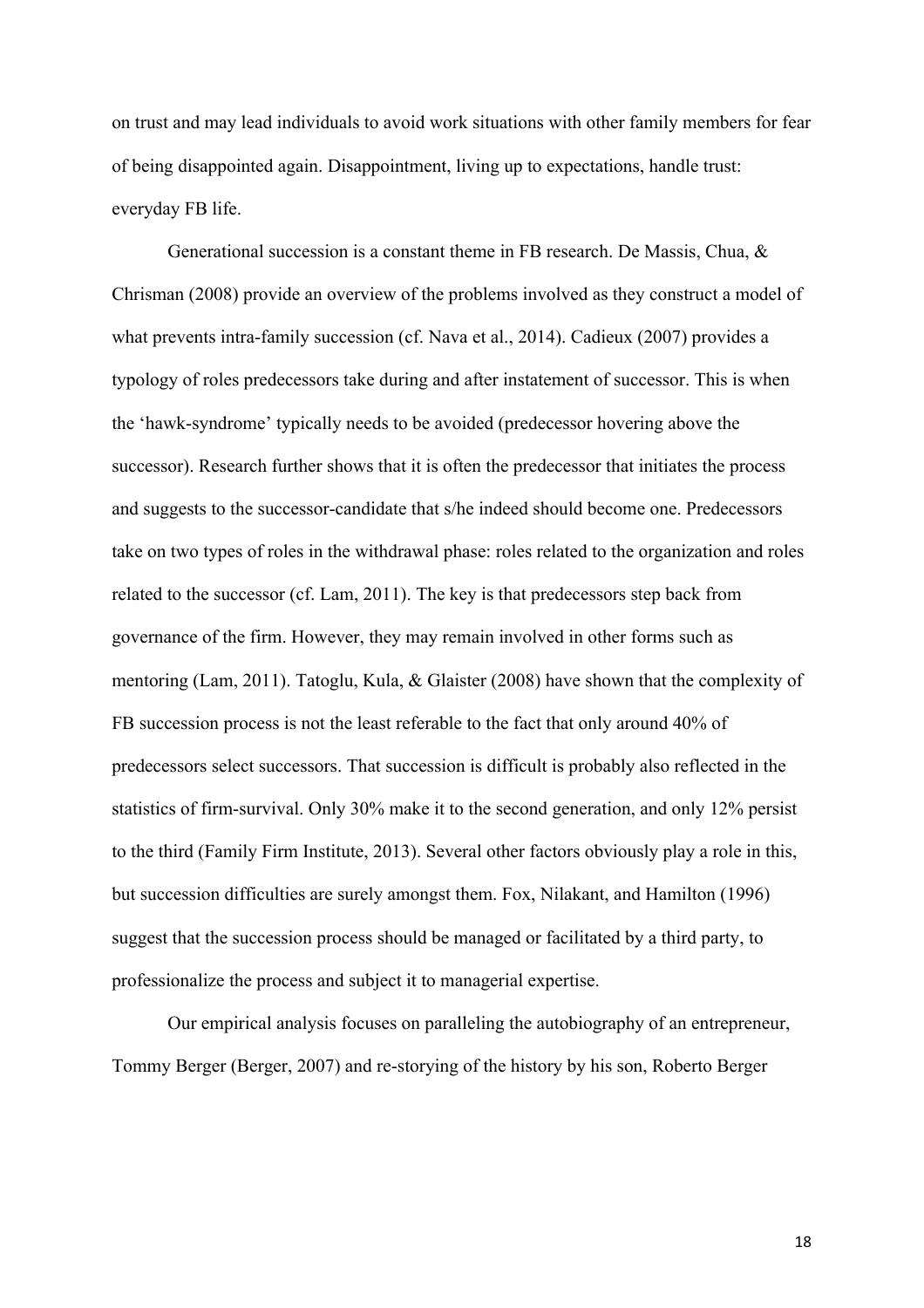(Astone, 2009), with Shakespeare's tragedy of King Lear. In the drama<sup>4</sup> of Tommaso (Berger) sr.) and Roberto (Berger jr.), Berger sr. seeks to control the future by interrupting history, sidestepping his son as heir of the 'empire'. Lear seeks to secure the most efficient pension for himself by singling out the one, amongst his children, that loves him the most. Why autobiography in the case of the Bergers and not interviews? Autobiographic material provides access to narration that expresses results of reflection. This is important in cases of succession, when history is what you need to deal with, since the parties' intentions are crucial for understanding what they believe they are doing/saying. A fiction, such as Shakespeare's King Lear, has the advantage of being able to read the minds of several people and shift between perspectives in ways that ethnography seldom has the chance to do.

### *The story of the Berger family*

<u> 1989 - Jan Samuel Barbara, margaret e</u>

Berger sr., born in 1929 in Austria, built on his grandfather and father's business to create a food empire in Italy, which included Hag decaffeinated coffee and several bottled mineral waters (e.g., Fiuggi, Sangemini, and Levissima). Berger sr.'s autobiography is in itself an emphasis of the importance of history.

This book is dedicated to my grandchildren . . . whom I practically don't know, so that they can learn about the story of their family and so that in their life they may always be honest, loyal and truthful, therefore be 'just,' and may always hold their heads high. (Berger, 2007)

It is divided into three parts and the first one is entirely dedicated to the history of his family, from when his grandfather founded the Berger factory in Vienna in 1890, to his grandfather's success, to the killing of his grandfather by the Nazis in 1938, the persecution of his (Jewish)

<sup>&</sup>lt;sup>4</sup> We have analysed this case in a previous study (Dawson & Hjorth, 2012), with a different purpose, and will to some extent draw on descriptive presentations.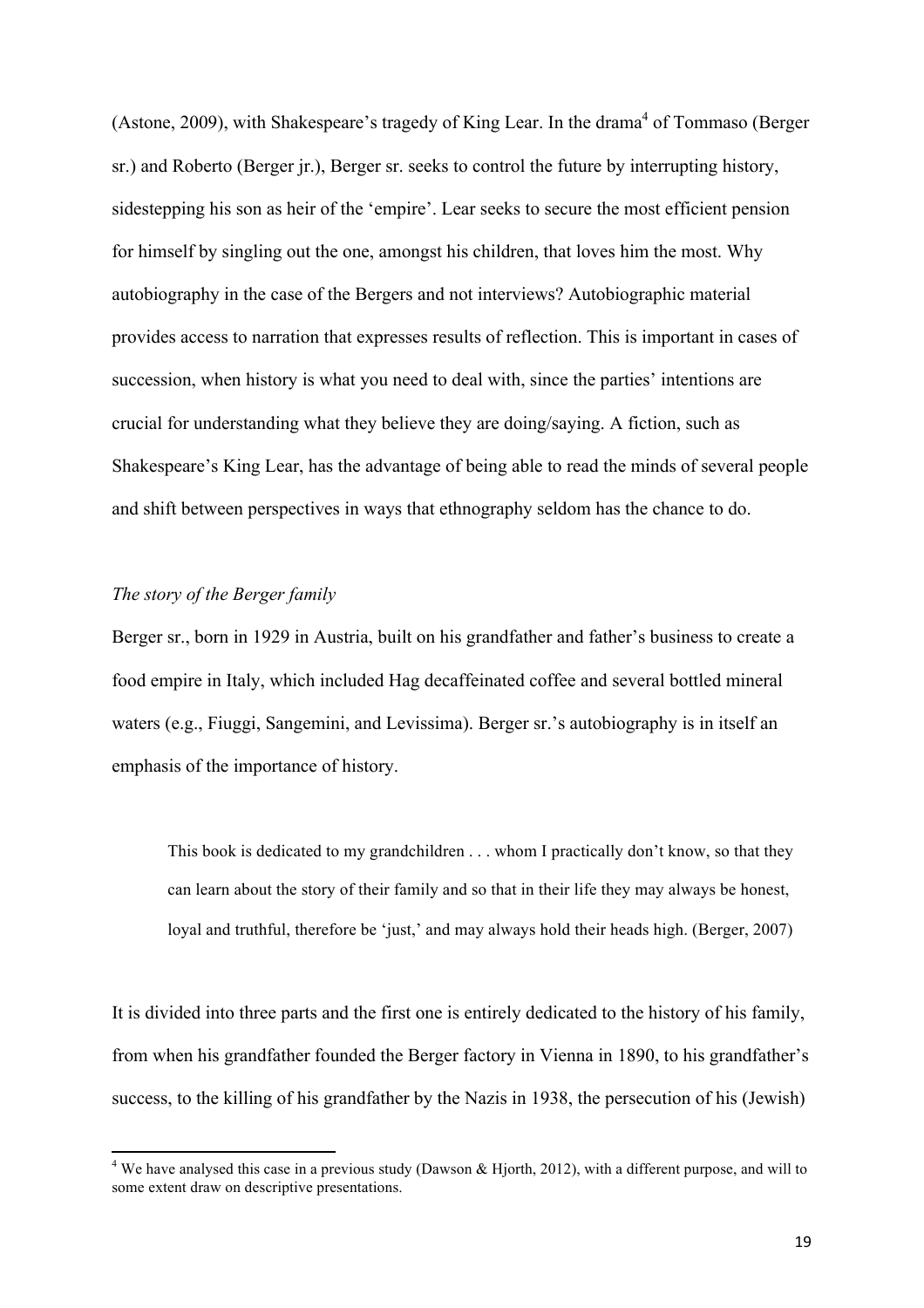family, the escape to Italy, and the recreation of the business by the father through the purchase of various businesses in Switzerland and Italy. In his autobiography, Berger sr. writes about his son's privileged upbringing and, once he joined the FB, subsequent bad decisions about risky investments in new economy firms (Berger, 2007). Because Berger sr.'s lack of confidence in his son, when he started thinking about retirement, he decided not to transfer the family empire to his son but to sell it. In 1992, Berger senior put his wealth in a trust fund<sup>5</sup>. He describes how the rules regulating the trust were changed over time and how, ultimately, he was excluded from the trust. In 2004, Berger sr. sued his son Roberto and advisers for fraud. They reached a settlement in 2006. Berger sr. died at the age of 80 years, in 2009, and all the major Italian newspapers reported his death alongside his (version of the) story (e.g., Corriere della Sera, 2009). The same history, told by the son Roberto, appears quite different. This is reported in a chapter of a book written by a journalist (Astone, 2009) on Italy's latest generation of FB owners and managers.

## *The tragedy of King Lear*

<u> 1989 - Jan Samuel Barbara, margaret e</u>

In order to go beyond a rational decision making approach to succession and focus on its dramatic-relational process, we consider Shakespeare's King Lear as a generic example. Both men, Lear and Berger sr., experienced a similar problem, namely that of arranging for succession and thereby transferring family wealth to next the generation.

Shakespeare sets the scene by relating the tale of the fictional King of England, Lear, who gathers his three daughters and his courtiers, and announces he wants to give up his crown by dividing his kingdom: 'Know that we have divided / In three our kingdom: and 'tis our fast intent / To shake all cares and business from our age' (Shakespeare, 1968, p. i.i.36). However, he declares that his final decision regarding the division of the kingdom will be

<sup>&</sup>lt;sup>5</sup> A trust fund is a legal arrangement governing intra-family wealth transfers, whereby property is managed by a trustee (or trustees) for the benefit of other individuals, in this case himself and his children.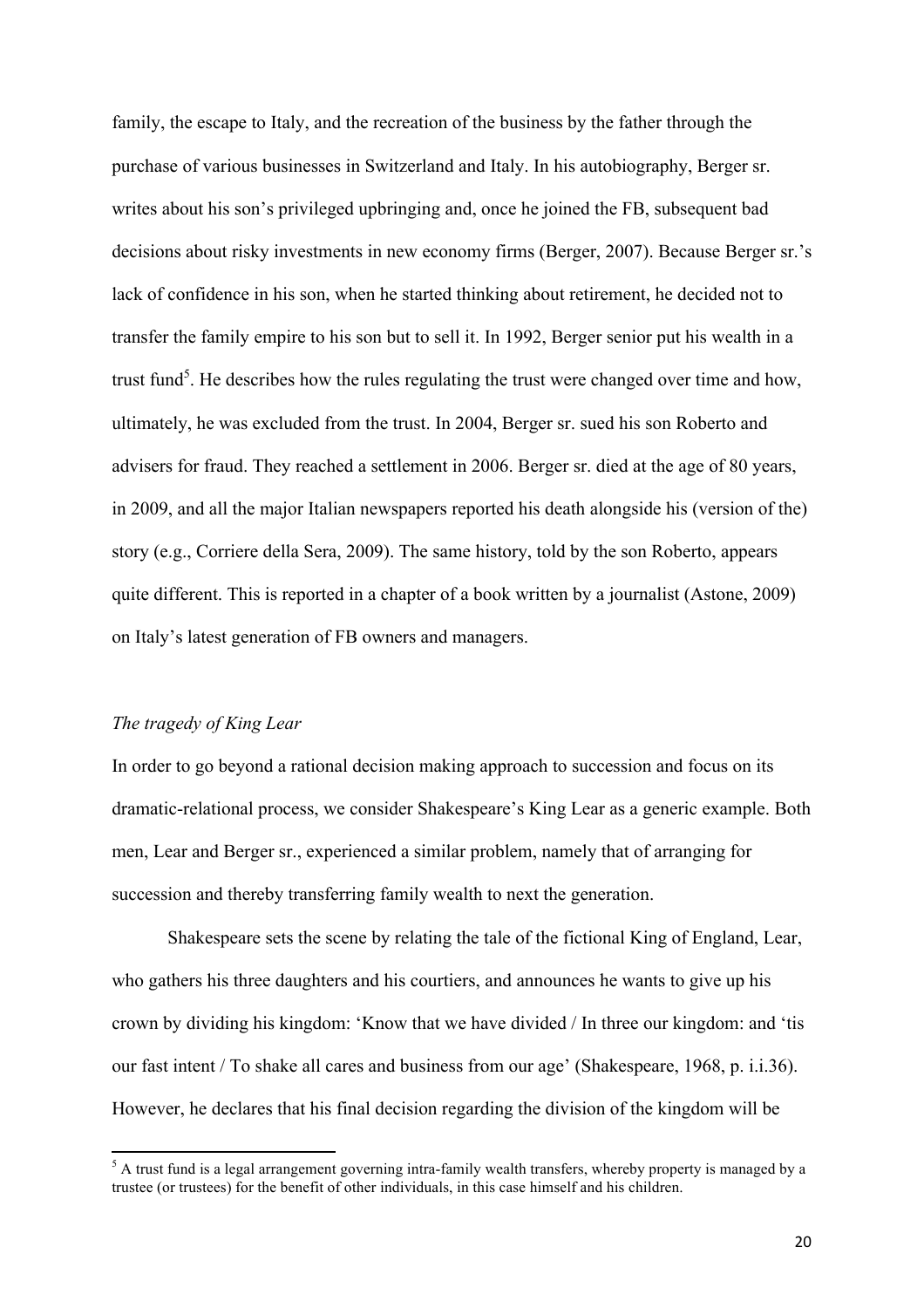based on how much his daughters love him: 'Tell me, my daughters, / (Since now we will divest us both of rule, / Interest of territory, cares of state), / Which of you shall we say doth love us most, / That we our largest bounty may extend / Where nature doth with merit challenge' (p. i.i.47). The first two daughters proclaim their love in no uncertain terms. Goneril, the eldest, says: 'Sir, I love you more than words can wield the matter; / Dearer than eyesight, space and liberty; Beyond what can be valued rich or rare; / No less than life, with grace, health, beauty, honour' (p. i.i.54). And Regan announces: '… I profess / Myself an enemy to all other joys / Which the most precious spirit of sense possesses, / And find I am alone felicitate / In your dear Highness' love' (p. i.i.71). King Lear then turns to his youngest daughter, Cordelia, who says: '… I love your Majesty / According to my bond; no more nor less' (p. i.i.91). It is of course significant that Shakespeare makes her use 'bond' to describe her relationship, described as what binds or ties something together (www.oxforddictionaries.com). Is that bond her being the 'next generation?'

Lear hands over his kingdom to daughters Regan and Goneril, who he believes truly love him, and announces that he intends to stay with each daughter in turn, accompanied by one hundred loyal knights. In doing so, Lear starts his own tragedy by a foolish misjudgement: he 'resigns his sceptre to a chorus of acclamations... The incident is profoundly comic and profoundly pathetic... It is childish, foolish – but very human. So, too, is the result... It is, indeed, curious that so storm-furious a play as King Lear should have so trivial a domestic basis' (Knight, 2001, p. 182). Lear's own reflection on this is telling the Earl of Gloucester: 'When we are born, we cry that we are come to this great stage of fools.' What happens next is a sequence of situations and actions, as well as parallel subplots, starting with Lear's daughters Goneril and Regan undermining his authority and ordering him to reduce his entourage and eventually leading to King Lear's madness and the death of all the main characters.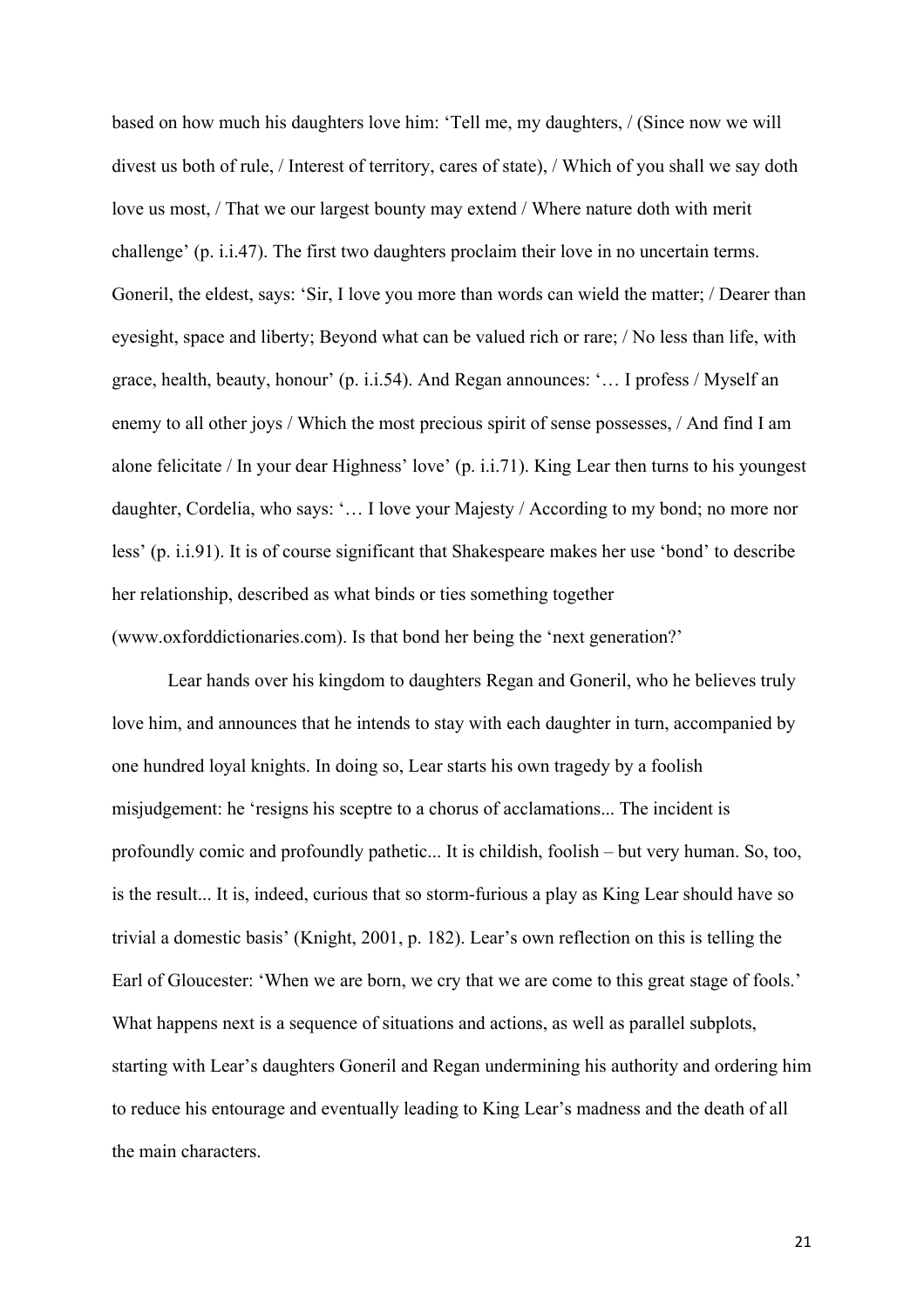### *Analysis of the two cases*

In his autobiography (Berger, 2007), Berger sr. tells his (version of the) story of how he was slowly excluded from the legal trust, and his children went from being its beneficiaries to controlling it. Berger jr. is not ready to accept the inevitable continuity of history. He seems not to perform according to his father's expectations. More importantly, he refuses to accept the patriarch's authority over him and the business, and acts his reaction to Berger sr.'s attempt to maintain control over the business. Berger sr. has a strong sense of allegiance within the family and expects it from his children. He writes: 'From [my children] I expect to receive . . . obedience' (Berger, 2007). Berger sr.'s negativity, will to nothingness, is battled by Berger jr. He is reacting against a vision in which 'children are suitable for succeeding to their fathers only if they are mere executors of their will, if they manage to shed their soul and personality and play the part of the ghost of their parent.' (Astone, 2009). Berger jr. affirms his history as FB owner, but only by creating his own start. A start that is built on a break that in itself affirms the openness of the future – a release from the teleology of history's end or meaning. Following the publication of the autobiography, Berger jr. started legal action for defamation against his father and the publisher of the book. He also wrote a memorial in which he explained that conflict between generations was caused by deep differences on how to manage the family wealth and by the father's confusion between personal and business wealth (Astone, 2009).

What are the implications of the Lear-story from the perspective of our research interest in the relationship between the issue of history and succession in FBs? Although we present a very limited and compressed version of the drama, we suggest we read Lear as a 'high man' in Nietzsche's terminology; one that placed considerable constraints on his daughters, by embedding the succession in a strange calculation of love. The two elder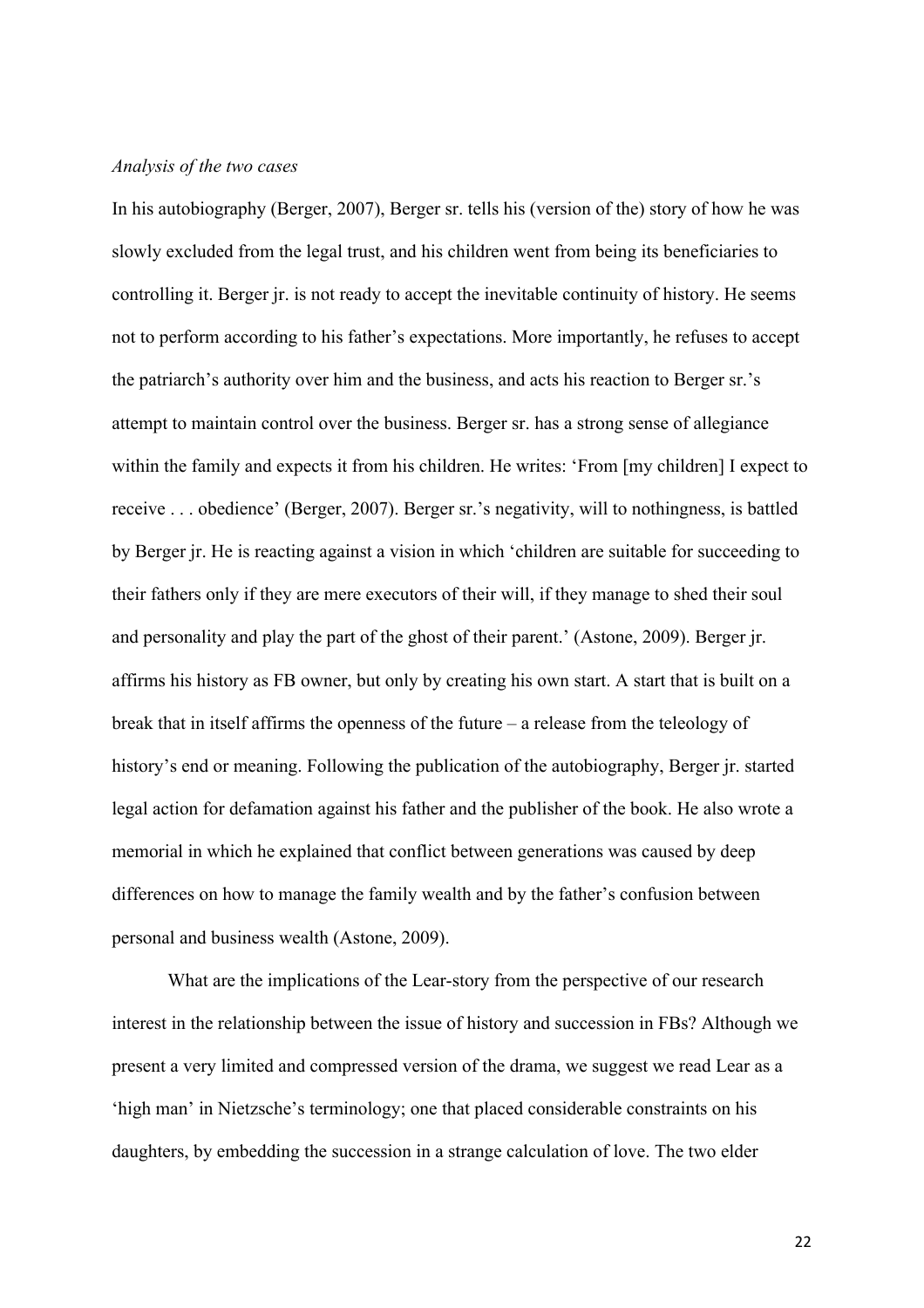daughters take part in this game by reacting to it according to the implied rules: the one that loves the most gets most. 'King Lear is a tragic vision of humanity, in its complexity, its interplay of purpose, its travailing evolution. The play is a microcosm of the human race' (Knight, 2001, p. 202). Shakespeare is in this play almost as sceptical regarding human's possibilities to free themselves from the burden of history as was Nietzsche. According to Harold Bloom (Bloom, 1998) we would say Shakespeare's story teaches us to respect the impossible: there often is no happy mix of family and business as the business side makes attempted acts of love inevitably pass as investment, emphasizing family as an economy<sup>6</sup> (Nava et al., 2014). FB histories often have a king, a fixation on a founder or a previous incumbent. Such individualization of the business inevitably makes succession, as in Lear's case, into an assessment of the person. Shakespeare simply intensifies this by boiling it down to the central question: do you love me enough to receive my precious gift? This invites the reactive response, the confirmation of the 'it was' (Nietzsche's imperfect tense) and a reinstalment of being, handed down from history: will I be continued in you?

Through Burke's (1968) pentad, we can see that the requirement of succession in the FB – that both parties (both *actors*, active as one giver and one receiver) in the relation constituting the *scene* for the succession *act,* affirm the act as taking place due to love (*agency*) and for (the *purpose* of) securing the coming generation's welfare (including happiness and health and not simply fortune) – is perhaps unattainable. In this sense it mirrors Derrida's (1992) analysis of the gift as being only possible as an unanticipated, unexpected, unconditioned, unforeseen, and irruptive event. Derrida (1992, p. 12) notes: 'For there to be a gift, there must be no reciprocity, return, exchange, counter-gift, or debt. If the other gives me back or owes me or has to give me back what I give him or her, there will not have been a gift, whether this restitution is immediate or whether it is programmed by a complex

<u> 1989 - Jan Samuel Barbara, margaret e</u>

<sup>&</sup>lt;sup>6</sup> And the Greek *oikonomia* is indeed describing 'household management.'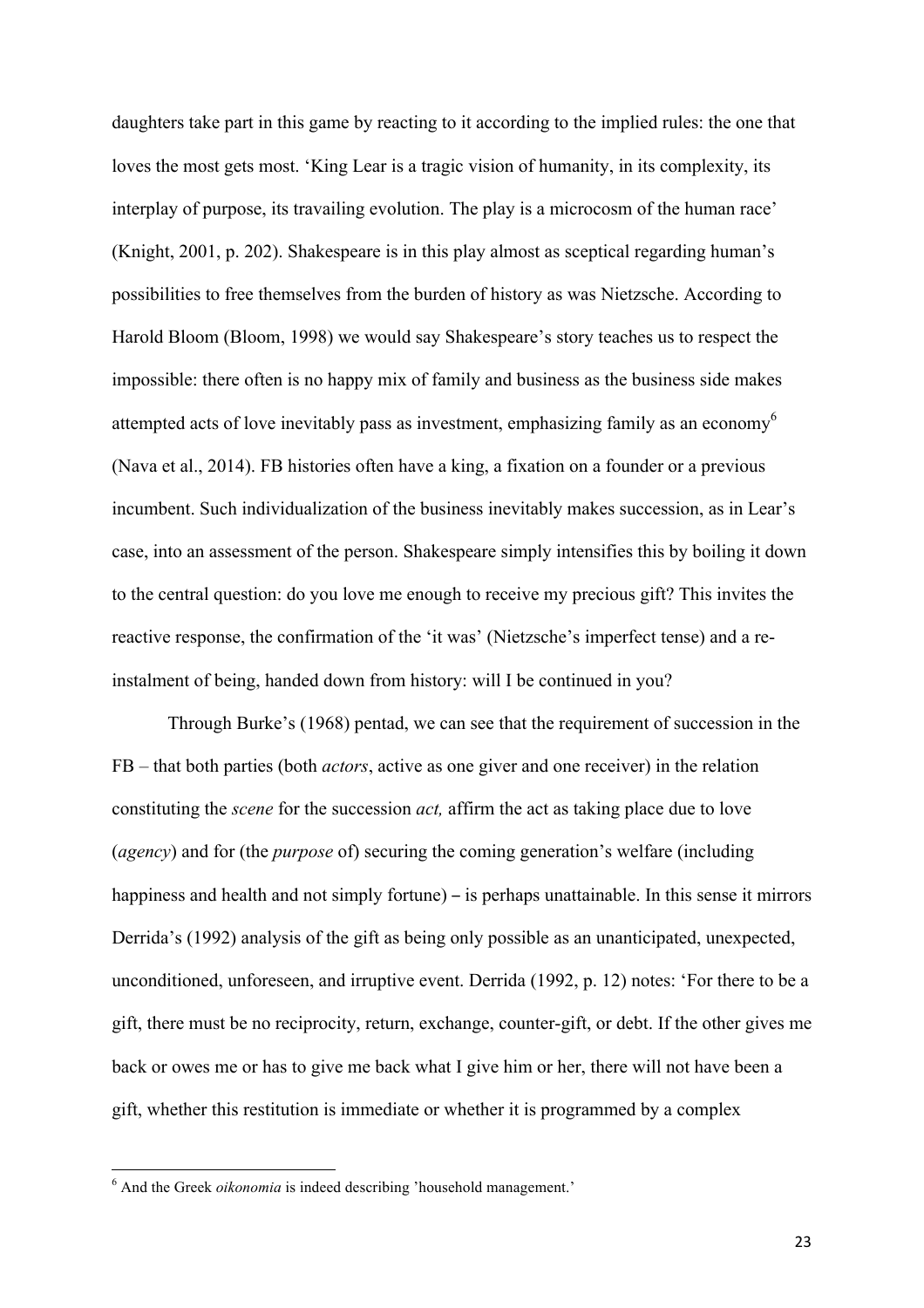calculation of a long-term deferral or difference.'. You cannot expect a gift, for you would annul it. And, the other way around – you cannot give, expecting the receiver to react as someone who has been waiting for this gift. Then again, the gift is reduced to investment, to transaction, to exchange.

--- Insert Table I about here ---

Burke's pentad invites to analyse more in depth the tensions between the roles and the personalities as played out in organizational settings. FBs are distinctly characterized by intensifying the tension between the public/official role as manager or owner and the personal identity as mother, father, or heir. This tension unites our two empirical cases and is the basis for King Lear's deep tragedy. MacIntyre's (2007) conceptualization of 'character' provides the link between public and private (different scenes; Czarniawska-Joerges & Jacobsson, 1995): '…the requirements of a *character* are imposed from the outside, from the way in which others regard and use *characters* to understand and to evaluate themselves.' (MacIntyre, 2007, p. 29, emphasis in original).

It is the demand that the role and personality should fuse, and be reproduced and maintained by members of socio-cultural settings such as FBs, which is specific to a character such as owner-manager. 'The character', MacIntyre (2007, p. 29) writes, 'morally legitimates a mode of social existence', which further provides a certain social script for relating to this character. Father and owner (or father and king), two different agents and agencies in Burke's dramatism, are expected to fuse in one character. The character of patriarch (defined by Oxford Dictionaries as 'an older man who is powerful within an organization') is so dominant in the organizational contexts of FBs and kingdoms that it prevents the personal father from taking part in social life. We could thus analyse the narratives as exemplifying *acts* (succession) by *agents* (king, owner) in which the *purpose* (love or securing wealth, legacy, continuity) is interpreted according to the *scene* (except by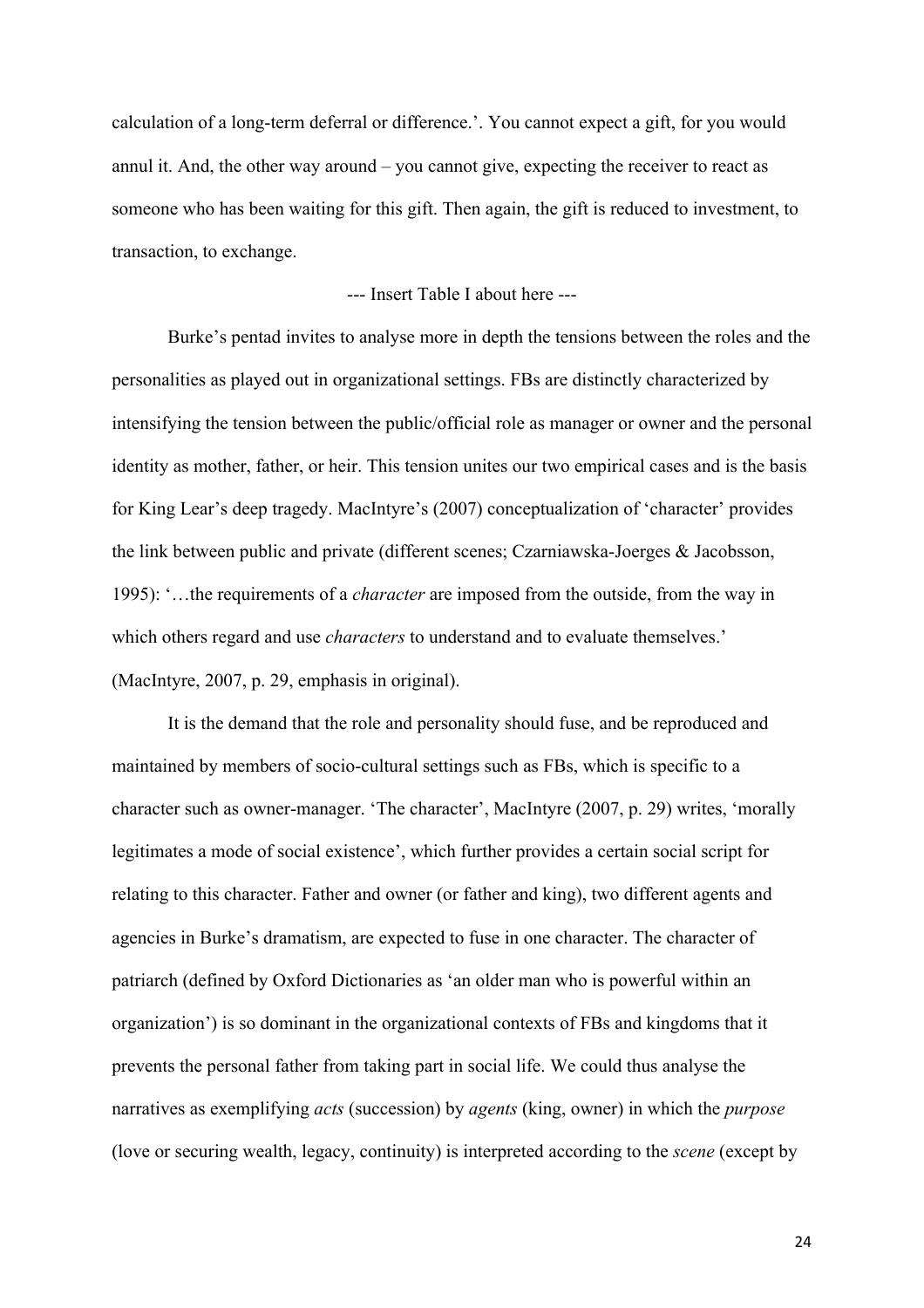Cordelia who sees through the official script and focuses on the father), resulting in disillusioned givers whose *agency* – in both our cases – should have been love (in the case of a father) but is performed as calculated strategy (by an owner).

In a situation where Lear poses as altruist, we can identify the double failure of his act: 1) he is indeed injecting his act with expected reciprocity and, by doing so, fails to see that the daughters who fear (agency) him actually play their parts perfectly by reciprocally answering Lear's act with what it demands: lip service love (purpose); 2) giving is indeed not possible in the context of families transferring wealth, and even less so in contexts of FB transferring family wealth; for it cannot fail to be expected. This brings us to the entrepreneur Berger sr., who, in line with Hirshleifer's (1977) recommendations, sets up a legal trust (new *scene*) as an 'instrument of parental control' (*agency*) in order to retain the last word (*purpose*).

In his autobiography, Berger sr. is the natural main *actor*, but there are several others including his children and advisers. The *act* proceeds through 45 years of Berger sr.'s life, in which he escapes poverty to create a business empire and, later, decides to leave his businesses to a legal trust. The *agency* consists, on the one hand, of Berger sr.'s entrepreneurial skills and, on the other, of his account of his children's 'conspiracy' to exclude him from the trust. The *purpose* is the moral of Berger sr.'s story. His autobiography contains two moral themes that are typical of tales of entrepreneurship (Smith & Anderson, 2004). The first idea is the social promotion of entrepreneurship, through an emphasis on independence, perseverance, and the importance of success. The second theme is the promotion of particular values for entrepreneurship, through an emphasis on how it should be ethical (Ahl, 2007). This is communicated in Berger sr.'s autobiography by the 'falling from grace' of those who do not adopt entrepreneurial principles of hard work, independence, prudence, honesty, and decency (Smith & Anderson, 2004). Berger sr. portrays his son as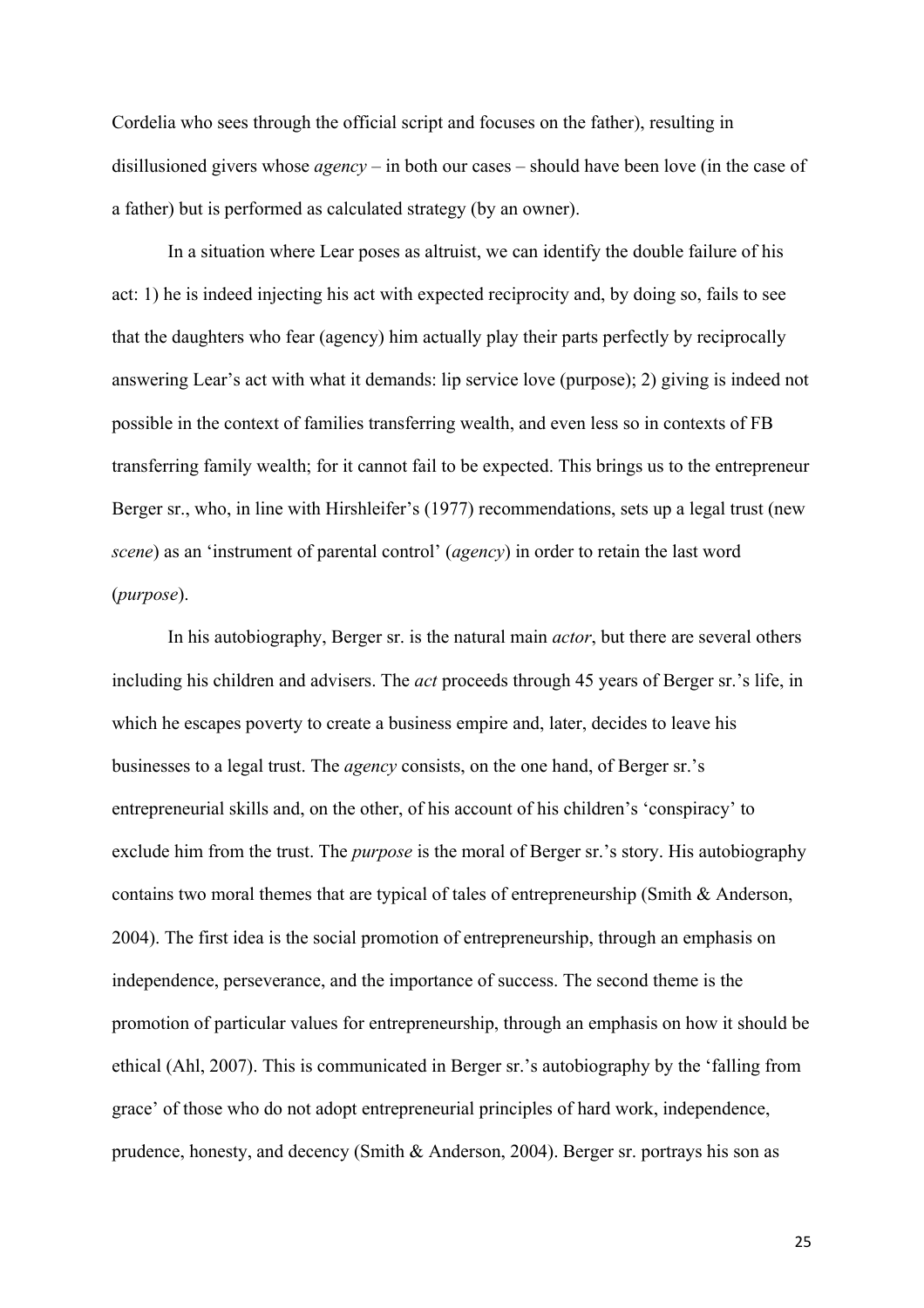having delusions of grandeur, wasting money, and being self-centred, unable to make tough decisions, and easily influenced by other people: '…in Boston, he went to university and graduated in Business Economy. But Roberto had not really matured. What had grown were especially his delusions of grandeur. . . In 1982, when he graduated, I went to Boston for the ceremony . . . Four days later . . . the hotel presented me with a two thousand dollar bill [because Roberto had gone golfing], plus another two thousand for telephone calls to Italy.' (Berger, 2007). Astone (2009, who wrote junior's version) notes, himself in a high-pitched tone, that '[N]ever in history has a father resorted in such a strong manner to shame his son.' (Astone, 2009, p. 126).

# **Discussion**

There are some striking parallels between Lear's and the Berger story. This is because all their acts are made, composed, fashioned – by Shakespeare, journalist interviewing and writing for Berger jr., Berger sr. autobiography, and us (Geertz, 1973; Greenblatt, 1997). Also the Bergers' acts are made, composed, fashioned when they first took place, and are as such already signs in a culture and history. The story of Lear is literature, while that of the Bergers is biography, but we see both emerging in different techniques for recording and narrating experience, and our analysis wants to affirm Greenblatt's point that the literary and nonliterary are each other's thick descriptions (Greenblatt, 1997, p. 22).

In our stories, following a turning point, the main actors no longer seem to have control over subsequent situations and actions. The succession they had planned as an event of reception on the part of the children, in order to secure continuity, goes through great intensity and 'feverish agitation' and sees the receivers (the successors) freeing themselves from the burden of history by imposing their own paralogical *petit récit,* taken as 'blissful blindness' of an unhistorical life 'between the hedges of past and future' (Nietzsche, 1997).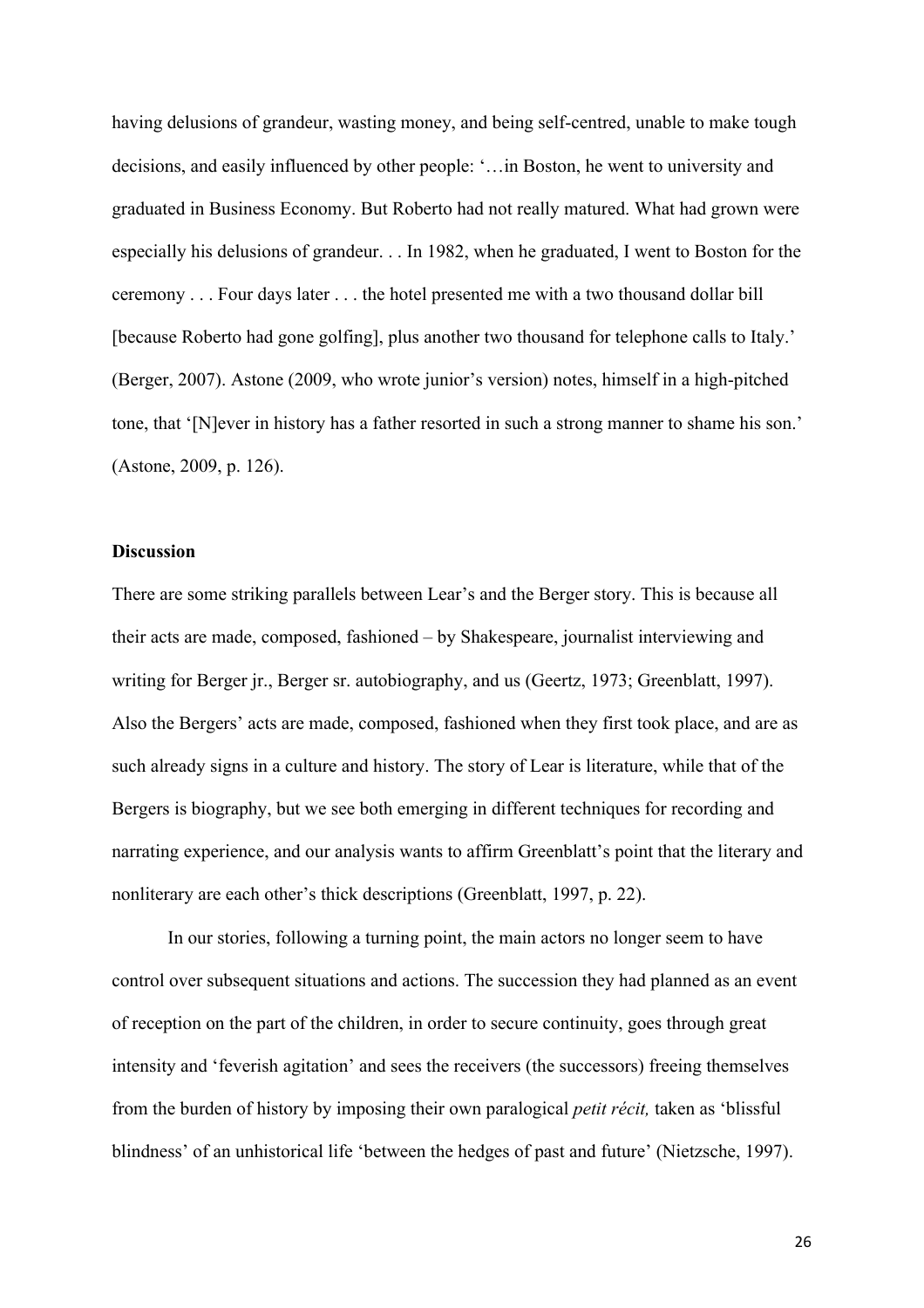Narrative momentum (life in language) in itself seems to be a great force which requires 'will to power' to be altered. Berger sr. interrupts the building of an empire, sells off and creates a trust to manage the money. He denies his son 'co-authorship' in the FB-story. Berger jr. forces a new chapter into the story by bending the dot into a comma in court, wrestling authorship from his father and taking command of the pen. However, there are also some notable differences. Whereas King Lear undergoes mental conflict, agony and, ultimately, explosive madness, Berger sr. later comes to realize that he is being pushed out of the family trust and portrays himself as a 'victim' of other agents' purpose. This becomes his plot. It raises several questions over why the process that has been set in motion (i.e., the father being pushed out of the trust) does not change trajectory at any point in the story. It would seem that Berger sr. realizes what is happening. In the autobiography, he writes: 'Why do I endure this situation? For love of a quiet life. And because I would have never, I repeat never, believe that they were tricking me. Could I imagine that my son was tending a trap*?*' History's authority is what makes Berger sr. blind to the trap. Berger sr. imposes his story on jr. by trying to end it all rather than just 'his chapter.' Berger jr. interrupts this becomingreactive. When active forces are separated from what they can do, our capacity diminishes (what Spinoza called 'sadness'; Deleuze, 1988). The prize is the full break with his father. The family and business metanarratives are necessarily intertwined in FBs (Nava et al., 2014).

Another key difference between the two stories lies in the trigger for the chain of events: in King Lear's case, it is his childish and foolish decision to base the succession plan on a declaration of love, whereas in Berger sr.'s case it is a more formalized and (seemingly) better plan of creating a legal trust. Despite the latter being managed as a planned process, as is advocated in the literature (Le Breton-Miller, Miller, & Steier, 2004), something goes wrong. Succession highlights the complexity of the relational dynamics between generations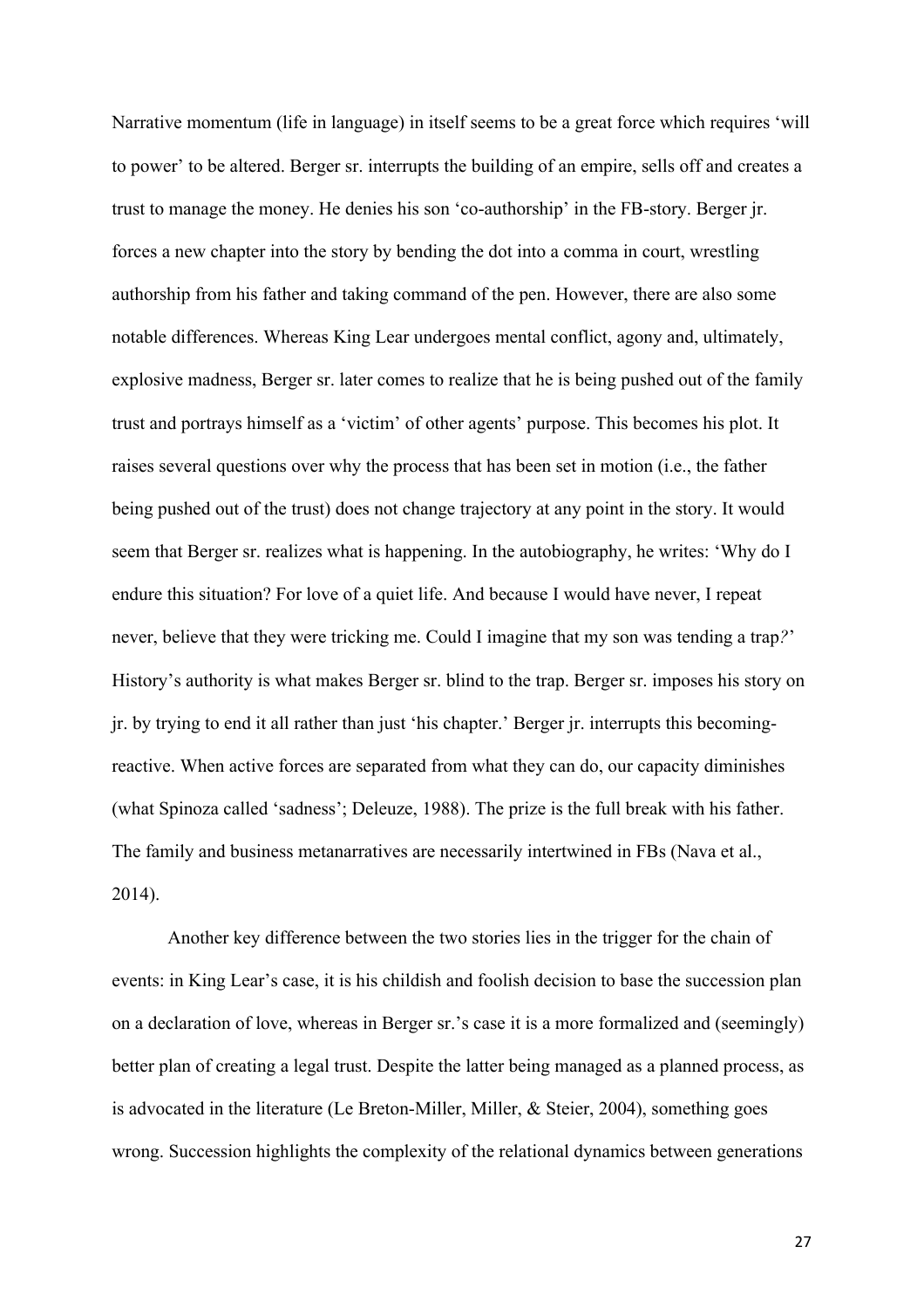(Lee, 2006). It also surfaces the problematic questions of the private and public, of family and business, and of history and freedom. Problems arise perhaps *because of* the creation of a legal trust, which is Berger sr.'s attempt to invest in internal control mechanisms (Schulze, Lubatkin, & Dino, 2001), meaning he is individualizing the decision, prioritizing his history, and claiming sole authorship to the FB narrative.

Let us move on to explore the implications of having opened up succession to something beyond economy. This invites the drama of the FB relationship and Burke's pentad helps us analyse this too (see Table I). First, we can investigate how entrepreneurs and other *actors* interpret and enact succession by analysing the *agency* (Berglund, 2007; Burke, 1968). In Berger sr.'s case, he carries out succession by creating a legal trust. However, different actors may have different perceptions of the act: whilst the father may have created a legal trust because he has his children's future wealth in mind, the latter may perceive it as an indication that the he wants to *manage* these resources rather than simply transfer ownership of the FB. We can also focus on the actors' *purpose*. In the autobiography, Berger sr. says 'My philosophy is straightforward: as a father, I believe I must provide for my children and their offspring, and from them in return I expect to receive what is right i.e., honesty, sincerity, and obedience.' This raises questions such as: whose welfare is Berger sr. really looking after? Also, how does this reciprocity work: does he want obedience for money? There seems to be a clear expectation in both stories: Berger sr. expects obedience, whilst Lear expects to be hosted by his daughters.

Second, FBs are an obvious case for genealogic inquiries due to the constant presence of history in such organizations. Attention to the genealogical and contextual nature of phenomena means we actively include the historical, social and cultural context – the *scene*, to use Burke's (1968) terminology. This helps us understand the individual as relationally constituted by layers of history and significant others. The importance of history is well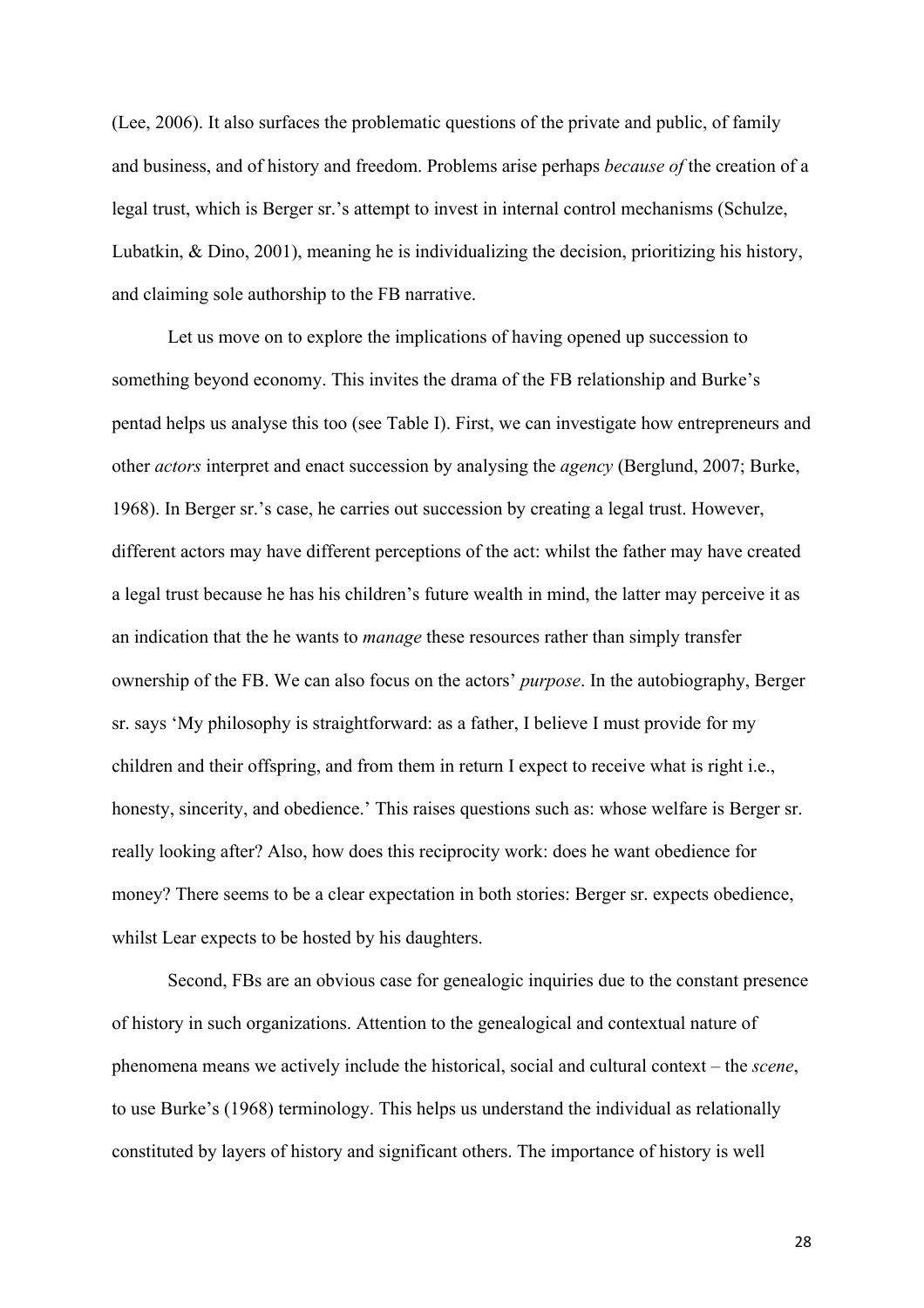illustrated in the Berger sr. case. He writes 'I was a Jewish adolescent who had run away from Italy... I wasn't even 14 years old, and there I was alone... with two rolls of gold coins and the aim of escaping from the Nazis... My children grew up as privileged individuals. I thought 'I want them to have the childhood and youth that were taken away from me'. Therefore I avoided upsetting them and never told them about my past.' He also writes 'In 1999, my American accountant had tried to warn me, but his suspicion over [my son] and the others... were inexplicable. What did [the American accountant] know about the values on which, in our country, a family is based?' A genealogic inquiry locates 'family' in two different times/places and study how its meaning radically differs between generations, which in turn can help us understand how an act can pass as altruism for one actor whereas for the other is does not (Kertzer, 1983).

Third, by opening to the complex nature of FB succession the multiplicity of history becomes evident. In Berger sr.'s case, his understanding is strongly influenced by the tragic story of his family as well as the story about business values inherited from his father (family and historical context). Berger sr.'s decisions and actions, based on this understanding of his role and of trust, assume that his children share this perception, which evidently is not the case. Berger sr. cannot comprehend the result, but tries to explain it by suggesting they 'have forgotten what love and gratitude are' (Berger, 2007, p. 10). A narrative approach allows us to embrace this multiplicity of narrative histories in FBs.

Fourth, King Lear and Berger sr. clearly belong to different historical periods, and still the event that unites them, the transfer of 'the business' from one generation to the next, suffers from the re-productive capacity of a 'imperfect tense' and a historical character: expectation to apply a skeptical attitude towards the younger generation's worthiness and capability to take on the mantle of leader. The younger generation in turn seeks to shrug off this continuity by accomplishing a new start (as in the Bergers' case) or by focusing on the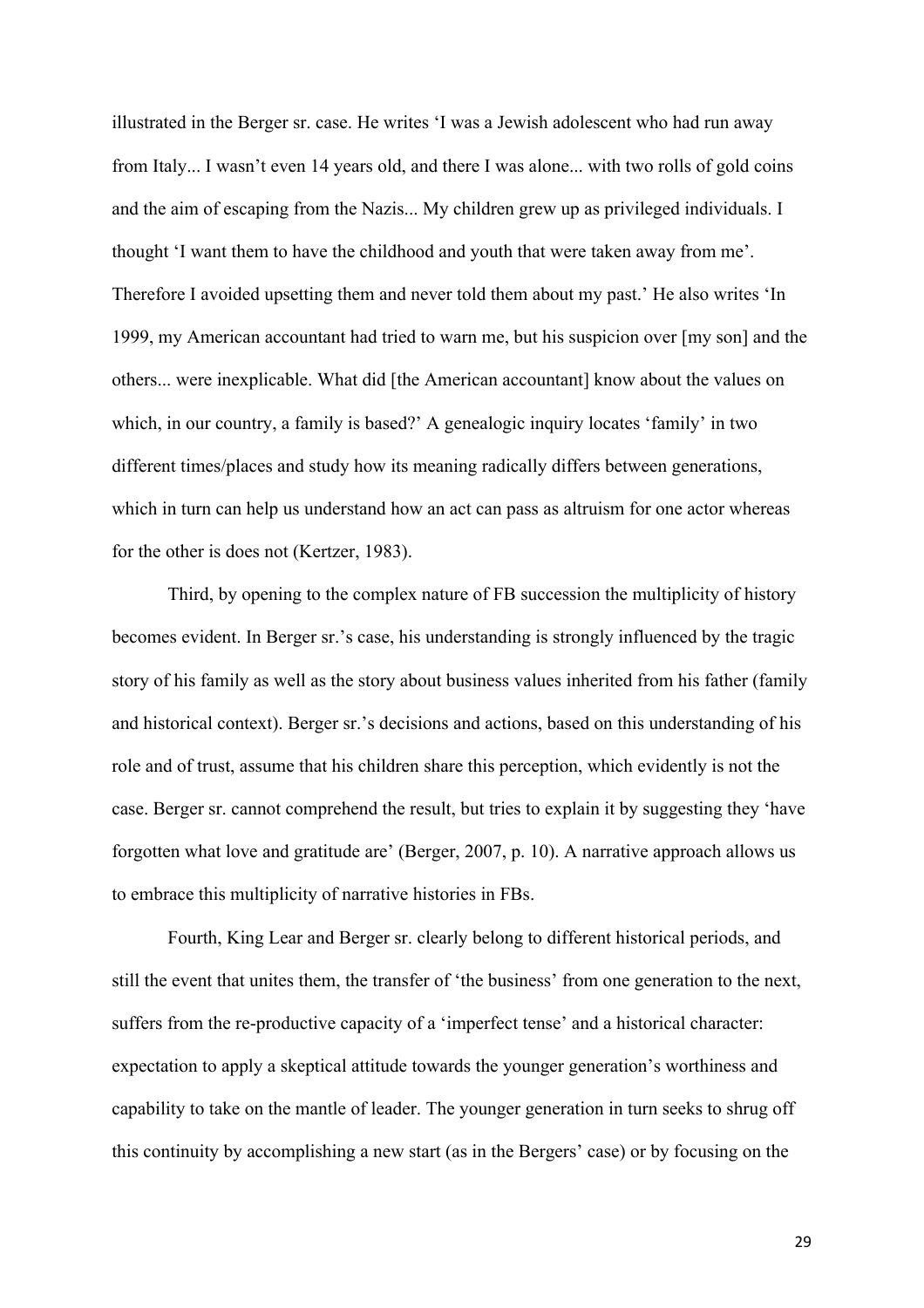personal relationship rather than a historically scripted agent/scene, in which they are expected to perform (as in the case of Cordelia). Both ways exemplify an urge to create space for will and desire, to start anew: to make the older generation's act into perfect tense (finished past) and thereby release that freedom to act that belongs to the Nietzschean unhistorical, which cannot be imposed on you (as in Berger sr.'s attempt), but has to be achieved by the younger generation.

### **Concluding remarks**

Through a narrative approach we have attempted to answer calls for greater historical attention in OS, by focusing on a pervasive form of organization – the FB. Aiming to problematize history, we invited Nietzsche to guide us and hope to have shown how OS could benefit from attention to history, and how FB studies can be part of OS. FBs are organizations saturated with a heritage that is somehow meant to be passed on and, therefore, meant to be carried on. In this sense, the story of the FB is a natural empirical ground for inquiring the role of history in OS. This should indeed be written in a passive voice since a passive voice is part of the problem of history. Nietzsche is the one that most forcefully, precisely and elegantly articulated this diagnosis in his *Untimely Meditations* and *Thus Spoke Zarathustra*. Also here there is a 'performative' element in using Nietzsche as our support, for his style (Danto, 1991) as such (narrative, aphoristic, literary; cf. Rhodes, 2009) puts into question how the past is told and what this means in terms of knowledge (Carr, 2007; 2008; White, 1984). Our choice to learn from Nietzsche means we are inviting the view that history is narrated, open and multiple (White, 1984); pressing 'it was' upon us, writing us (Foucault, 1977); disturbing but also powering up our playful access to write history, which to some reflects a philosophy that paved the way for a relational ethics of a vitalist, life-affirming kind, including feminism (Butler, 1990; Gatens, 1996; Grosz, 1994; Stone, 2005), while to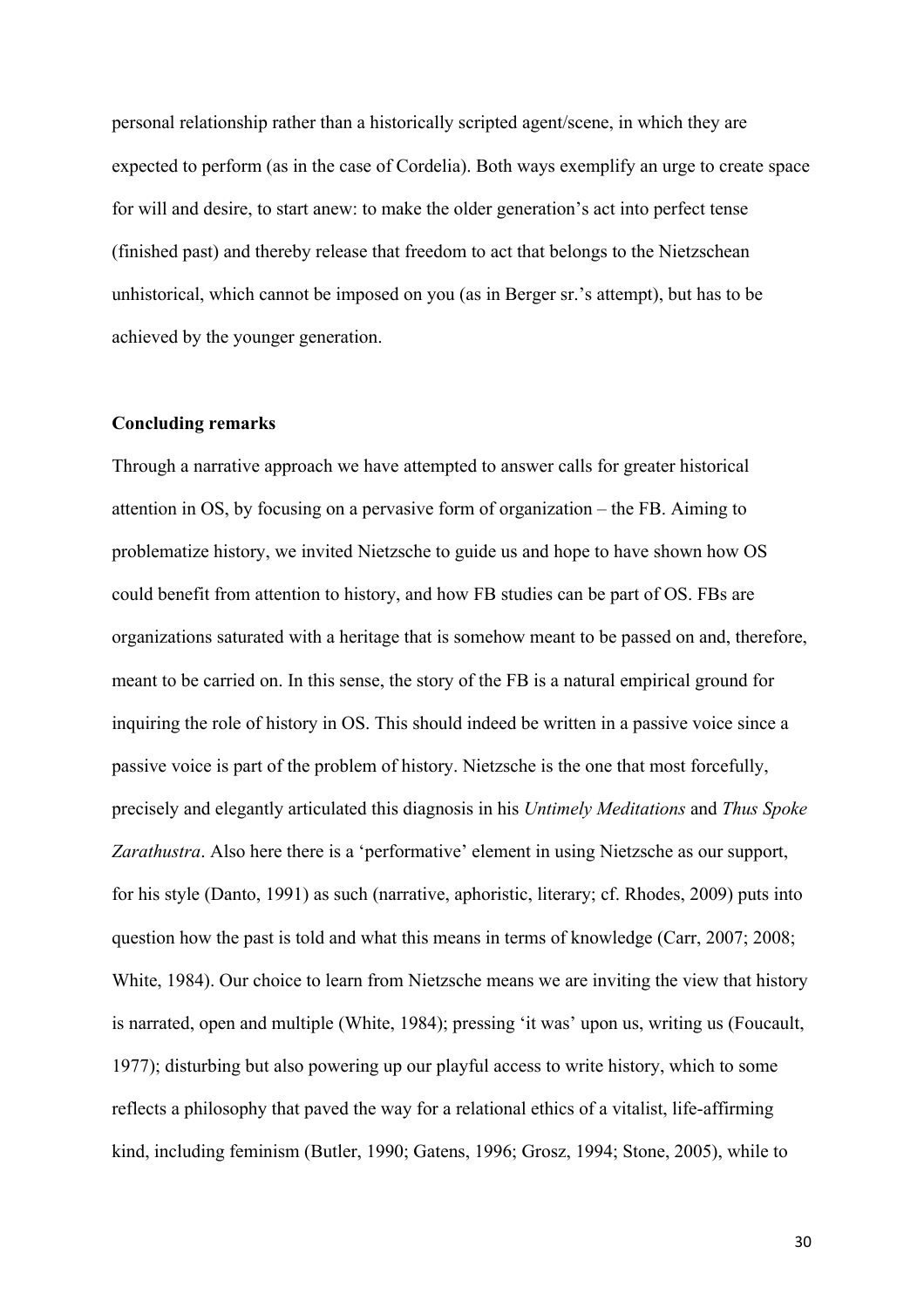others it represents a marginalization of a 'herstory<sup>7</sup>' (Stone, 2005).

Nietzsche's point with describing human existence as imperfect is that history is both a burden and a gift – for the heir of a FB as well as for the writer attentive to history in OS. History is simultaneously what prevents the human from exercising will and to affirmatively act, *and* what later on (in *Thus Spoke Zarathustra*) will provide the blessing or overcoming of this crippled status in the embracing of the eternal return. It is significant that Nietzsche uses the expression of *imperfect*, the unfinished past act, whereas *perfect* refers to a finished past act. This is highly resonant with our problematization of history in the case of FB succession. The burden of history then is also this expectation of acceptance, by the receiving part of the family to go under the yoke of an unfinished act that is not supposed to be finished under their generation either – they are, in effect, doomed by historical necessity to become caretakers, trustees. Thus, there is no beginning available, especially not if an end is forced upon you as in the Berger story. The Nietzschean 'it was' is handed over to you. Finishing it cannot be the older generation's task – as in the Berger sr. example – but the younger generation's decision. The heir has to overcome her/his history, start a new chapter. This cannot be done *for* you. The imaginative opening towards what we can become (cf. Parker, 2011; Rhodes, 2009; Winnicott, 1971), again central to Nietzschean problematization of history, would otherwise be closed to the heir as they are assumed to step into the prescripted character/story.

Nietzsche's problematization of history shows how FB organizations link history to OS, serving as a rich example of how the past and future are constantly negotiated in the present. Instead of letting history 'invade' their thinking in an eschatological way, individuals – as seen with the successors in both our cases – often want to make use of rather than be used by the past. Rather than receiving the past as a way of securing continuity, successors

<u> 1989 - Jan Samuel Barbara, margaret e</u>

<sup>&</sup>lt;sup>7</sup> Herstory of course builds on a partly correct etymology of history, which directly has little to do with the pronoun 'his,' but with Latin and Greek *historia* meaning narrative inquiry. However, a histõr was also a 'wise man, judge' the etymological dictionaries tell us (e.g., www.oxforddictionaries.com).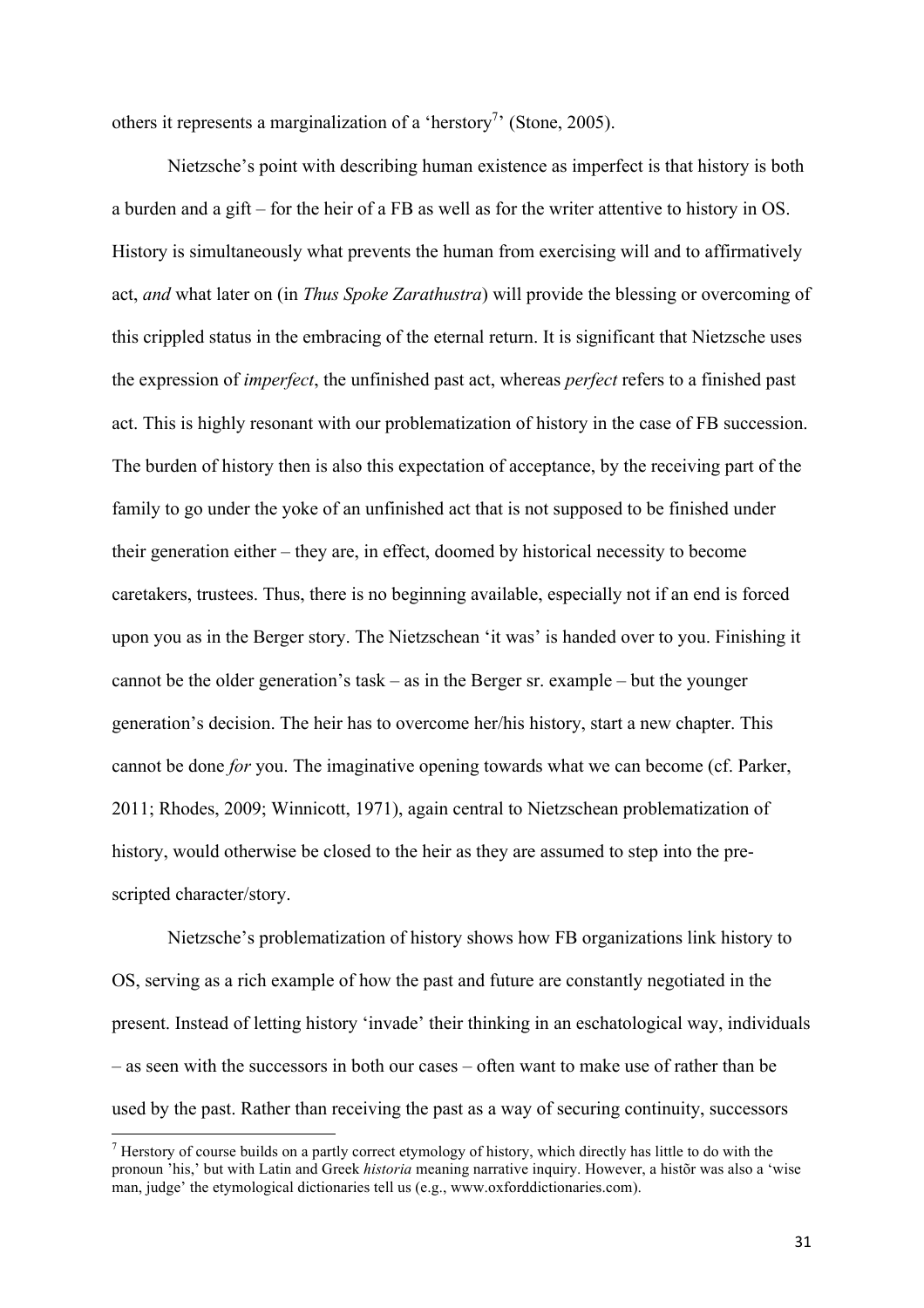want to un-burden themselves, escape Nietzsche's camel, via the roaring 'no' of the lion, so as to make room for the will and play of the child. This may help explain the low survival rates of FBs going from first to second and, especially, from second to third generation. By bringing FB into OS, history is centred. Regardless of what triggers the chain of events or *actors'* reactions (e.g., Lear's agony or Berger sr.'s acceptance), problematizing history in succession highlights the complexity and intricacies involved in being an *actor*, fusing one's role (as father and business owner/king) and one's personality (MacIntyre, 2007).

Accepting Nietzsche's gift – a certain problematization of history – not only means we can highlight novel aspects of the study of FB organizations. It has also meant a burden for our analysis and a challenge for OS more broadly since we seldom attend to will and force the 'naked' way Nietzsche invites us to. In effect, 'thinking history' with Nietzsche demands from us to overcome who we are in our own comfort as analysts. Our study highlights how the tendency in entrepreneurship and FB research to focus on the individual entrepreneur and his/her psychological or cognitive capacities is a clear reduction/limitation. Historical-narrative analysis instead carries the relational, dramatic nature of social realities to the fore (Fletcher, 2007; Franzosi, 1998). History's presence in FB organizations becomes more apparent, preventing us from seeing the past as 'merely a repository of ready-made data' (Rowlinson et al, 2014). A narrative approach has the capacity to bring into higher resolution the memories/stories/archives we study to learn how history is narrated, and how history matters for world- as well as sense-making in the present. It holds this capacity not the least by being attentive to how language is used in real time, and by focusing on the role of time and timing for the construction of chronology, causality, and the rhythmic basis for convincing story-making (Georgakopoulou, 2003).

FB practitioners, owners of privately held firms and their advisers, should focus on evaluating and engaging in issues of succession and value transfer between generations from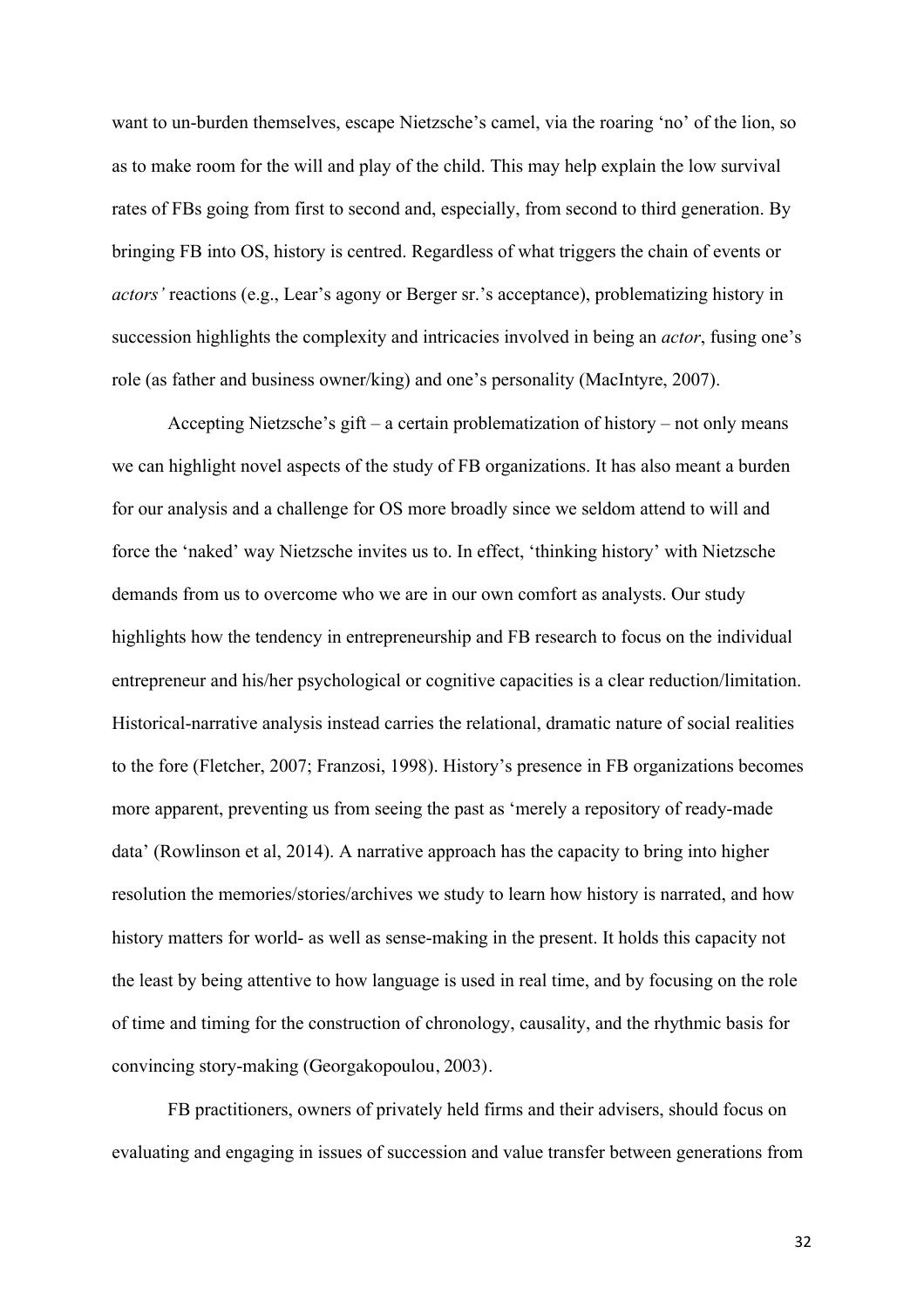a historical perspective. Thus, practitioners need to identify the most influential stakeholders and contextualize their perceptions of their own and others' actions within the historical, social, and economic background, in order to understand the processes and mechanisms that are associated with value transfer between generations. Finally, working with a form of knowledge that is practised in the field, researchers using narrative approaches can find themselves in a position to converse with practitioners without heavy-handed translation of research results (Fletcher, 2007; Gartner, 2007). FB founders and heirs, as well as those involved in transferring wealth, can also learn from the insight that succession cannot be reduced to an economic act, for as such it becomes a ruin (as our cases have shown). Also, in order to meaningfully distinguish succession from investment, a social, historical, and cultural contextualization seems crucial in any attempt aimed at understanding how (*agency*) and why (*purpose*) this act, in this particular *scene* (FBs), was undertaken by the *agent*(s) in the first place.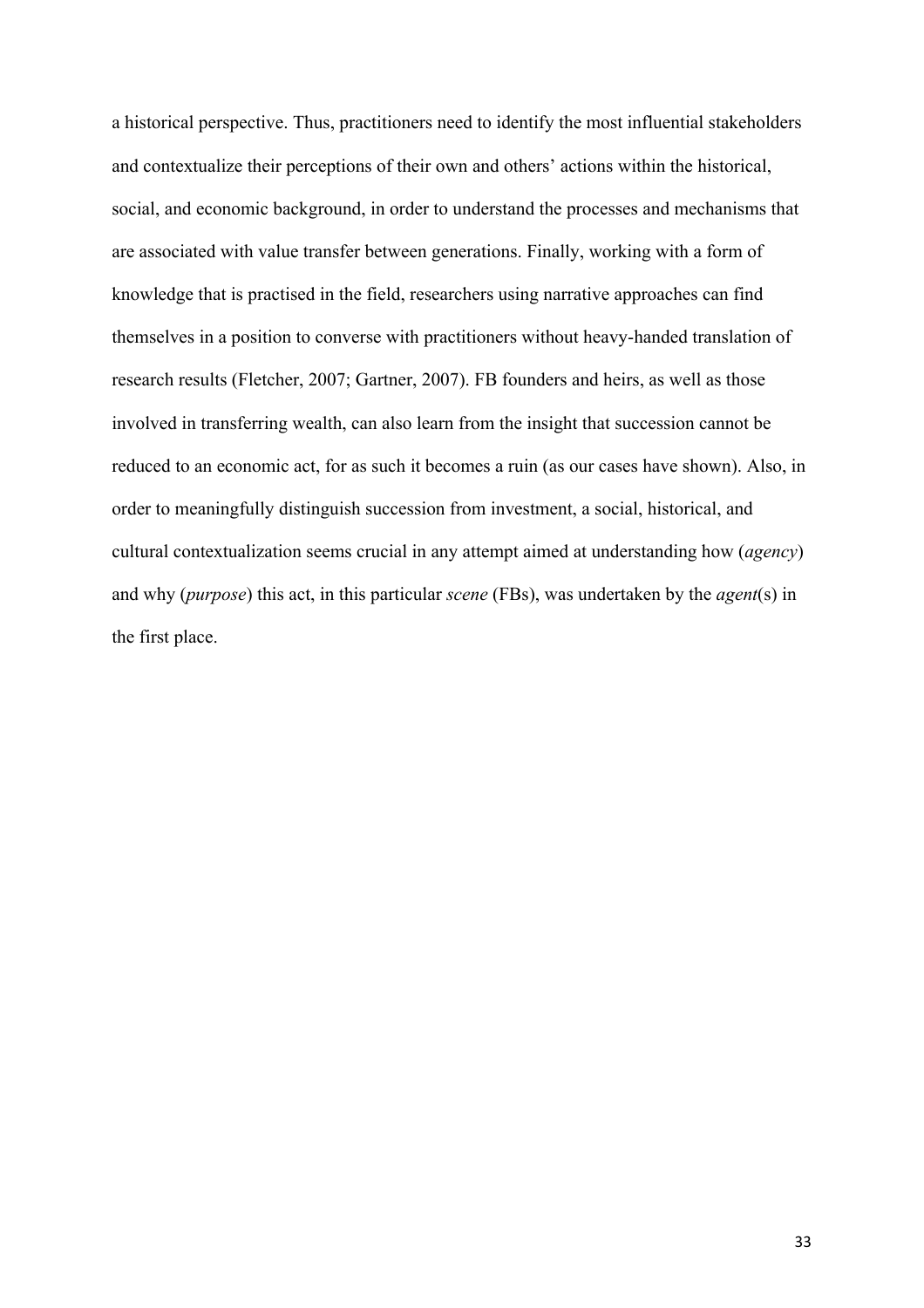## **References**

- Abell, P. (1987). *The syntax of social life: The theory and method of comparative narratives*. Oxford: Oxford University Press.
- Abell, P. (2004). Narrative explanation: An alternative to variable-centered explanation? *Annual Review of Sociology, 30*, 287–310.
- Ahl, H., (2007). Sex business in the toy store: A narrative analysis of a teaching case. *Journal of Business Venturing, 22*(5), 673–693.
- Aldrich, H. E., & Cliff, J. E. (2003). The pervasive effects of family on entrepreneurship: Toward a family embeddedness perspective. *Journal of Business Venturing, 18*(5), 573– 596.
- Alvesson, M. (1985). A critical framework for organizational analysis. *Organization Studies, 6*(2), 117–138.
- Alvesson, M., & Sköldberg, K. (2000). *Reflexive methodology – New vistas for qualitative research*. London: SAGE.
- Anderson, R. C., & Reeb, D. M. (2003). Founding-family ownership and firm performance: Evidence from the S&P 500. *Journal of Finance, 58*(3), 1301–1328.
- Ankersmit, F. R. (2001). The sublime dissociation of the past: Or how to be(come) what one is no longer. *History and Theory, 40*(3), 295–323.
- Astone, F. (2009). *Gli affari di famiglia. Fatti e misfatti della nuova generazione di padroni* [Family affairs: Deeds and misdeeds of the new generation of masters]. Milan, Italy: Longanesi.
- Berger, T. (2007). *Onora il padre: Autobiografia di un imprenditore* [Honor the father: Autobiography of an entrepreneur]. Venice, Italy: Marsilio.
- Berger, P., & Luckmann, T. (1966). *The social construction of reality – Sociology of knowledge.* New York: Penguin Books.
- Berglund, H. (2007). Researching entrepreneurship as lived experience. In H. Neergaard & J. P. Ulhøi (Eds.), *Handbook of qualitative research methods in entrepreneurship* (pp. 75– 93). Cheltenham: Edward Elgar.
- Bloom, H. (1998). *Shakespeare: The invention of the human*. New York: The Berkley Publishing Group.
- Booth, C., & Rowlinson, M. (2006). Management and organizational history: Prospects. *Management and Organizational History, 1*(1), 5–30.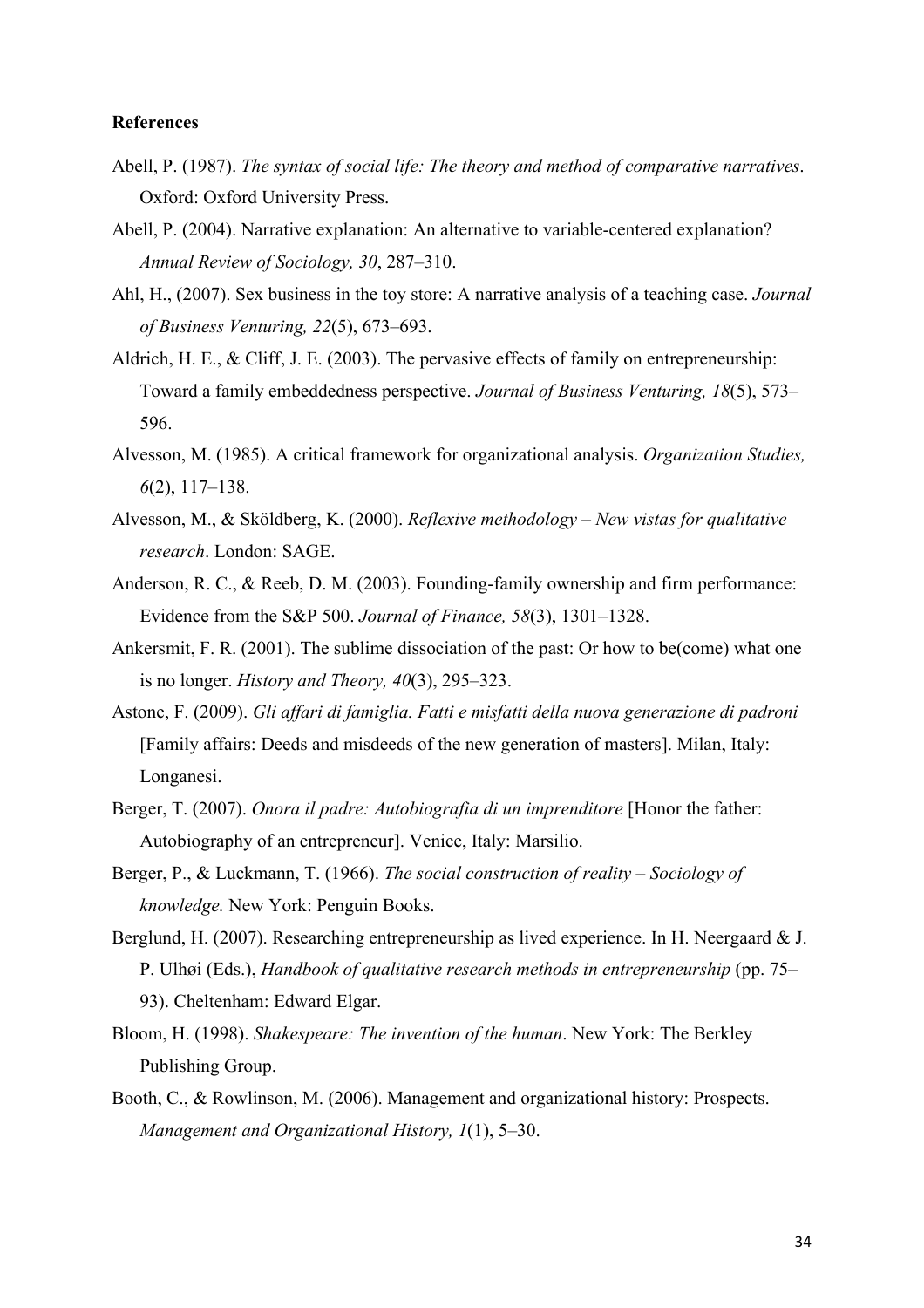- Brockhaus, R. H. (2004). Family business succession: suggestions for future research. *Family Business Review, 17*(2), 165–177.
- Burke, K. (1968). Dramatism. In D. L. Sills (Ed.) *International encyclopedia of the social sciences* (pp. 445–452). New York: Macmillan and Free Press.
- Burke, K. (1969). *A grammar of motives.* Berkeley: University of California Press.
- Burke, K. (1989). *On symbols and society.* J. Gusfield (ed.). Chicago: University of Chicago Press.
- Burrell, G., & Morgan, G. (1979). *Sociological paradigms and organizational analysis.*  London: Heineman.
- Butler, J. (1988). Performative acts and gender constitution: An essay in phenomenology and feminist theory. *Theatre Journal, 40*(4), 519–531.
- Butler, J. (1990). *Gender trouble: Feminism and the subversion of identity*. London: Routledge.
- Cadieux, L. (2007). Succession in small and medium-sized family businesses: Toward a typology of predecessor roles during and after instatement of the successor. *Family Business Review, 20*(2), 95–109.
- Carlock, R. S., & Ward, J. S. (2001). *Strategic planning for the family business: Parallel planning to unify the family and business*. New York: Palgrave.
- Carr, D. (2007). Commentary on 'Placing the past: "Groundwork" for a spatial theory of history'. *Rethinking History, 11*(4), 501–505.
- Carr, D. (2008). Narrative Explanation and its Malcontents. *History and Theory, 47*(1), 19– 30.
- Chua, J. H., Chrisman, J. J., & Sharma, P. (1999). Defining the family business by behavior. *Entrepreneurship Theory and Practice, 23*(4), 19–40.
- Chua, J. H., Chrisman, J. J., & Sharma, P. (2003). Succession and non-succession concerns of family firms and agency relationships with nonfamily managers. *Family Business Review, 16*(2), 89–107.
- Clark, P., & M. Rowlinson. (2004). Treatment of history in organisation studies: Towards an "historic turn"? *Business History, 46*(3), 331–52.
- Clegg, S., Hardy, C., Lawrence, T. B., & Nord, W. R. (2006). *The SAGE handbook of organization studies*, 2nd ed., London: SAGE.
- Colli, A. (2012). Contextualizing performances of family firms: The perspective of business history. *Family Business Review, 25*(3), 243–257.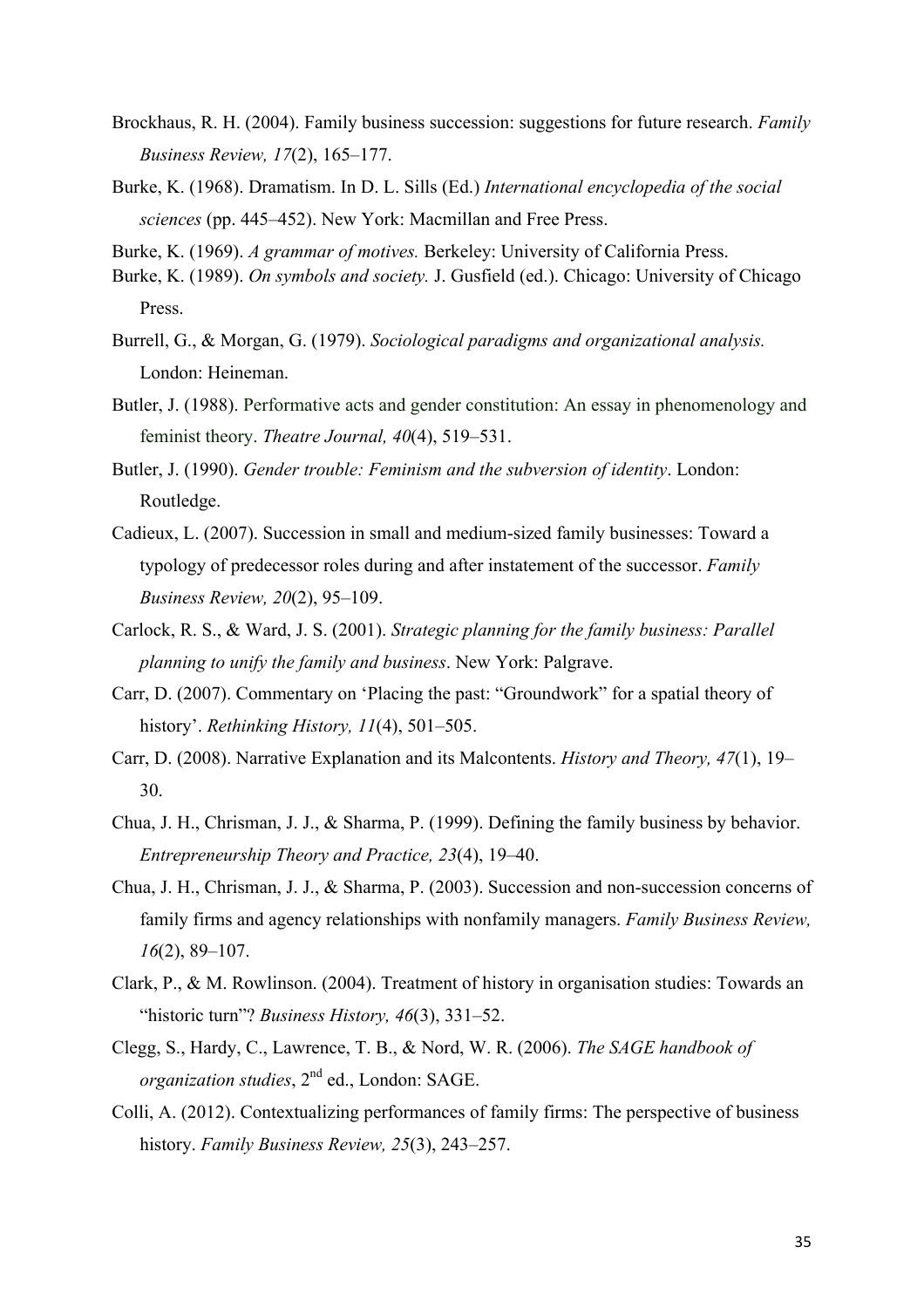- Colquitt, J. A., & Zapata-Phelan, C. P. (2007). Trends in theory building and theory testing: A five-decade study of the Academy of Management Journal. *Academy of Management Journal, 50*(6), 1281–1303.
- Congdon, L. (1973). Nietzsche, Heidegger, and history. *Journal of European Studies, 3*(3), 211–217.
- Cope, J. (2005). Researching entrepreneurship through phenomenological inquiry: philosophical and methodological issues. *International Small Business Journal, 23*(2), 163–189.
- Corriere della Sera. (2009, October 13). *Il Padre del Caffè Hag, scomparso senza il suo impero* [The father of Hag Coffee, who passed away without his empire]. Retrieved from http://archiviostorico.corriere.it/2009/ottobre/13/padre del caffe Hag morto co 9 0910 13110.shtml.
- Cyert, R. M., & March, J. G. (1963). *A behavioral theory of the firm*. Englewood Cliffs, NJ: Prentice-Hall.
- Czarniawska, B. (1997). *Narrating the organization: Dramas of institutional identity*. Chicago: University of Chicago Press.
- Czarniawska, B. (1998). *Narrative approach in organization studies*. Thousand Oaks, Calif.: Sage Publications.
- Czarniawska, B. (1999). *Writing management: Organization theory as a literary genre*. Oxford; New York: Oxford University Press.
- Czarniawska, B. (2004). *Narratives in social science research.* London: SAGE.
- Czarniawska, B. (2010). The uses of narratology in social and policy studies. *Critical Policy Studies, 4*(1), 58–76.
- Czarniawska-Joerges, B., & Jacobsson, B. (1995). Politics as *Commedia dell'Arte*. *Organization Studies, 16*(3), 375–394.
- Danto, A. (1991). Narrative and style. *The Journal of Aesthetics and Art Criticism, 49*(3), 201–209.
- Dawson, A. & Hjorth, D. (2012). Advancing family business research through narrative analysis. *Family Business Review, 25*(3), 339–355.
- de Certeau, M. (1984). *The practice of everyday life*. Berkeley. CA.: University of California Press.
- de Certeau, M. (1997) *Heterologies – Discourse on the Other,* Minneapolis: University of Minnesota Press.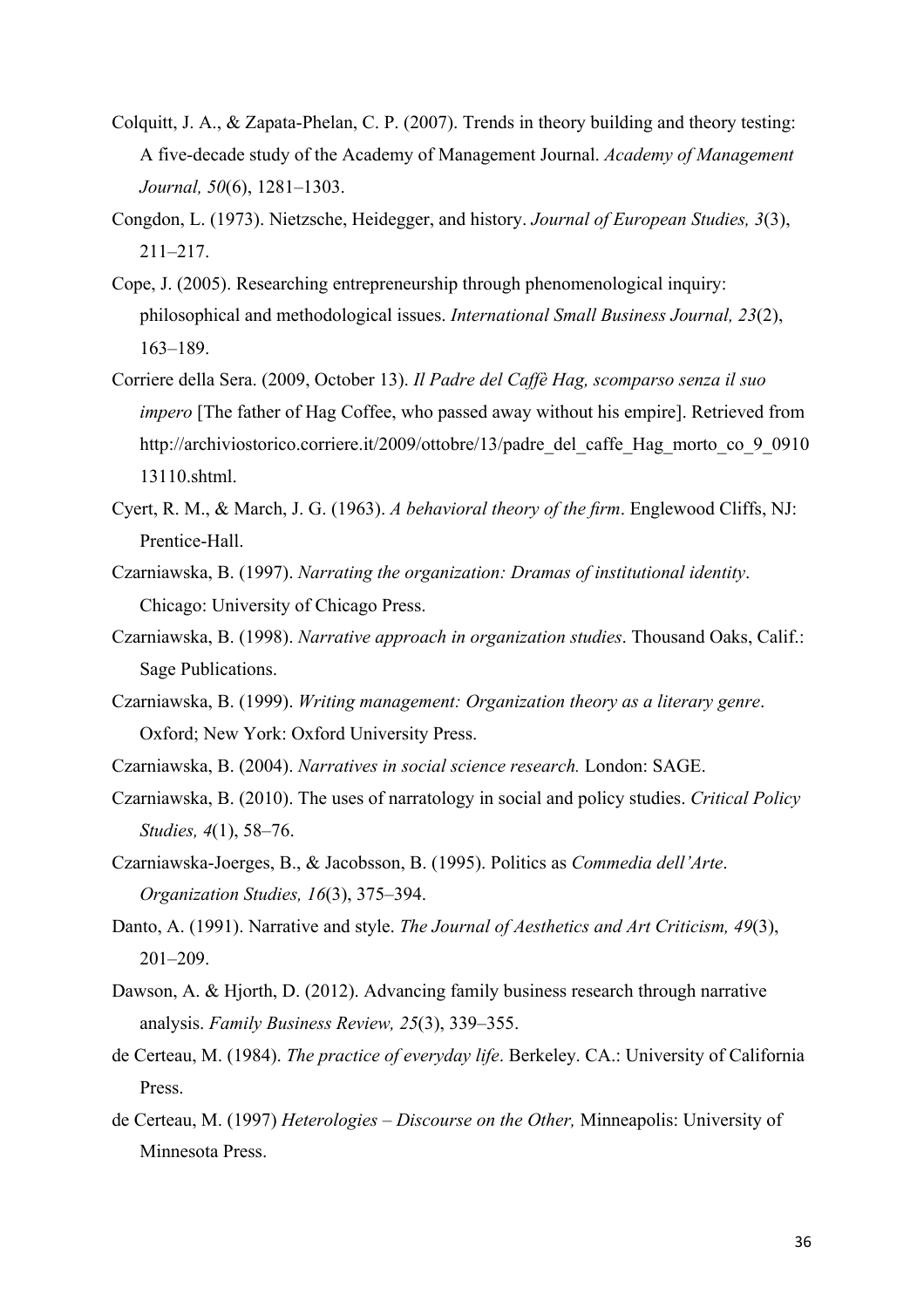- Dean, M. (2003). *Critical and effective histories – Foucault's methods and historical sociology.* London: Routledge.
- Deleuze, G. (1988). *Spinoza – Practical philosophy,* San Francisco: City Lights Books.
- Deleuze, G. (2006). *Nietzsche and philosophy,* transl. by Hugh Tomlinson. New York: Columbia University Press.
- Deleuze, G., & Guattari, F. (1987). *A thousand plateaus – Capitalism and schizophrenia,*  transl. by B. Massumi. Minneapolis: University of Minnesota Press.
- De Massis, A., Chua, J. H., & Chrisman J. J. (2008). Factors preventing intra-family succession. *Family Business Review, 21*(2), 183–199.
- Denison, D., Lief, C., & Ward, J. L. (2004). Culture in family-owned enterprises: recognizing and leveraging unique strengths. *Family Business Review, 17*(1), 61–70,
- Denzin, N. K., & Lincoln, Y. S. (Eds.) (1994). *Handbook of qualitative research.* Thousand Oaks, CA: Sage.
- Derrida, J. (1992). *Given time: I counterfeit money*, transl. by Peggy Kamuf. Chicago: University of Chicago Press.
- DiMaggio, P. J. (1988). Interest and agency in institutional theory. *Institutional patterns and organizations: Culture and environment, 1*, 3–22.
- DiMaggio, P. J., & Powell, W. W. (1983). The iron cage revisited: Institutional isomorphism and collective rationality in organizational fields. *American Sociological Review, 48*(2), 147–160.
- DiMaggio, P., & Powell, W. (1991). *The new institutionalism and organization theory*. Chicago: University of Chicago Press.
- Editors (2010). Path dependence and path creation: Alternative theoretical and methodological perspectives on strategy, innovation and entrepreneurship. *Journal of Management Studies, 47*(4), 733–735.
- Faccio, M., & Lang, L. H. P. (2002). The ultimate ownership of Western European corporations. *Journal of Financial Economics, 65*(3), 365–395.
- Family Firm Institute (2013). *Family Firm Institute Inc.* Retrieved from www.ffi.org (accessed Oct.  $21<sup>st</sup> 2013$ ).
- Feldman, M. S., Sköldberg, K., Brown, R. N., & Horner, D. (2004). Making sense of stories: A rhetorical approach to narrative analysis. *Journal of Public Administration Research and Theory, 14*(2), 147–170.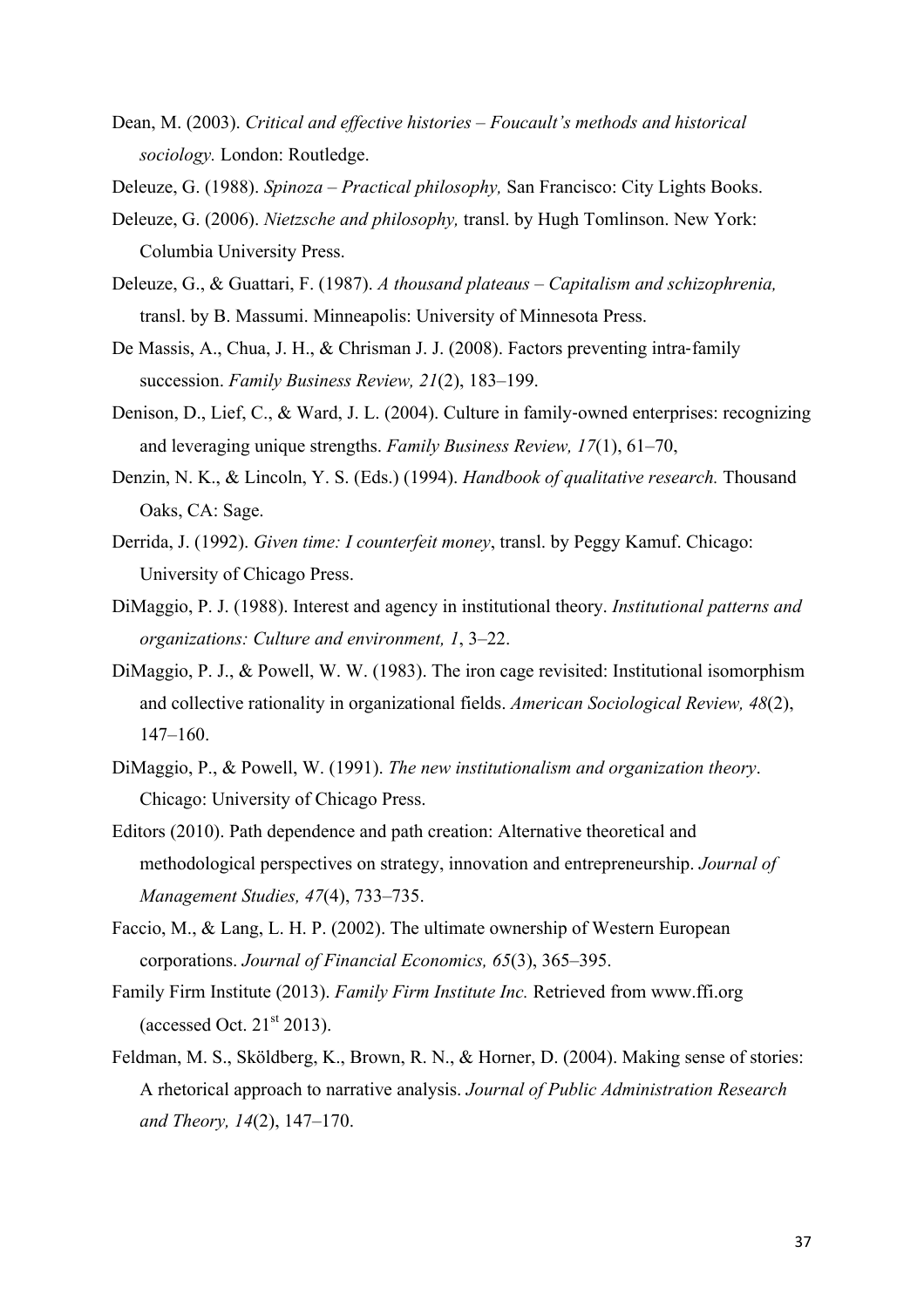- Fletcher, D. E. (2007). 'Toy Story': the narrative world of entrepreneurship and the creation of interpretive communities. *Journal of Business Venturing, 22*(5), 649–672.
- Foucault, M. (1977). Nietzsche, genealogy, history. In D. F. Bouchard (Ed.), *Language, counter-memory, practice: Selected essays and interviews* (pp. 139–164). New York: Cornell University Press.
- Foucault, M., & Deleuze, G. (1972/1977). Intellectuals and power, (a conversation between Michel Foucault and Gilled Deleuze), in D. F. Bouchard (Ed.) *Language, countermemory, practice: selected essays and interviews with Michel Foucault* (pp. 205–217). New York: Cornell University Press.
- Fox, M., Nilakant, V., & Hamilton, R. T. (1996). Managing succession in family owned Businesses. *International Small Business Journal, 15*(1), 15–25.
- Franzosi, R. (1998). Narrative analysis, or why (and how) sociologists should be interested in narrative. *Annual Review of Sociology, 24*, 517–54.
- Frost, P. (Ed.) (1985). *Organizational culture*. Beverly Hills: SAGE.
- Gallagher, C., & Greenblatt, S. (2000). *Practicing new historicism*. Chicago: University of Chicago Press.
- Gartner, W. B. (2007). Entrepreneurial narrative and a science of the imagination. *Journal of Business Venturing, 22*(5), 613–627.
- Gatens, M. (1996). *Imaginary bodies,* London: Routledge.
- Gedajlovic, E., Carney, M., Chrisman, J. J., & Kellermanns, F. W. (2012). The adolescence of family firm research: Taking stock and planning for the future. *Journal of Management, 38*(4), 1010–1037.
- Geertz, C. (1973). *The interpretation of cultures*. London: Fontana Press.
- Georgakopoulou, A. (2003). Plotting the 'right place' and the 'right time': Place and time as interactional resources in narratives. *Narrative Inquiry, 13*(2), 413–432.
- Gersick, K. E., Davis, J. A., Hampton, M. M., & Lansberg, I. (1997). *Generation to generation: Life cycles of the family business*. Harvard Business School Press, Cambridge, MA.
- Greenblatt, S. (1984). *Renaissance self-fashioning – from More to Shakespeare*. Chicago and London: The University of Chicago Press.
- Greenblatt, S. (1990). *Learning to curse: Essays in early modern culture*. New York and London: Routledge.
- Greenblatt, S. (1997). The Touch of the real. *Representations, 59*, 14-29.
- Grosz, E. (1994). *Volatile bodies: Toward a corporeal feminism*. Bloomington: Indiana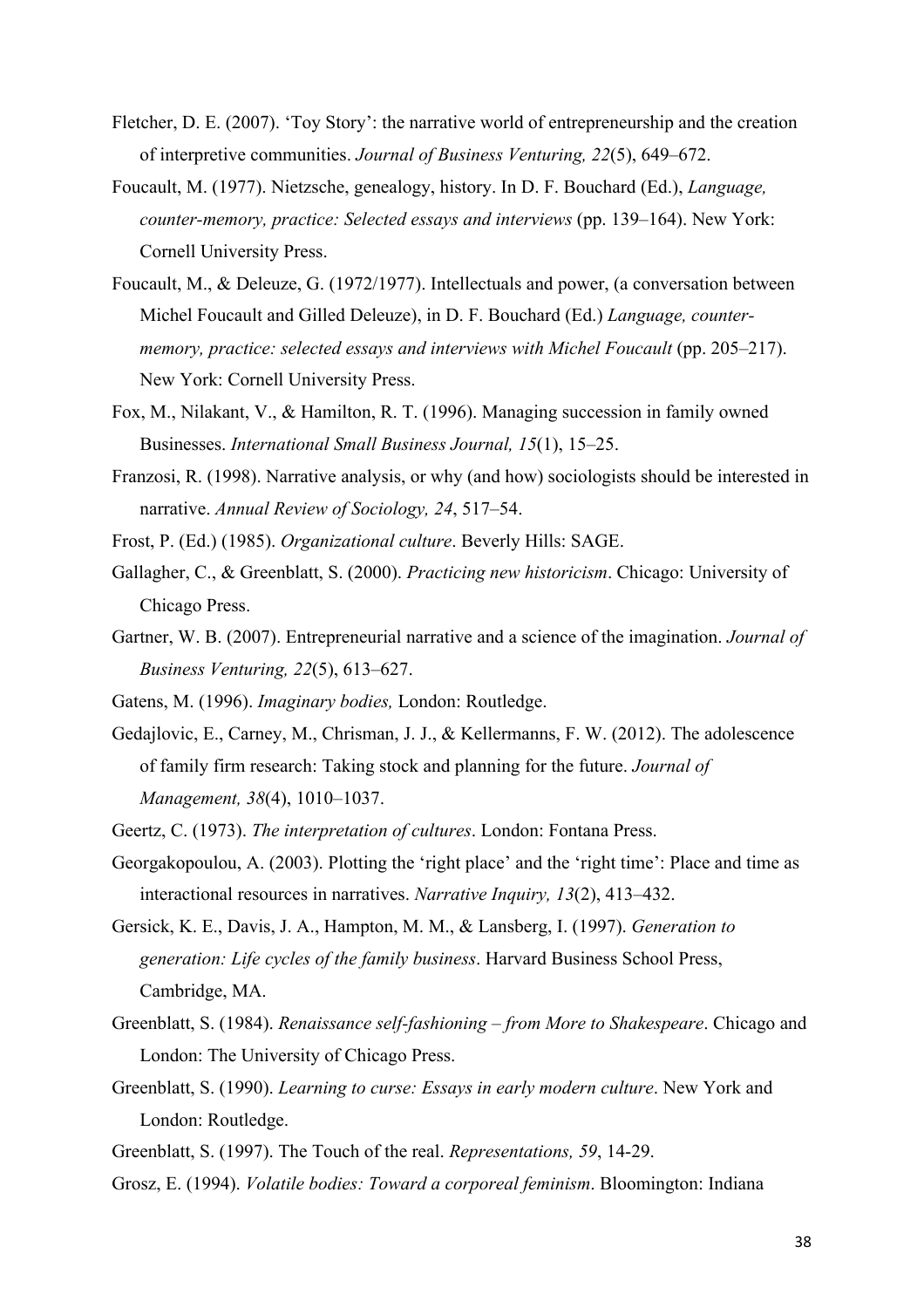University Press.

- Grote, J. (2003). Conflicting generations: A new theory of family business rivalry. *Family Business Review, 16*(2), 113–122.
- Handler, W. C. (1994). Succession in family business: A review of the research. *Family Business Review, 7*(2), 133–157.
- Hargadon, A. B., & Douglas, Y. (2001). When innovations meet institutions: Edison and the design of electric light, *Administrative Science Quarterly, 46*(3), 476–501.
- Heugens, P. P., & Lander, M. W. (2009). Structure! Agency! (and other quarrels): A metaanalysis of institutional theories of organization. *The Academy of Management Journal, 52*(1), 61–85.
- Hirshleifer, J. (1977). Shakespeare vs. Becker on altruism: The importance of having the last word. *Journal of Economic Literature, 15*(2), 500–502.
- Hjorth, D. (2004). Towards genealogic storytelling in entrepreneurship, in D. Hjorth & C. Steyaert (Eds.) *Narrative and discursive approaches in entrepreneurship*. Cheltenham: Edward Elgar.
- Hjorth, D. (2007). Lessons from Iago: Narrating the event of entrepreneurship. *Journal of Business Venturing, 22*(5), 712–732.
- Hjorth, D., & Steyaert, C. (Eds.) (2004). *Narrative and discursive approaches in entrepreneurship*. Cheltenham: Edward Elgar.
- Hosking, D. M., & Hjorth, D. (2004). Relational constructionism and entrepreneurship: some key notes, in D. Hjorth & C. Steyaert (Eds.) *Narrative and discursive approaches in entrepreneurship* (pp. 255–268). Cheltenham: Edward Elgar.
- Hubler, T. (1999). Ten most prevalent obstacles to family-business succession planning. *Family Business Review, 12*(2), 117–121.
- Jennings, P., Perren, L., & Carter, S. (2005). Guest editors' introduction: Alternative perspectives on entrepreneurship research. *Entrepreneurship Theory and Practice, 29*(2), 145–152.
- Kertzer, D. L. (1983). Generation as a sociological problem. *Annual Review of Sociology*, *9*, 125–149.
- Keulen, S., & Kroeze, R. (2012). Understanding management gurus and historical narratives: The benefit of a historic turn in management and organization studies. *Management & Organizational History, 7*(2), 171–189.
- Knapp, S. (1989) Collective memory and the actual past. *Representations, 26*(Spring), 123– 149.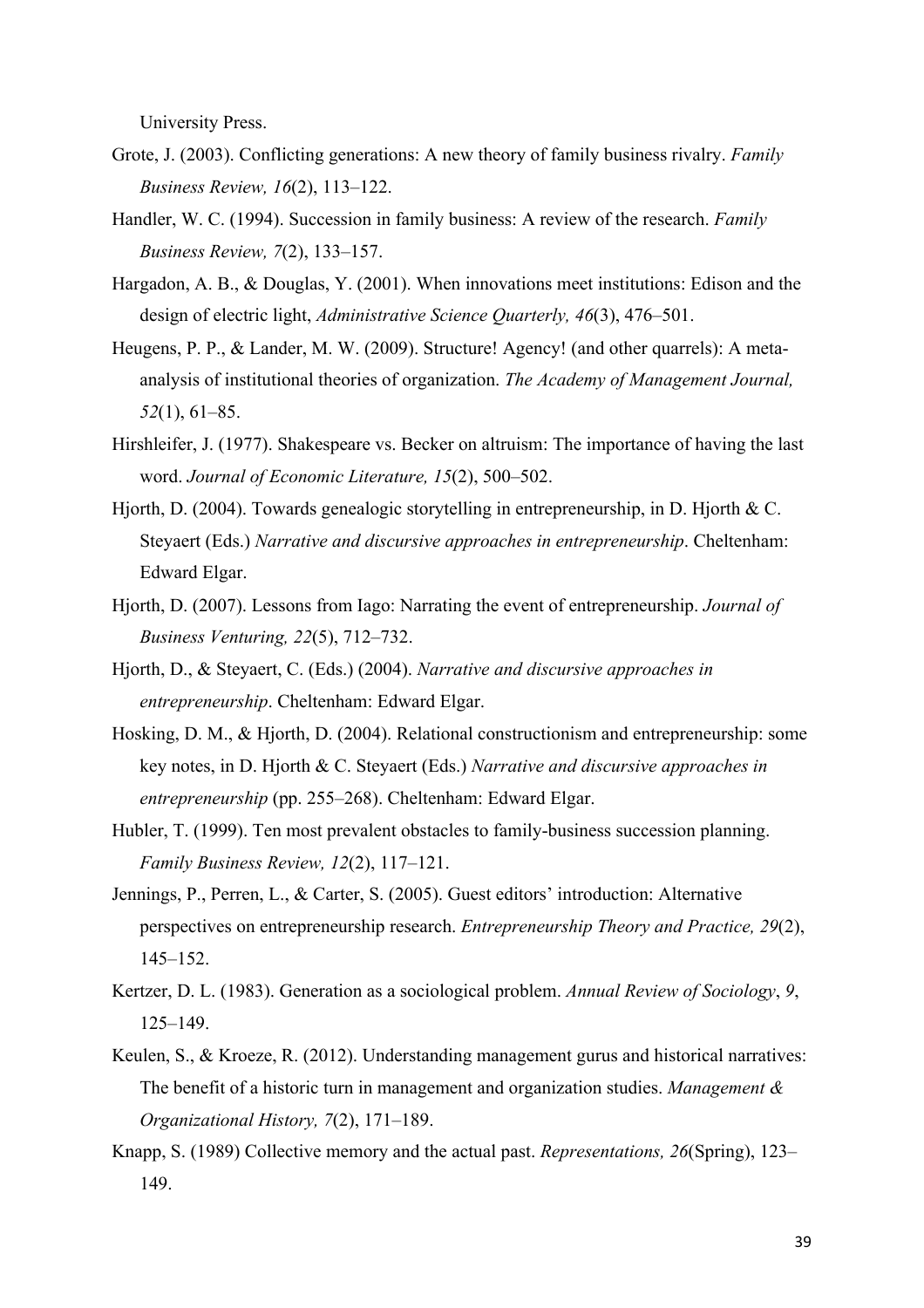- Knight, G. W. (2001). *The wheel of fire: Interpretations of Shakespearian tragedy*. London: Routledge.
- Kondra, A. Z., & Hinings, C. R. (1998). Organizational diversity and change in institutional theory. *Organization Studies, 19*(5), 743–767.
- Kuhn, T. (1962). *The structure of scientific revolutions.* Chicago: The University of Chicago Press.
- Lam, W. (2011). Dancing to two tunes: Multi-entity roles in the family business succession process. *International Small Business Journal*, 29(5), 508–533.
- La Porta, R., Lopez-de-Silanes, F., & Shleifer, A. (1999). Corporate ownership around the world. *Journal of Finance, 54*(2), 471–517.
- Latour, B. (1987) *Science in action: How to follow scientists and engineers through society,* Cambridge: Harvard University Press.
- Le Breton-Miller, I., Miller, D., & Steier, L. (2004).Toward an integrative model of effective FOB succession. *Entrepreneurship Theory and Practice, 28*(4), 305–328.
- Lee, J. (2006). Impact of family relationships on attitudes of second generation in family business. *Family Business Review, 19*(3), 175–191.
- Leitch, C. M., Hill, F. M., & Harrison, R. T. (2010). The philosophy and practice of interpretivist research in entrepreneurship: Quality, validation, and trust. *Organizational Research Methods, 13*(1), 67–84.
- Litz, R. A., Pearson, A. W., & Litchfield, S. (2012). Charting the future of family business research: Perspectives from the field. *Family Business Review*, *25*(1), 16–32.
- Lorenz, C. (2011). History and theory. In A. Schneider, D. Woolf, & I. Hesketh (Eds.), *The Oxford history of historical writing*, Vol. 5: Historical Writing Since 1945 (pp. 13–35). Oxford: Oxford University Press.
- Lyotard, J-F. (1984). *The postmodern condition: A report on knowledge*. Manchester: Manchester University Press.
- MacIntyre, A. (2007). *After virtue* (3rd ed.). Notre Dame: University of Notre Dame Press.
- Mannheim, K. (1952). The sociological problem of generations. *Essays on the Sociology of Knowledge*, 276–322.
- Massumi, B. (2011). *Semblance and event: Activist philosophy and the occurrent arts*. MIT press.
- McDonald, T. J. (Ed.). (1996). *The historic turn in the human sciences*. Ann Arbor: University of Michigan Press.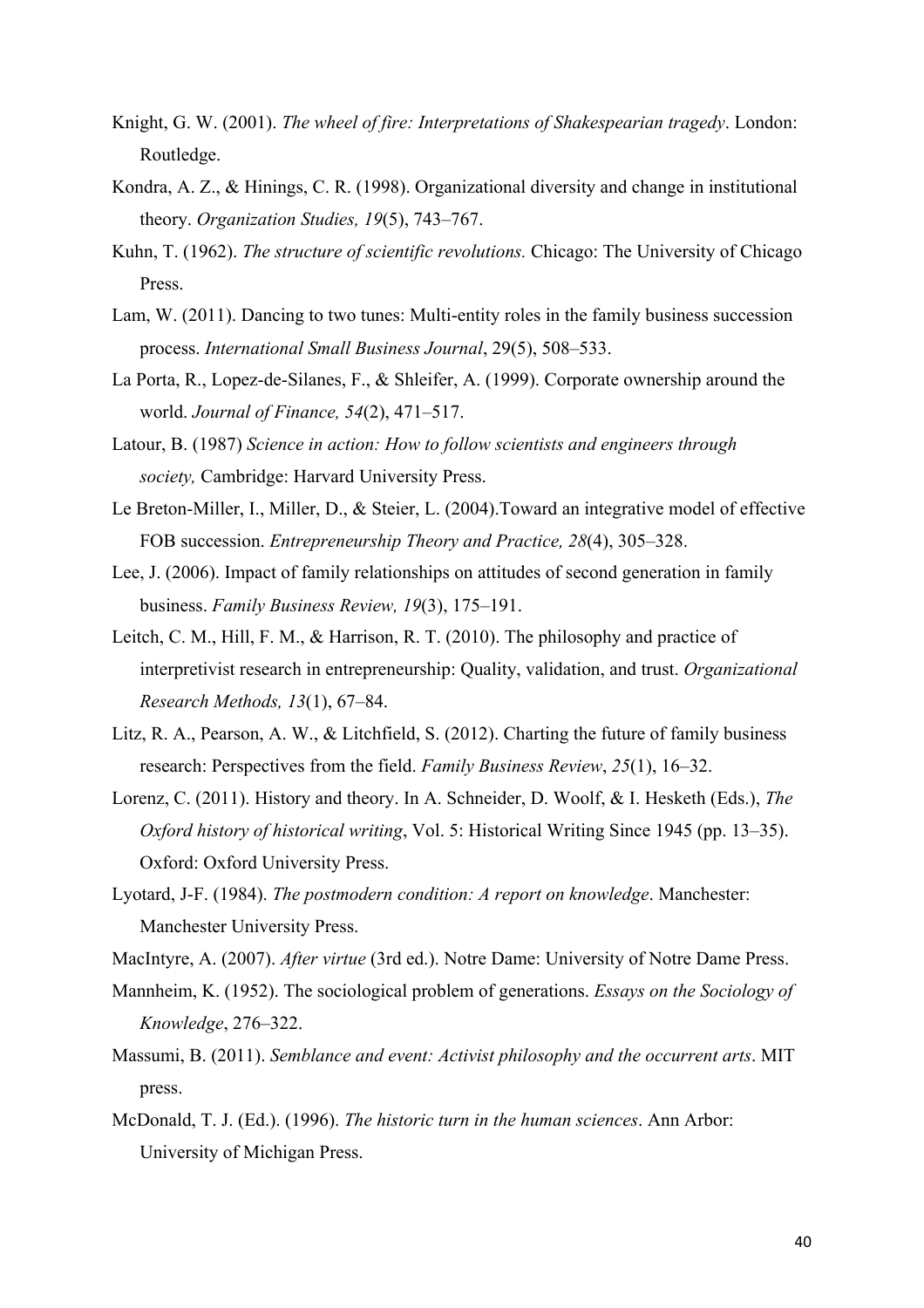- Meyer, J. W., & Rowan, B. (1977). Institutionalized organizations: Formal structure as myth and ceremony. *American Journal of Sociology, 83*(2), 340–363.
- Nava, M-T., Rania, L., & Ramona K. Z. (2014) Family toward the cluster model: The family firm's entrepreneurial behavior over generations. *Family Business Review, 27*(2), 161– 185.
- Nietzsche, F. (1989). *On the genealogy of morals*, transl. by W. Kaufmann, & R. Hollingdale. New York: Vintage Books.
- Nietzsche, F. (1997). *Untimely meditations*. New York: Cambridge University Press.
- Nietzsche, F. (2005). *Thus spoke Zarathustra*, transl. by Graham Parkes. Oxford: Oxford World's Classics.
- O'Connor, E. S. (1995). Paradoxes of participation: Textual analysis and organizational Change. *Organization Studies, 16*(5), 769-803.
- O'Connor, E. S. (2004). Storytelling to be real: narrative, legitimacy building and venturing. In D. Hjorth & C. Steyaert, C. (Eds.) *Narrative and discursive approaches in entrepreneurship* (pp. 105–124). Cheltenham: Edward Elgar.
- O'Sullivan, M., & Graham, M. B. W. (2010). Moving forward by looking backward: Business history and management studies. *Journal of Management Studies, 47*(5), 775– 790.
- Owen, D. (2007). *Nietzsche's genealogy of morality*. London: Acumen Press.
- Paavola, S., & Hakkarainen, K. (2005). Three abductive solutions to the meno paradox With instinct, inference, and distributed cognition. *Studies in Philosophy and Education*, *24*(3–4), 235–253.
- Parker, M. (2011). Organizing the circus: The engineering of miracles. *Organization Studies, 32*(4), 555–569.
- Philips, N., Lawrence, P. N., & Hardy, C. (2004). Discourse and institutions. *Academy of Management Review, 29*(4), 635–652.
- Pilcher, J. (1994). Mannheim's sociology of generations: An undervalued legacy. *British Journal of Sociology, 45*(3), 481–495.
- Polkinghorne, D. E. (1988). *Narrative knowing and the human sciences*. New York: SUNY.
- Popp, A., & Holt, R. (2013a). Entrepreneurship and the organization of being: the case of the Shaws. *Entrepreneurship and Regional Development, 25*(1–2), 52–68.
- Popp, A., & Holt, R. (2013b). The presence of entrepreneurial opportunity. *Business History, 55*(1), 9–18.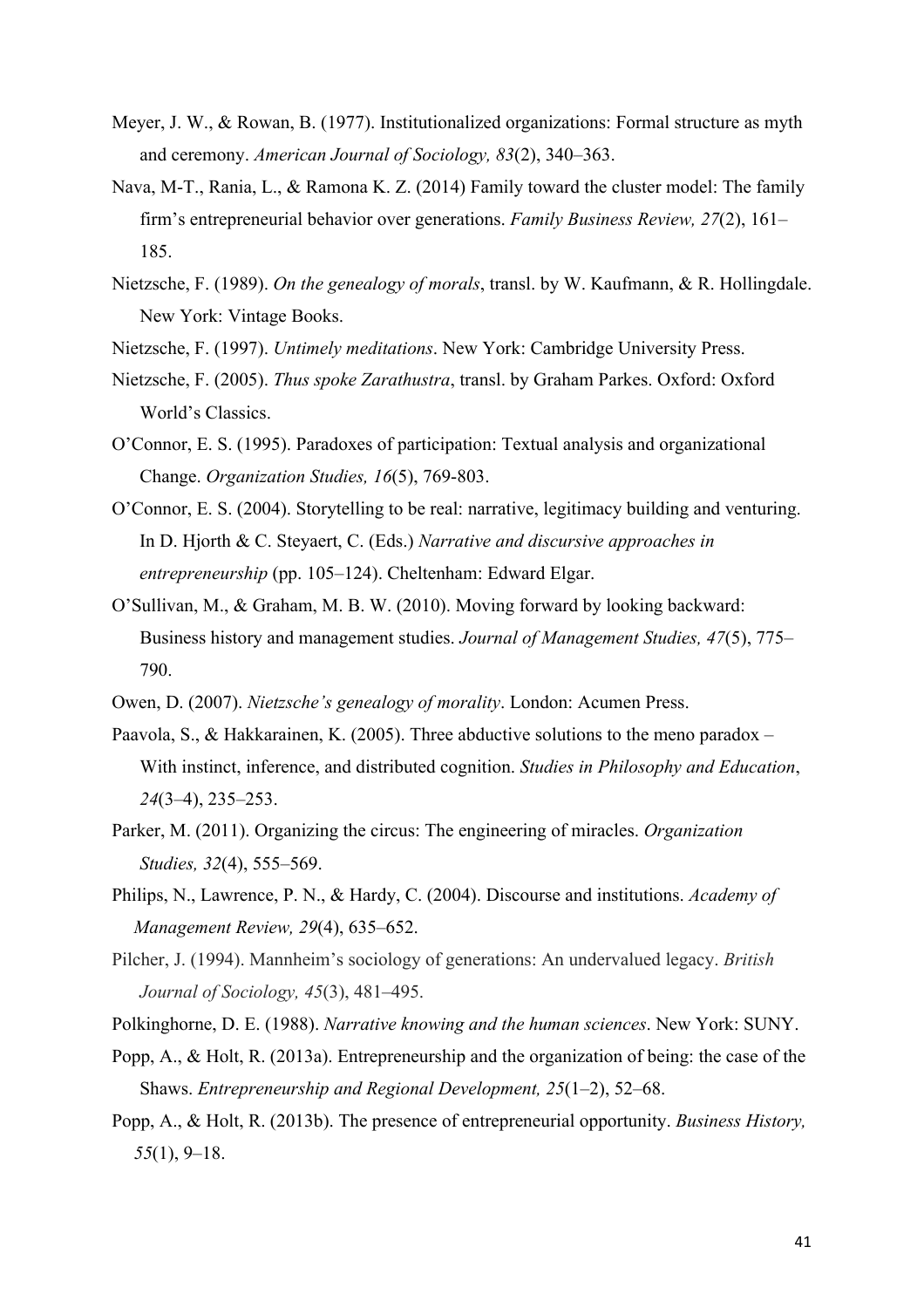- Powell, W. W., & DiMaggio, P. J. (1991). *The new institutionalism in organisational analysis*. Chicago: University of Chicago Press.
- Rescher, N. (1996). *Process metaphysics: An introduction to process philosophy*. New York: SUNY Press.
- Rhodes, C. (2009). After reflexivity: Ethics, freedom and the writing of organization studies. *Organization Studies,* 30(6), 653–672.
- Ricoeur, P. (2004). *Memory, history, forgetting*, transl. by K. Blamey, & D. Pellauer. Chicago: University of Chicago Press
- Rowlinson, M., Booth, C., Clark, P., Delahaye, A., & Procter, S. (2010). Social remembering and organizational memory. *Organization Studies, 31*(1), 69–87.
- Rowlinson, M., Hassard, J., & Decker, S. (2014). Strategies for organizational history: A dialogue between historical theory and organization theory. *Academy of Management Review*, 39(3), 250–274.
- Rowlinson, M., & Procter, S. (1999). Organizational culture and business history. *Organization Studies, 20*(3), 369–396.
- Sahlins, M. (2004). *Apologies to Thucydides: Understanding history as culture and vice versa.* Chicago: University of Chicago Press.
- Scharff, R. C. (1997). Heidegger's 'appropriation' of Dilthey before being and time. *Journal of the History of Philosophy*, *35*(1), 105–128.
- Schreyögg, G. and Sydow, J. (2011). Organizational path dependence: A process view. *Organization Studies, 32*(3), 321-335.
- Schulze, W. S., Lubatkin, M. H., & Dino, R. N. (2001). Agency relationships in family firms: Theory and evidence. *Organization Science, 12*(2), 99–116.
- Schutz, A. (1964). *Collected papers II: Studies in social theory (*A. Brodersen, Ed.). The Hague: Martinus Nijhoff.
- Scott, R. W. (1987). The adolescence of institutional theory. *Administrative Science Quarterly, 32*(4), 493–511.
- Shakespeare, W. (1968). *King Lear*. (G. I. Duthie, & J. D. Wilson, Eds.). London: Cambridge University Press.
- Shapiro, G. (1989). *Nietzschean narratives*. Bloomington: Indiana University Press.
- Sharma, P. (2004). An overview of the field of family business studies: Current status and directions for the future. *Family Business Review, 17*(1), 1–36.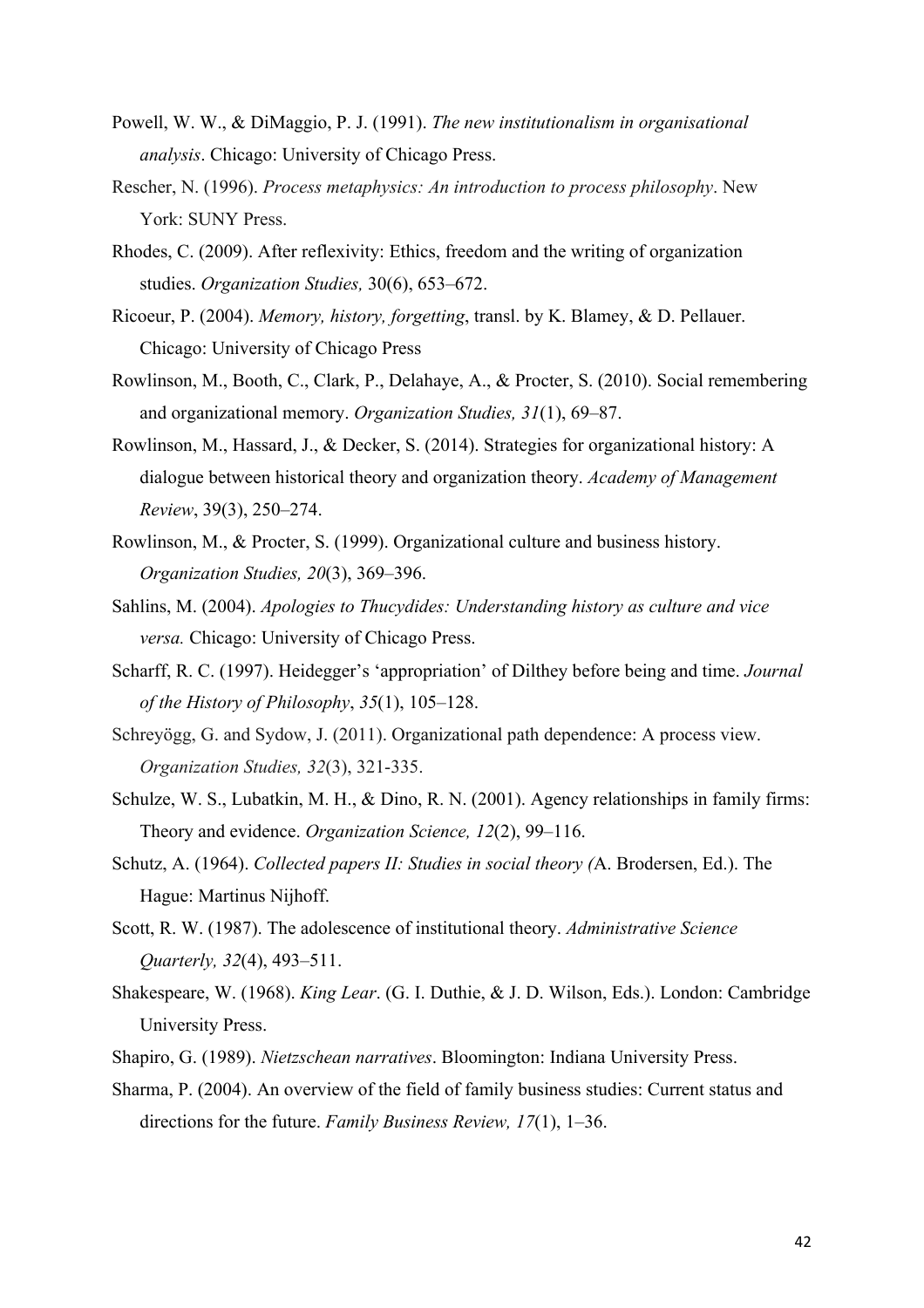- Sharma, P., Chrisman, J. J., & Chua, J.H. (Eds.) (1996). *A review and annotated bibliography of family business studies*. Assinippi Park: Kluwer Academic Publishers.
- Sinclair, M. (2004). Nietzsche and the problem of history. *Richmond Journal of Philosophy, 8*(Winter), 1–6.
- Smircich, L. (1983). Concepts of culture and organizational analysis, *Administrative Science Quarterly, 28*(3), 339–358.
- Smircich, L., & Morgan, G. (1982). Leadership: The management of meaning. *Journal of Applied Behavioural Science*, *18*(2), 257–273.
- Smith, R., & Anderson, A. R. (2004). The devil is in the e-tale: Forms and structures in the entrepreneurial narratives. In D. Hjorth, & C. Steyaert (Eds.) *Narrative and discursive approaches in entrepreneurship* (pp. 125–143). Northampton, MA: Edward Elgar Publishing.
- Söder, H-P. (2003). The return of cultural history? 'Literary' historiography from Nietzsche to Hayden White. *History of European Ideas, 29*(1), 73–84.
- Spivak, G. C. (1990). *The post-colonial critic: Interviews, strategies, dialogues,* Sarah Harasym (Ed.). London: Routledge.
- Stengers, I. (2000). *The invention of modern science*. Minneapolis: The University of Minnesota Press.
- Stone, A. (2005). Essentialism and anti-essentialism in feminist philosophy. *Journal of Moral Philosophy, 1*(2), 135–153.
- Tagiuri, R., & Davis, J. A. (1996). Bivalent attributes of the family firm. *Family Business Review, 9*(2), 199–208.
- Tatoglu, E., Kula, V., & Glaister, K. W. (2008). Succession planning in family-owned businesses: Evidence from Turkey. *International Small Business Journal, 26*(2), 155– 180.
- Üsdiken, B., & Kieser, A. (2004). Introduction: History in organisation studies. *Business History, 46*(3), 321–330.
- Wadhwani, R. D., & Bucheli, M. 2014. The future of the past in management and organizational studies. In M. Bucheli, & R. D. Wadhwani (Eds.), *Organizations in time: History, theory, methods* (pp. 3–31). New York: Oxford University Press.
- White, H. (1973) *Metahistory: The Historical Imagination in Nineteenth-Century Europe*. Baltimore: The Johns Hopkins University Press. 1973.
- White, H. (1974/1978). The historical text as literary artifact. *Clio, 3*(3), 277–303. Republished (1978) in *Tropics of discourse – Essays in cultural criticism* (pp. 81–100).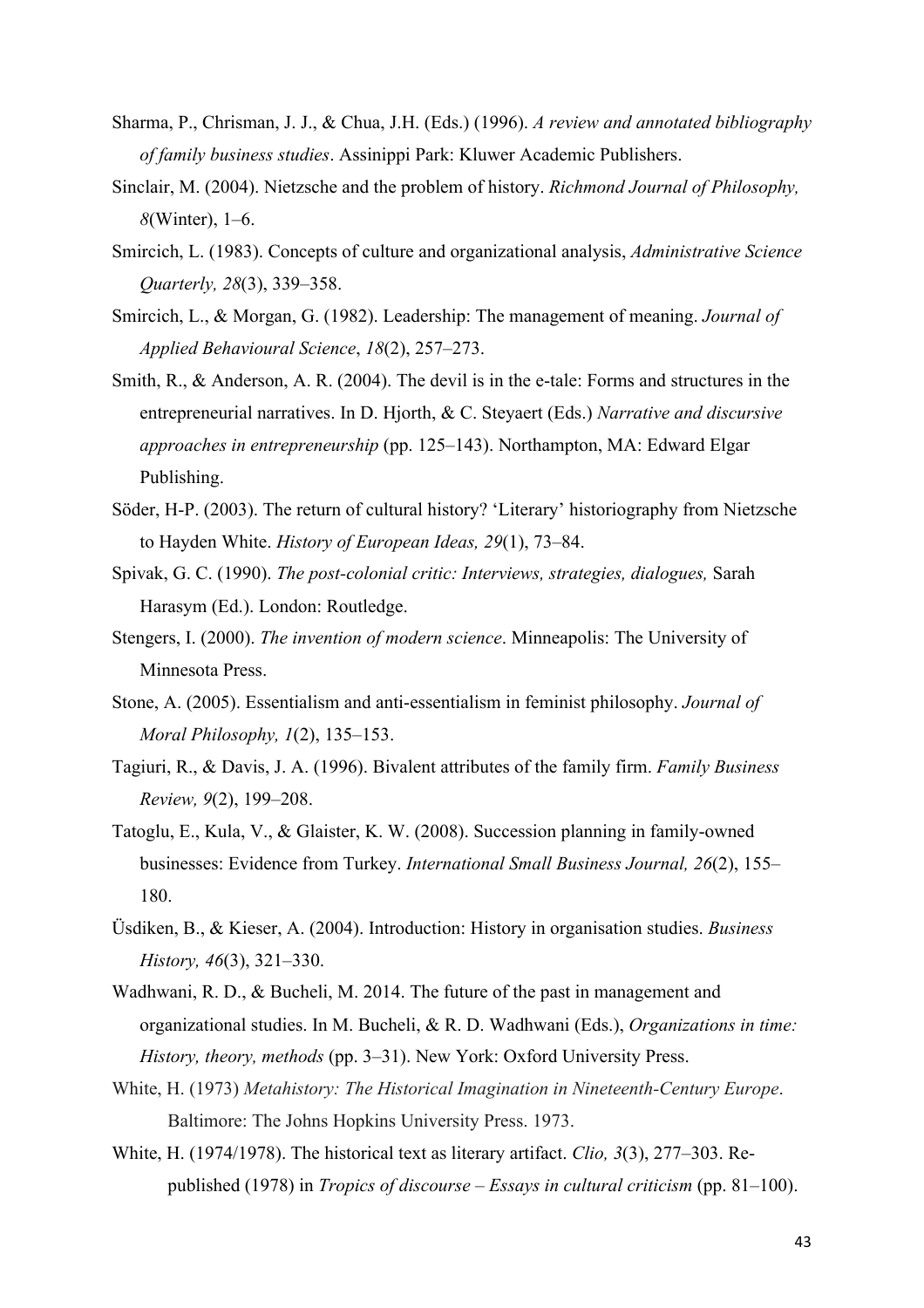Baltimore/London: Hopkins University Press.

- White, H. (1978). *Tropics of Discourse – Essays in Cultural Criticism*. Baltimore/London: John Hopkins University Press.
- White, H. (1984). The question of narrative in contemporary historical theory. *History and Theory, 23*(2), 1–33.
- White, H. (2005). Introduction: Historical fiction, fictional history, and historical reality. *Rethinking History, 9*(2/3), 147–157.
- Williams, M. (2000). Interpretivism and generalisation. *Sociology, 34*(2), 209–224.
- Willmott, H. (1984). Images and ideals of managerial work: A Critical examination of conceptual and empirical accounts. *Journal of Management Studies, 21*(3), 349–368.
- Winch, P. (1958). *The idea of a social science and its relation to philosophy*. London: Routledge.
- Winnicott, D. W. (1971). *Playing and reality.* London: Tavistock.
- Zerubavel, E. (1996) Social Memories: Steps to a Sociology of the Past, *Qualitative Sociology*, 19(39), 283-299.